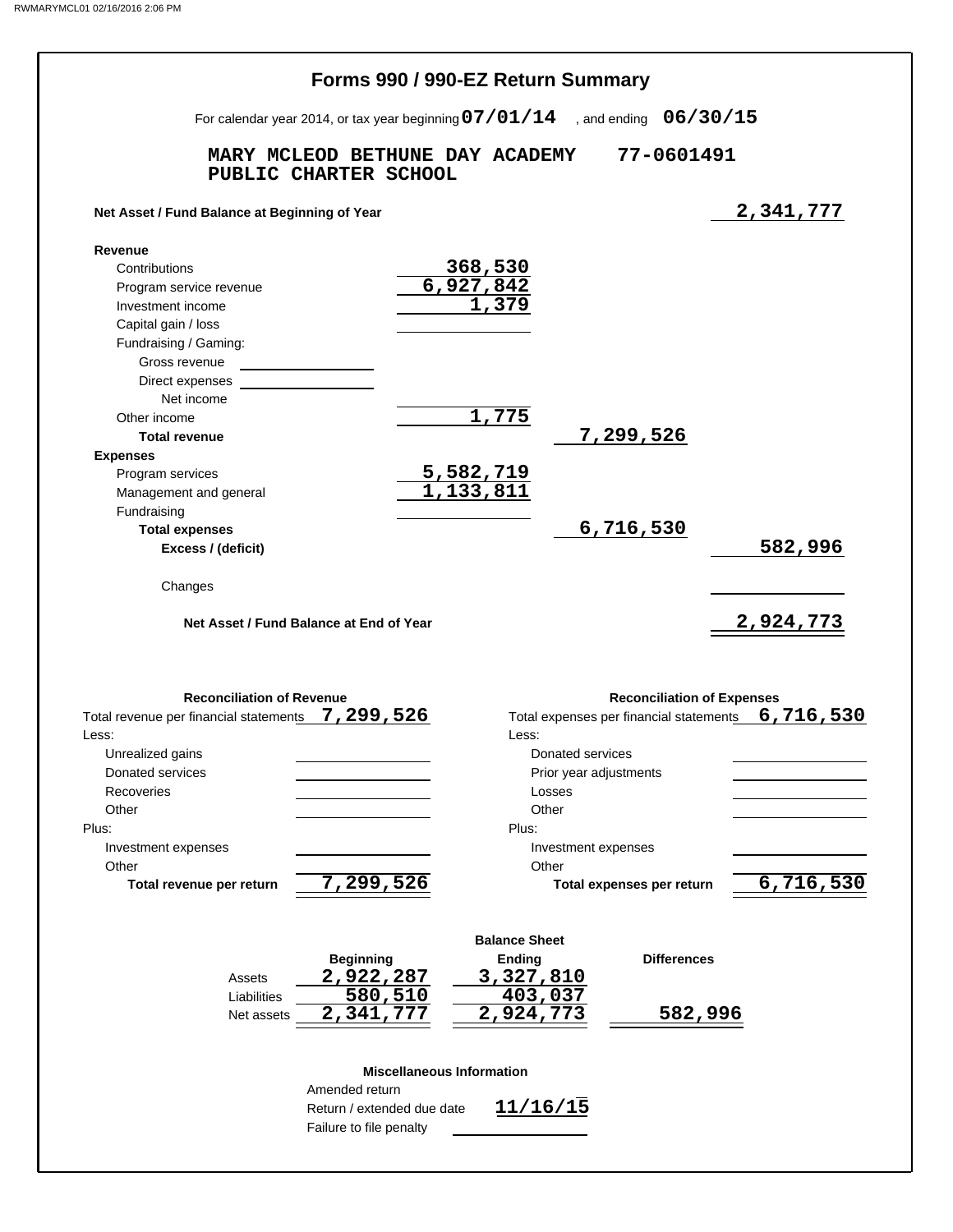RWMARYMCL01 02/16/2016 2:06 PM

| Form                           |                                | Department of the Treasury             |                                                                                                         | <b>Return of Organization Exempt From Income Tax</b><br>Under section 501(c), 527, or 4947(a)(1) of the Internal Revenue Code (except private foundations)<br>Do not enter social security numbers on this form as it may be made public.                                                                                                          |                                                                                     |                          | 2014<br><b>Open to Public</b>              | OMB No. 1545-0047                        |
|--------------------------------|--------------------------------|----------------------------------------|---------------------------------------------------------------------------------------------------------|----------------------------------------------------------------------------------------------------------------------------------------------------------------------------------------------------------------------------------------------------------------------------------------------------------------------------------------------------|-------------------------------------------------------------------------------------|--------------------------|--------------------------------------------|------------------------------------------|
|                                |                                | Internal Revenue Service               |                                                                                                         | Information about Form 990 and its instructions is at www.irs.gov/form990.                                                                                                                                                                                                                                                                         |                                                                                     |                          | <b>Inspection</b>                          |                                          |
|                                |                                | <b>B</b> Check if applicable:          | C Name of organization                                                                                  | For the 2014 calendar year, or tax year beginning $07/01/14$ , and ending $06/30/15$<br>MARY MCLEOD BETHUNE DAY ACADEMY<br>PUBLIC CHARTER SCHOOL                                                                                                                                                                                                   |                                                                                     |                          | D Emplover identification number           |                                          |
|                                | Address change                 |                                        | Doing business as                                                                                       |                                                                                                                                                                                                                                                                                                                                                    |                                                                                     |                          | 77-0601491                                 |                                          |
|                                | Name change                    |                                        | Number and street (or P.O. box if mail is not delivered to street address)                              |                                                                                                                                                                                                                                                                                                                                                    | Room/suite                                                                          | E Telephone number       |                                            |                                          |
|                                | Initial return                 |                                        | <b>1401 JACKSON ST NE</b>                                                                               |                                                                                                                                                                                                                                                                                                                                                    |                                                                                     |                          | 202-459-4710                               |                                          |
|                                | Final return/<br>terminated    |                                        | City or town, state or province, country, and ZIP or foreign postal code                                |                                                                                                                                                                                                                                                                                                                                                    |                                                                                     |                          |                                            |                                          |
|                                | Amended return                 |                                        | <b>WASHINGTON</b>                                                                                       | DC<br>20017                                                                                                                                                                                                                                                                                                                                        |                                                                                     | G Gross receipts\$       |                                            | 7,299,526                                |
|                                |                                | Application pending                    | F Name and address of principal officer:<br>DR. LINDA MCKAY<br>1401 JACKSON ST. NE<br><b>WASHINGTON</b> | DC 20017                                                                                                                                                                                                                                                                                                                                           | H(a) Is this a group return for subordinates<br>H(b) Are all subordinates included? |                          | If "No," attach a list. (see instructions) | $ \mathbf{X} $<br>Yes<br>No<br>Yes<br>No |
|                                |                                | X<br>Tax-exempt status:                | 501(c)(3)<br>$501(c)$ (                                                                                 | $\triangleleft$ (insert no.)<br>4947(a)(1) or<br>527                                                                                                                                                                                                                                                                                               |                                                                                     |                          |                                            |                                          |
|                                | Website: $\blacktriangleright$ |                                        | WWW.MMBETHUNE.ORG                                                                                       |                                                                                                                                                                                                                                                                                                                                                    | $H(c)$ Group exemption number                                                       |                          |                                            |                                          |
| Κ                              |                                | Form of organization:                  | $ \mathbf{X} $ Corporation<br>Trust<br>Association                                                      | Other $\blacktriangleright$                                                                                                                                                                                                                                                                                                                        | L Year of formation: $2004$                                                         |                          | M State of legal domicile: DC              |                                          |
|                                | Part I                         | <b>Summary</b>                         |                                                                                                         |                                                                                                                                                                                                                                                                                                                                                    |                                                                                     |                          |                                            |                                          |
|                                |                                |                                        | 1 Briefly describe the organization's mission or most significant activities:                           |                                                                                                                                                                                                                                                                                                                                                    |                                                                                     |                          |                                            |                                          |
| Governance                     |                                |                                        |                                                                                                         | Terry describe the organization's mission or most significant activities:<br>TO EDUCATE CHILDREN OF THE DISTRICT OF COLUMBIA FROM PRE-KINDERGARTEN TO<br>EIGHTH GRADE IN A CHALLENGING ACADEMIC PROGRAM.<br>2 Check this box $\blacktriangleright$ if the organization discontinued its operations or disposed of more than 25% of its net assets. |                                                                                     |                          |                                            |                                          |
|                                |                                |                                        | 3 Number of voting members of the governing body (Part VI, line 1a)                                     |                                                                                                                                                                                                                                                                                                                                                    |                                                                                     | 3                        | 8                                          |                                          |
| ಳ                              |                                |                                        |                                                                                                         | 4 Number of independent voting members of the governing body (Part VI, line 1b) [11] [11] Number of independent voting members of the governing body (Part VI, line 1b)                                                                                                                                                                            |                                                                                     | $\overline{4}$           | 7                                          |                                          |
| Activities                     |                                |                                        |                                                                                                         |                                                                                                                                                                                                                                                                                                                                                    |                                                                                     | 5                        | 108                                        |                                          |
|                                |                                |                                        | 6 Total number of volunteers (estimate if necessary)                                                    |                                                                                                                                                                                                                                                                                                                                                    |                                                                                     | 6                        | 0                                          |                                          |
|                                |                                |                                        |                                                                                                         |                                                                                                                                                                                                                                                                                                                                                    |                                                                                     | 7a                       |                                            | 0                                        |
|                                |                                |                                        |                                                                                                         |                                                                                                                                                                                                                                                                                                                                                    |                                                                                     | 7b                       |                                            |                                          |
|                                |                                |                                        |                                                                                                         |                                                                                                                                                                                                                                                                                                                                                    | <b>Prior Year</b>                                                                   |                          | <b>Current Year</b>                        |                                          |
|                                |                                |                                        | 8 Contributions and grants (Part VIII, line 1h)                                                         |                                                                                                                                                                                                                                                                                                                                                    |                                                                                     | 371,926                  |                                            | 368,530                                  |
|                                |                                |                                        | 9 Program service revenue (Part VIII, line 2g)                                                          |                                                                                                                                                                                                                                                                                                                                                    | $\overline{6}$ , 648, 022                                                           |                          |                                            | 6,927,842                                |
| Revenue                        |                                |                                        | 10 Investment income (Part VIII, column (A), lines 3, 4, and 7d)                                        |                                                                                                                                                                                                                                                                                                                                                    |                                                                                     | 1,612                    |                                            | 1,379                                    |
|                                |                                |                                        |                                                                                                         | 11 Other revenue (Part VIII, column (A), lines 5, 6d, 8c, 9c, 10c, and 11e)                                                                                                                                                                                                                                                                        |                                                                                     | 5,644                    |                                            | 775                                      |
|                                |                                |                                        |                                                                                                         | 12 Total revenue - add lines 8 through 11 (must equal Part VIII, column (A), line 12)                                                                                                                                                                                                                                                              | 7,027,204                                                                           |                          |                                            | 7,299,526                                |
|                                |                                |                                        | 13 Grants and similar amounts paid (Part IX, column (A), lines 1-3)                                     |                                                                                                                                                                                                                                                                                                                                                    |                                                                                     |                          |                                            | 0                                        |
|                                |                                |                                        | 14 Benefits paid to or for members (Part IX, column (A), line 4)                                        |                                                                                                                                                                                                                                                                                                                                                    |                                                                                     |                          |                                            | O                                        |
|                                |                                |                                        |                                                                                                         | 15 Salaries, other compensation, employee benefits (Part IX, column (A), lines 5-10)                                                                                                                                                                                                                                                               | 4,574,476                                                                           |                          |                                            | 4,902,806                                |
| Expenses                       |                                |                                        | 16aProfessional fundraising fees (Part IX, column (A), line 11e)                                        |                                                                                                                                                                                                                                                                                                                                                    |                                                                                     |                          |                                            |                                          |
|                                |                                |                                        | <b>b</b> Total fundraising expenses (Part IX, column (D), line 25) ▶                                    | 0                                                                                                                                                                                                                                                                                                                                                  |                                                                                     |                          |                                            |                                          |
|                                |                                |                                        | 17 Other expenses (Part IX, column (A), lines 11a-11d, 11f-24e)                                         |                                                                                                                                                                                                                                                                                                                                                    | 1,386,407                                                                           |                          |                                            | 1,813,724                                |
|                                |                                |                                        |                                                                                                         | 18 Total expenses. Add lines 13-17 (must equal Part IX, column (A), line 25)                                                                                                                                                                                                                                                                       | $\overline{5,960,883}$                                                              |                          |                                            | 6,716,530                                |
|                                |                                |                                        |                                                                                                         |                                                                                                                                                                                                                                                                                                                                                    | 1,066,321                                                                           |                          |                                            | 582,996                                  |
| Net Assets or<br>Fund Balances |                                |                                        |                                                                                                         |                                                                                                                                                                                                                                                                                                                                                    | <b>Beginning of Current Year</b>                                                    |                          | End of Year                                |                                          |
|                                |                                |                                        |                                                                                                         | 20 Total assets (Part X, line 16) Mathematical and Total and Total assets (Part X, line 16)                                                                                                                                                                                                                                                        | 2,922,287                                                                           |                          |                                            | 3,327,810                                |
|                                |                                | 21 Total liabilities (Part X, line 26) |                                                                                                         |                                                                                                                                                                                                                                                                                                                                                    |                                                                                     | 580,510                  |                                            | 403,037                                  |
|                                |                                |                                        | 22 Net assets or fund balances. Subtract line 21 from line 20                                           |                                                                                                                                                                                                                                                                                                                                                    | 2,341,777                                                                           |                          |                                            | 2,924,773                                |
|                                | Part II                        |                                        | <b>Signature Block</b>                                                                                  |                                                                                                                                                                                                                                                                                                                                                    |                                                                                     |                          |                                            |                                          |
| Sign                           |                                | Signature of officer                   |                                                                                                         | Under penalties of perjury, I declare that I have examined this return, including accompanying schedules and statements, and to the best of my knowledge and belief, it is<br>true, correct, and complete. Declaration of preparer (other than officer) is based on all information of which preparer has any knowledge.                           |                                                                                     | Date                     |                                            |                                          |
| <b>Here</b>                    |                                |                                        | DR. LINDA MCKAY                                                                                         |                                                                                                                                                                                                                                                                                                                                                    | <b>EXECUTIVE DIRECTOR</b>                                                           |                          |                                            |                                          |
|                                |                                |                                        | Type or print name and title                                                                            |                                                                                                                                                                                                                                                                                                                                                    |                                                                                     |                          |                                            |                                          |
|                                |                                | Print/Type preparer's name             |                                                                                                         | Preparer's signature                                                                                                                                                                                                                                                                                                                               | Date                                                                                | Check                    | <b>PTIN</b><br>if                          |                                          |
| Paid                           |                                | THOMAS JONES, JR.                      |                                                                                                         |                                                                                                                                                                                                                                                                                                                                                    |                                                                                     | $02/16/16$ self-employed |                                            |                                          |
|                                | Preparer                       | Firm's name                            | MCCONNELL & JONES,                                                                                      | LLP                                                                                                                                                                                                                                                                                                                                                |                                                                                     | Firm's EIN ▶             |                                            |                                          |
|                                | <b>Use Only</b>                |                                        |                                                                                                         | 4828 LOOP CENTRAL DR STE 1000                                                                                                                                                                                                                                                                                                                      |                                                                                     |                          |                                            |                                          |
|                                |                                | Firm's address                         | HOUSTON,<br>TX                                                                                          | 77081-2222                                                                                                                                                                                                                                                                                                                                         |                                                                                     | Phone no.                | 713-968-1600                               |                                          |
|                                |                                |                                        | May the IRS discuss this return with the preparer shown above? (see instructions)                       |                                                                                                                                                                                                                                                                                                                                                    |                                                                                     |                          | Yes                                        | No                                       |

| Sign        |                            | Signature of officer |                                             |                                                                    |     |                                                                                   |                           |      |              | Date                     |             |                 |
|-------------|----------------------------|----------------------|---------------------------------------------|--------------------------------------------------------------------|-----|-----------------------------------------------------------------------------------|---------------------------|------|--------------|--------------------------|-------------|-----------------|
| <b>Here</b> |                            | DR.                  | LINDA MCKAY<br>Type or print name and title |                                                                    |     |                                                                                   | <b>EXECUTIVE DIRECTOR</b> |      |              |                          |             |                 |
|             | Print/Type preparer's name |                      |                                             |                                                                    |     | Preparer's signature                                                              |                           | Date |              | Check                    | <b>PTIN</b> |                 |
| Paid        | THOMAS JONES, JR.          |                      |                                             |                                                                    |     |                                                                                   |                           |      |              | $02/16/16$ self-employed |             |                 |
| Preparer    | Firm's name                |                      |                                             | <b>MCCONNELL</b>                                                   | δc. | JONES,<br>LLP                                                                     |                           |      | Firm's EIN ▶ |                          |             |                 |
| Use Only    |                            |                      |                                             |                                                                    |     | 4828 LOOP CENTRAL DR STE 1000                                                     |                           |      |              |                          |             |                 |
|             | Firm's address             |                      |                                             | HOUSTON,                                                           | TX. | 77081-2222                                                                        |                           |      | Phone no.    |                          |             | 713-968-1600    |
|             |                            |                      |                                             |                                                                    |     | May the IRS discuss this return with the preparer shown above? (see instructions) |                           |      |              |                          | <b>Yes</b>  | No              |
|             |                            |                      |                                             | For Paperwork Reduction Act Notice, see the separate instructions. |     |                                                                                   |                           |      |              |                          |             | Form 990 (2014) |

**For Paperwork Reduction Act Notice, see the separate instructions.**<br><sub>DAA</sub>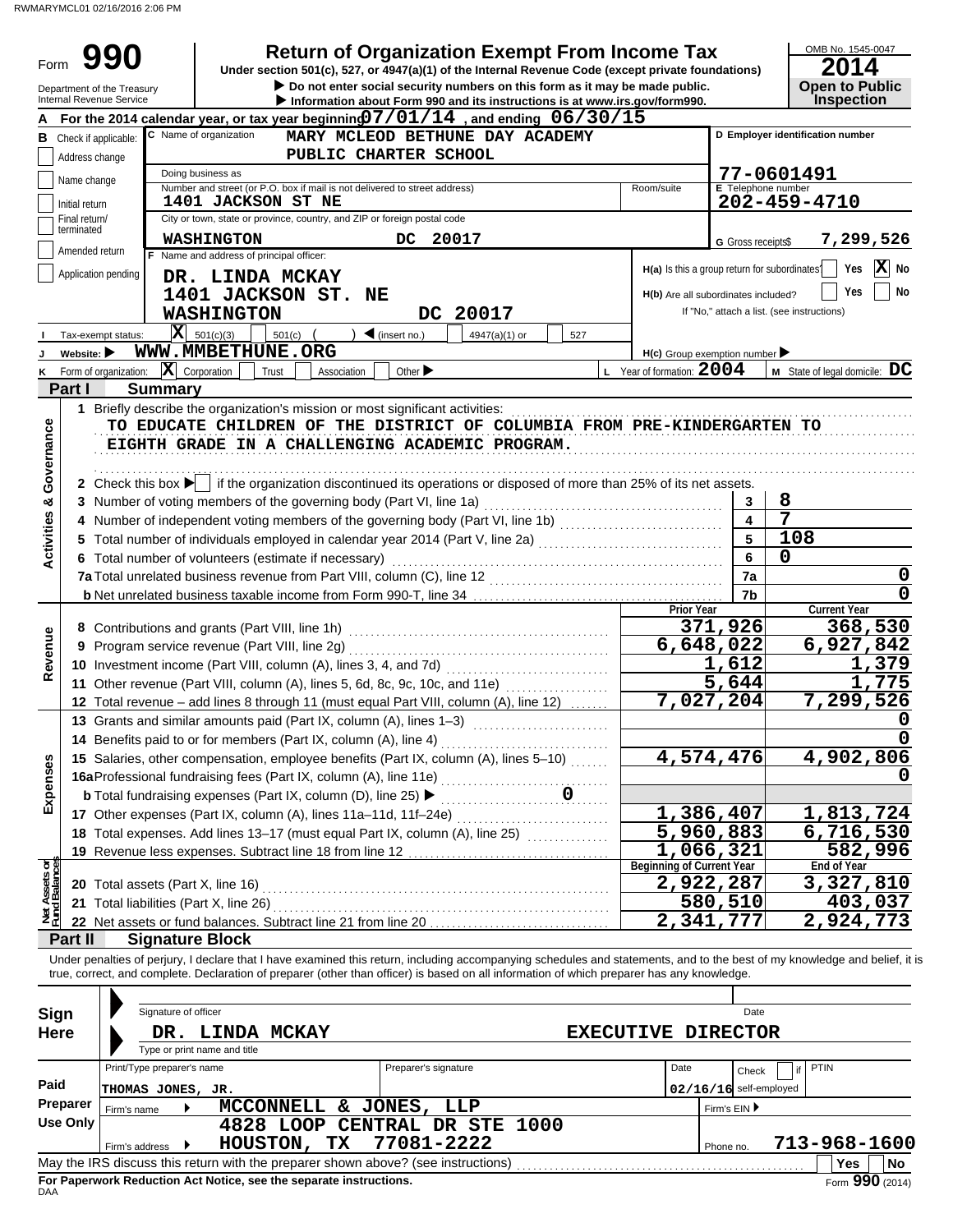|                 |                                                                             | Form 990 (2014) MARY MCLEOD BETHUNE DAY ACADEMY                                                                                                                                                                                                                                                                                                                                                                                              | 77-0601491 | Page 2                  |
|-----------------|-----------------------------------------------------------------------------|----------------------------------------------------------------------------------------------------------------------------------------------------------------------------------------------------------------------------------------------------------------------------------------------------------------------------------------------------------------------------------------------------------------------------------------------|------------|-------------------------|
| Part III        | <b>Statement of Program Service Accomplishments</b>                         |                                                                                                                                                                                                                                                                                                                                                                                                                                              |            | $\overline{\mathbf{x}}$ |
| 1               | Briefly describe the organization's mission:                                |                                                                                                                                                                                                                                                                                                                                                                                                                                              |            |                         |
|                 | SEE SCHEDULE O                                                              |                                                                                                                                                                                                                                                                                                                                                                                                                                              |            |                         |
|                 |                                                                             |                                                                                                                                                                                                                                                                                                                                                                                                                                              |            |                         |
|                 |                                                                             |                                                                                                                                                                                                                                                                                                                                                                                                                                              |            |                         |
|                 |                                                                             |                                                                                                                                                                                                                                                                                                                                                                                                                                              |            |                         |
|                 | prior Form 990 or 990-EZ?                                                   | 2 Did the organization undertake any significant program services during the year which were not listed on the                                                                                                                                                                                                                                                                                                                               |            | Yes $\overline{X}$ No   |
|                 | If "Yes," describe these new services on Schedule O.                        |                                                                                                                                                                                                                                                                                                                                                                                                                                              |            |                         |
| 3.<br>services? |                                                                             | Did the organization cease conducting, or make significant changes in how it conducts, any program                                                                                                                                                                                                                                                                                                                                           |            | Yes $\overline{X}$ No   |
| 4               | If "Yes," describe these changes on Schedule O.                             | Describe the organization's program service accomplishments for each of its three largest program services, as measured by                                                                                                                                                                                                                                                                                                                   |            |                         |
|                 | the total expenses, and revenue, if any, for each program service reported. | expenses. Section 501(c)(3) and 501(c)(4) organizations are required to report the amount of grants and allocations to others,                                                                                                                                                                                                                                                                                                               |            |                         |
|                 |                                                                             | STANDARDS. THE SCHOOL IS SUPPORTED BY STRONG COMMUNITY AND PARENTAL<br>INVOLVEMENT WHICH FOSTERS ENERGETIC AND HIGHLY MOTIVATED STAFF WHO RESPECT<br>THE ABILITIES AND POTENTIAL OF WHAT EACH CHILD CAN ACHIEVE.<br>COMMUNITY WORKS COOPERATIVELY TO CREATE A SAFE AND CARING LEARNING<br>ENVIRONMENT THEREBY NURTURING AND EMPOWERING STUDENTS, THEIR PARENTS AND<br>THE TEACHING STAFF. AT PRESENT, THE PROGRAM SUPPOERTED 366 STUDENTS IN |            | THE SCHOOL              |
|                 | PRE-SCHOOL THROUGH EIGHT GRADE.                                             |                                                                                                                                                                                                                                                                                                                                                                                                                                              |            |                         |
|                 |                                                                             |                                                                                                                                                                                                                                                                                                                                                                                                                                              |            |                         |
|                 |                                                                             |                                                                                                                                                                                                                                                                                                                                                                                                                                              |            |                         |
|                 |                                                                             |                                                                                                                                                                                                                                                                                                                                                                                                                                              |            |                         |
|                 |                                                                             |                                                                                                                                                                                                                                                                                                                                                                                                                                              |            |                         |
|                 |                                                                             |                                                                                                                                                                                                                                                                                                                                                                                                                                              |            |                         |
|                 |                                                                             |                                                                                                                                                                                                                                                                                                                                                                                                                                              |            |                         |
|                 |                                                                             |                                                                                                                                                                                                                                                                                                                                                                                                                                              |            |                         |
|                 |                                                                             |                                                                                                                                                                                                                                                                                                                                                                                                                                              |            |                         |
|                 |                                                                             |                                                                                                                                                                                                                                                                                                                                                                                                                                              |            |                         |
|                 |                                                                             |                                                                                                                                                                                                                                                                                                                                                                                                                                              |            |                         |
|                 |                                                                             |                                                                                                                                                                                                                                                                                                                                                                                                                                              |            |                         |
|                 |                                                                             |                                                                                                                                                                                                                                                                                                                                                                                                                                              |            |                         |
|                 |                                                                             |                                                                                                                                                                                                                                                                                                                                                                                                                                              |            |                         |
|                 |                                                                             | 4c (Code: (2008) (Expenses \$ \\efficial contract including grants of \$ \\efficience \end{branch} ) (Revenue \$                                                                                                                                                                                                                                                                                                                             |            |                         |
|                 |                                                                             |                                                                                                                                                                                                                                                                                                                                                                                                                                              |            |                         |
|                 |                                                                             |                                                                                                                                                                                                                                                                                                                                                                                                                                              |            |                         |
|                 |                                                                             |                                                                                                                                                                                                                                                                                                                                                                                                                                              |            |                         |
|                 |                                                                             |                                                                                                                                                                                                                                                                                                                                                                                                                                              |            |                         |
|                 |                                                                             |                                                                                                                                                                                                                                                                                                                                                                                                                                              |            |                         |
|                 |                                                                             |                                                                                                                                                                                                                                                                                                                                                                                                                                              |            |                         |
|                 |                                                                             |                                                                                                                                                                                                                                                                                                                                                                                                                                              |            |                         |
|                 |                                                                             |                                                                                                                                                                                                                                                                                                                                                                                                                                              |            |                         |
|                 |                                                                             |                                                                                                                                                                                                                                                                                                                                                                                                                                              |            |                         |
|                 |                                                                             |                                                                                                                                                                                                                                                                                                                                                                                                                                              |            |                         |
|                 |                                                                             |                                                                                                                                                                                                                                                                                                                                                                                                                                              |            |                         |

| <b>TO</b> Other program Services (Describe in Ocheaale O.)     |                        |             |
|----------------------------------------------------------------|------------------------|-------------|
| (Expenses \$                                                   | including grants of \$ | (Revenue \$ |
| <b>4e</b> Total program service expenses $\blacktriangleright$ | 5,582,719              |             |

 $\lambda$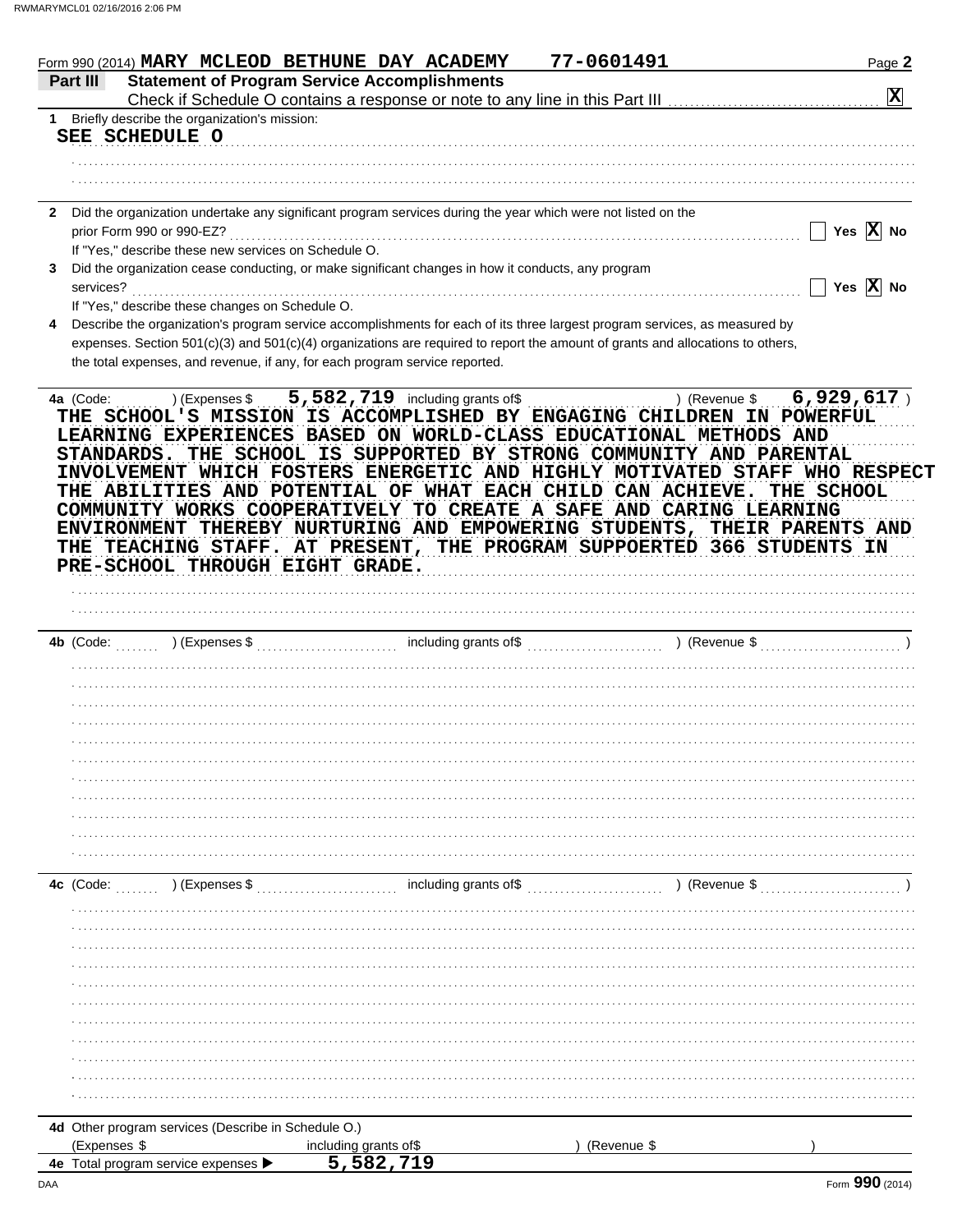### **Part IV Checklist of Required Schedules** Form 990 (2014) **MARY MCLEOD BETHUNE DAY ACADEMY** 77-0601491 2010 2014 Page 3

| 1   | Is the organization described in section $501(c)(3)$ or $4947(a)(1)$ (other than a private foundation)? If "Yes,"                                                                                                                    |              | <b>Yes</b>  | No          |
|-----|--------------------------------------------------------------------------------------------------------------------------------------------------------------------------------------------------------------------------------------|--------------|-------------|-------------|
|     | complete Schedule A                                                                                                                                                                                                                  | 1            | $\mathbf X$ |             |
| 2   | Is the organization required to complete Schedule B, Schedule of Contributors (see instructions)?                                                                                                                                    | $\mathbf{2}$ |             | X           |
| 3   | Did the organization engage in direct or indirect political campaign activities on behalf of or in opposition to                                                                                                                     |              |             |             |
|     | candidates for public office? If "Yes," complete Schedule C, Part I                                                                                                                                                                  | 3            |             | X           |
| 4   | Section 501(c)(3) organizations. Did the organization engage in lobbying activities, or have a section 501(h)                                                                                                                        |              |             |             |
|     |                                                                                                                                                                                                                                      | 4            |             | X           |
| 5   | Is the organization a section $501(c)(4)$ , $501(c)(5)$ , or $501(c)(6)$ organization that receives membership dues,                                                                                                                 |              |             |             |
|     | assessments, or similar amounts as defined in Revenue Procedure 98-19? If "Yes," complete Schedule C,                                                                                                                                |              |             |             |
|     |                                                                                                                                                                                                                                      | 5            |             | X           |
| 6   | Did the organization maintain any donor advised funds or any similar funds or accounts for which donors                                                                                                                              |              |             |             |
|     | have the right to provide advice on the distribution or investment of amounts in such funds or accounts? If                                                                                                                          |              |             |             |
| 7   | "Yes," complete Schedule D, Part I<br>Did the organization receive or hold a conservation easement, including easements to preserve open space,                                                                                      | 6            |             | X           |
|     |                                                                                                                                                                                                                                      | 7            |             | X           |
| 8   | Did the organization maintain collections of works of art, historical treasures, or other similar assets? If "Yes,"                                                                                                                  |              |             |             |
|     |                                                                                                                                                                                                                                      | 8            |             | X           |
| 9   | Did the organization report an amount in Part X, line 21, for escrow or custodial account liability; serve as a                                                                                                                      |              |             |             |
|     | custodian for amounts not listed in Part X; or provide credit counseling, debt management, credit repair, or                                                                                                                         |              |             |             |
|     |                                                                                                                                                                                                                                      | 9            |             | X           |
| 10  | Did the organization, directly or through a related organization, hold assets in temporarily restricted                                                                                                                              |              |             |             |
|     | endowments, permanent endowments, or quasi-endowments? If "Yes," complete Schedule D, Part V                                                                                                                                         | 10           |             | X.          |
| 11  | If the organization's answer to any of the following questions is "Yes," then complete Schedule D, Parts VI,                                                                                                                         |              |             |             |
|     | VII, VIII, IX, or X as applicable.                                                                                                                                                                                                   |              |             |             |
|     | a Did the organization report an amount for land, buildings, and equipment in Part X, line 10? If "Yes,"                                                                                                                             |              |             |             |
|     | complete Schedule D, Part VI                                                                                                                                                                                                         | 11a l        | X           |             |
|     | <b>b</b> Did the organization report an amount for investments—other securities in Part X, line 12 that is 5% or more                                                                                                                |              |             |             |
|     | of its total assets reported in Part X, line 16? If "Yes," complete Schedule D, Part VII                                                                                                                                             | 11b          |             | X           |
|     | c Did the organization report an amount for investments—program related in Part X, line 13 that is 5% or more<br>of its total assets reported in Part X, line 16? If "Yes," complete Schedule D, Part VIII [[[[[[[[[[[[[[[[[[[[      | 11c          |             | X           |
|     | d Did the organization report an amount for other assets in Part X, line 15 that is 5% or more of its total assets                                                                                                                   |              |             |             |
|     | reported in Part X, line 16? If "Yes," complete Schedule D, Part IX                                                                                                                                                                  | 11d          |             | X           |
|     | e Did the organization report an amount for other liabilities in Part X, line 25? If "Yes," complete Schedule D, Part X                                                                                                              | 11e          |             | $\mathbf X$ |
| f   | Did the organization's separate or consolidated financial statements for the tax year include a footnote that addresses                                                                                                              |              |             |             |
|     | the organization's liability for uncertain tax positions under FIN 48 (ASC 740)? If "Yes," complete Schedule D, Part X                                                                                                               | 11f          | X           |             |
|     | 12a Did the organization obtain separate, independent audited financial statements for the tax year? If "Yes," complete                                                                                                              |              |             |             |
|     |                                                                                                                                                                                                                                      | 12a          | X           |             |
|     | Was the organization included in consolidated, independent audited financial statements for the tax year? If "Yes," and if                                                                                                           |              |             |             |
|     | the organization answered "No" to line 12a, then completing Schedule D, Parts XI and XII is optional                                                                                                                                 | 12b          |             | X           |
| 13  |                                                                                                                                                                                                                                      | 13           | X           |             |
| 14a |                                                                                                                                                                                                                                      | 14a          |             | X           |
| b   | Did the organization have aggregate revenues or expenses of more than \$10,000 from grantmaking,                                                                                                                                     |              |             |             |
|     | fundraising, business, investment, and program service activities outside the United States, or aggregate                                                                                                                            |              |             |             |
| 15  | foreign investments valued at \$100,000 or more? If "Yes," complete Schedule F, Parts I and IV [[[[[[[[[[[[[[[[<br>Did the organization report on Part IX, column (A), line 3, more than \$5,000 of grants or other assistance to or | 14b          |             | X           |
|     | for any foreign organization? If "Yes," complete Schedule F, Parts II and IV                                                                                                                                                         | 15           |             | X           |
| 16  | Did the organization report on Part IX, column (A), line 3, more than \$5,000 of aggregate grants or other                                                                                                                           |              |             |             |
|     |                                                                                                                                                                                                                                      | 16           |             | X           |
| 17  | Did the organization report a total of more than \$15,000 of expenses for professional fundraising services on                                                                                                                       |              |             |             |
|     |                                                                                                                                                                                                                                      | 17           |             | X           |
| 18  | Did the organization report more than \$15,000 total of fundraising event gross income and contributions on                                                                                                                          |              |             |             |
|     |                                                                                                                                                                                                                                      | 18           |             | X           |
| 19  | Did the organization report more than \$15,000 of gross income from gaming activities on Part VIII, line 9a?                                                                                                                         |              |             |             |
|     | If "Yes," complete Schedule G, Part III                                                                                                                                                                                              | 19           |             | X           |
|     |                                                                                                                                                                                                                                      | <b>20a</b>   |             | x           |
|     |                                                                                                                                                                                                                                      | 20b          |             |             |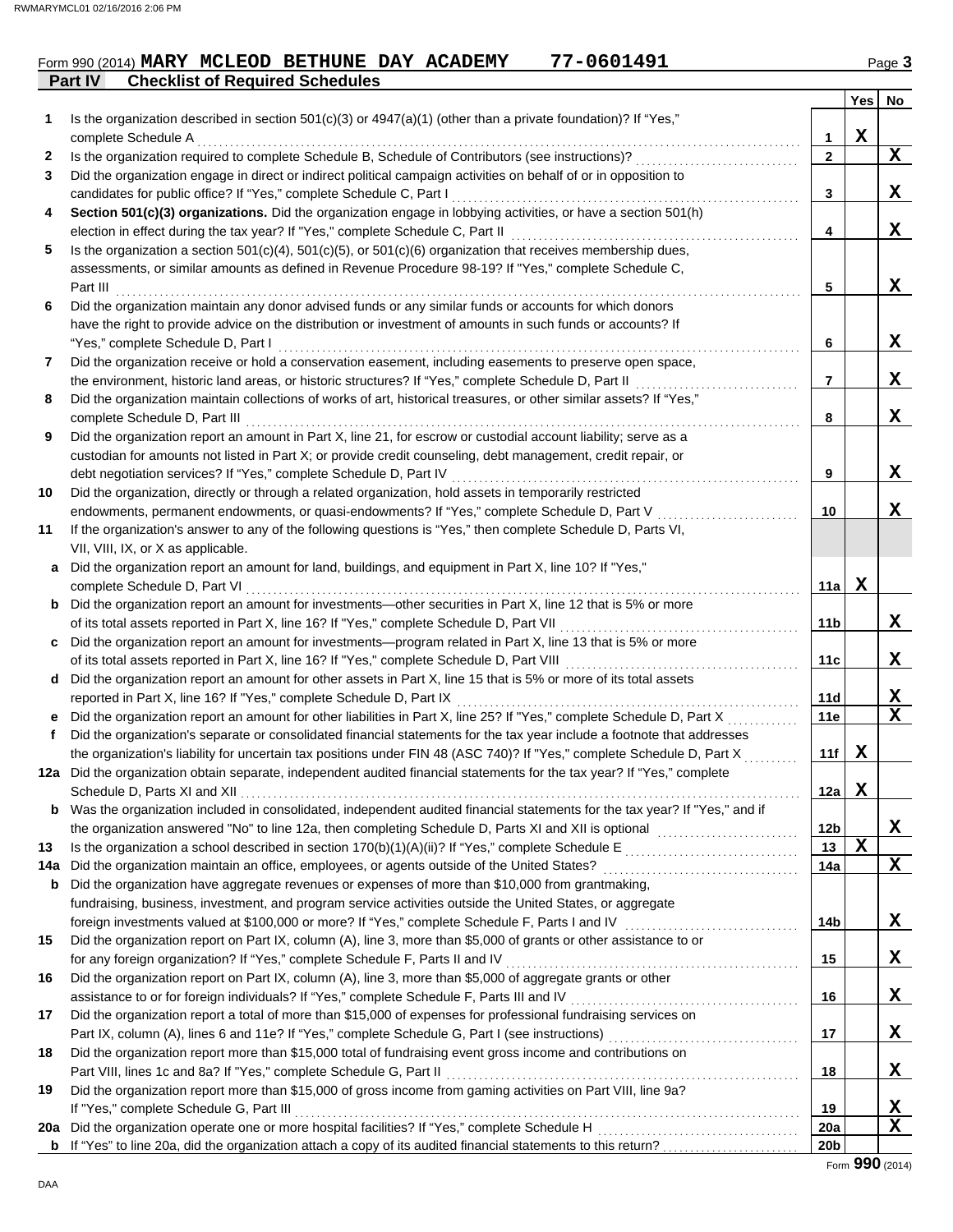|                |  |                                                    | Form 990 (2014) MARY MCLEOD BETHUNE DAY ACADEMY | 77-0601491 |  | Page 4 |
|----------------|--|----------------------------------------------------|-------------------------------------------------|------------|--|--------|
| <b>Part IV</b> |  | <b>Checklist of Required Schedules (continued)</b> |                                                 |            |  |        |
|                |  |                                                    |                                                 |            |  |        |

|        |                                                                                                                                                                                                |                 | Yes         | No |
|--------|------------------------------------------------------------------------------------------------------------------------------------------------------------------------------------------------|-----------------|-------------|----|
| 21     | Did the organization report more than \$5,000 of grants or other assistance to any domestic organization or                                                                                    |                 |             |    |
|        | domestic government on Part IX, column (A), line 1? If "Yes," complete Schedule I, Parts I and II                                                                                              | 21              |             | X  |
| 22     | Did the organization report more than \$5,000 of grants or other assistance to or for domestic individuals on                                                                                  |                 |             |    |
|        | Part IX, column (A), line 2? If "Yes," complete Schedule I, Parts I and III [11] [11] [11] [11] [11] [11] [11]                                                                                 | 22              |             | X  |
| 23     | Did the organization answer "Yes" to Part VII, Section A, line 3, 4, or 5 about compensation of the                                                                                            |                 |             |    |
|        | organization's current and former officers, directors, trustees, key employees, and highest compensated                                                                                        |                 |             |    |
|        | employees? If "Yes," complete Schedule J                                                                                                                                                       | 23              | $\mathbf x$ |    |
|        | 24a Did the organization have a tax-exempt bond issue with an outstanding principal amount of more than                                                                                        |                 |             |    |
|        | \$100,000 as of the last day of the year, that was issued after December 31, 2002? If "Yes," answer lines 24b                                                                                  |                 |             |    |
|        | through 24d and complete Schedule K. If "No," go to line 25a                                                                                                                                   | 24a             |             | X  |
| b      | Did the organization invest any proceeds of tax-exempt bonds beyond a temporary period exception?                                                                                              | 24b             |             |    |
| C      | Did the organization maintain an escrow account other than a refunding escrow at any time during the year                                                                                      |                 |             |    |
|        | to defease any tax-exempt bonds?                                                                                                                                                               | 24c             |             |    |
|        | d Did the organization act as an "on behalf of" issuer for bonds outstanding at any time during the year?                                                                                      | 24d             |             |    |
|        | 25a Section 501(c)(3), 501(c)(4), and 501(c)(29) organizations. Did the organization engage in an excess benefit                                                                               |                 |             |    |
|        | transaction with a disqualified person during the year? If "Yes," complete Schedule L, Part I                                                                                                  | 25a             |             | x  |
|        | <b>b</b> Is the organization aware that it engaged in an excess benefit transaction with a disqualified person in a prior                                                                      |                 |             |    |
|        | year, and that the transaction has not been reported on any of the organization's prior Forms 990 or 990-EZ?                                                                                   |                 |             |    |
|        | If "Yes," complete Schedule L, Part I                                                                                                                                                          | 25b             |             | X  |
| 26     | Did the organization report any amount on Part X, line 5, 6, or 22 for receivables from or payables to any                                                                                     |                 |             |    |
|        | current or former officers, directors, trustees, key employees, highest compensated employees, or                                                                                              |                 |             |    |
|        | disqualified persons? If "Yes," complete Schedule L, Part II                                                                                                                                   | 26              |             | X  |
| 27     | Did the organization provide a grant or other assistance to an officer, director, trustee, key employee,                                                                                       |                 |             |    |
|        | substantial contributor or employee thereof, a grant selection committee member, or to a 35% controlled                                                                                        |                 |             | X  |
| 28     | entity or family member of any of these persons? If "Yes," complete Schedule L, Part III                                                                                                       | 27              |             |    |
|        | Was the organization a party to a business transaction with one of the following parties (see Schedule L,                                                                                      |                 |             |    |
|        | Part IV instructions for applicable filing thresholds, conditions, and exceptions):<br>A current or former officer, director, trustee, or key employee? If "Yes," complete Schedule L, Part IV | 28a             |             | X  |
| a<br>b | A family member of a current or former officer, director, trustee, or key employee? If "Yes," complete                                                                                         |                 |             |    |
|        | Schedule L, Part IV                                                                                                                                                                            | 28 <sub>b</sub> |             | X  |
| c      | An entity of which a current or former officer, director, trustee, or key employee (or a family member thereof)                                                                                |                 |             |    |
|        | was an officer, director, trustee, or direct or indirect owner? If "Yes," complete Schedule L, Part IV                                                                                         | 28c             |             | Х  |
| 29     | Did the organization receive more than \$25,000 in non-cash contributions? If "Yes," complete Schedule M                                                                                       | 29              |             | X  |
| 30     | Did the organization receive contributions of art, historical treasures, or other similar assets, or qualified                                                                                 |                 |             |    |
|        | conservation contributions? If "Yes," complete Schedule M                                                                                                                                      | 30              |             | X  |
| 31     | Did the organization liquidate, terminate, or dissolve and cease operations? If "Yes," complete Schedule N,                                                                                    |                 |             |    |
|        | Part I                                                                                                                                                                                         | 31              |             | X  |
| 32     | Did the organization sell, exchange, dispose of, or transfer more than 25% of its net assets? If "Yes,"                                                                                        |                 |             |    |
|        | complete Schedule N, Part II                                                                                                                                                                   | 32              |             | X  |
| 33     | Did the organization own 100% of an entity disregarded as separate from the organization under Regulations                                                                                     |                 |             |    |
|        | sections 301.7701-2 and 301.7701-3? If "Yes," complete Schedule R, Part I                                                                                                                      | 33              |             | X  |
| 34     | Was the organization related to any tax-exempt or taxable entity? If "Yes," complete Schedule R, Parts II, III,                                                                                |                 |             |    |
|        | or IV, and Part V, line 1                                                                                                                                                                      | 34              |             | X  |
| 35a    |                                                                                                                                                                                                | 35a             |             | X  |
| b      | If "Yes" to line 35a, did the organization receive any payment from or engage in any transaction with a                                                                                        |                 |             |    |
|        |                                                                                                                                                                                                | 35b             |             |    |
| 36     | Section 501(c)(3) organizations. Did the organization make any transfers to an exempt non-charitable                                                                                           |                 |             |    |
|        | related organization? If "Yes," complete Schedule R, Part V, line 2                                                                                                                            | 36              |             | X  |
| 37     | Did the organization conduct more than 5% of its activities through an entity that is not a related organization                                                                               |                 |             |    |
|        | and that is treated as a partnership for federal income tax purposes? If "Yes," complete Schedule R,                                                                                           |                 |             |    |
|        | Part VI                                                                                                                                                                                        | 37              |             | X  |
| 38     | Did the organization complete Schedule O and provide explanations in Schedule O for Part VI, lines 11b and                                                                                     |                 |             |    |
|        |                                                                                                                                                                                                | 38              | X           |    |
|        |                                                                                                                                                                                                |                 | חחח         |    |

Form **990** (2014)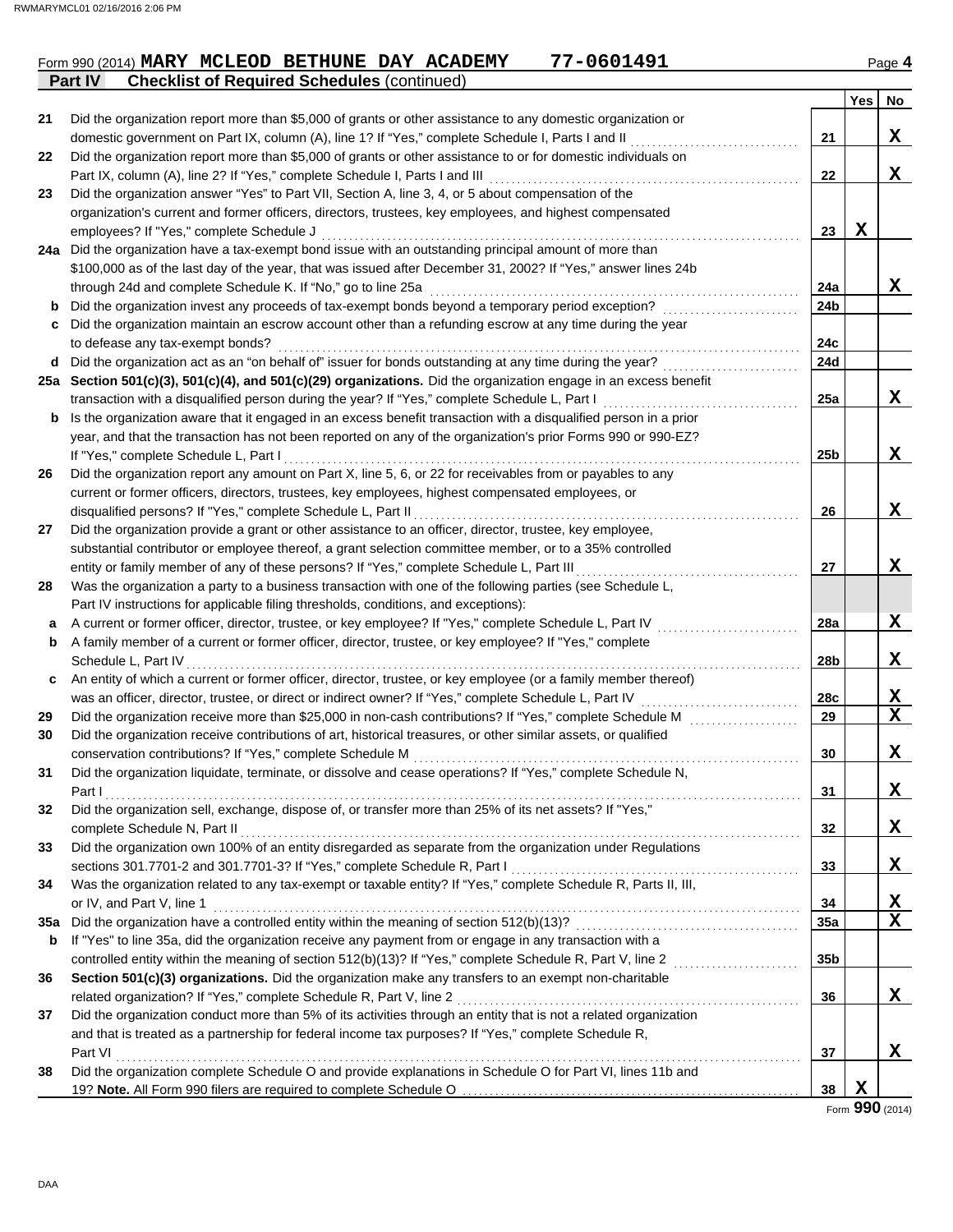|     | 77-0601491<br>Form 990 (2014) MARY MCLEOD BETHUNE DAY ACADEMY                                                                                                                   |                 |                  | Page 5          |
|-----|---------------------------------------------------------------------------------------------------------------------------------------------------------------------------------|-----------------|------------------|-----------------|
|     | <b>Statements Regarding Other IRS Filings and Tax Compliance</b><br>Part V                                                                                                      |                 |                  |                 |
|     | Check if Schedule O contains a response or note to any line in this Part V                                                                                                      |                 |                  |                 |
|     |                                                                                                                                                                                 |                 | Yes <sup> </sup> | No              |
| 1a  | 66<br>Enter the number reported in Box 3 of Form 1096. Enter -0- if not applicable<br>1a<br>0<br>1 <sub>b</sub>                                                                 |                 |                  |                 |
| b   | Enter the number of Forms W-2G included in line 1a. Enter -0- if not applicable                                                                                                 |                 |                  |                 |
| c   | Did the organization comply with backup withholding rules for reportable payments to vendors and                                                                                |                 | X                |                 |
|     | reportable gaming (gambling) winnings to prize winners?<br>2a Enter the number of employees reported on Form W-3, Transmittal of Wage and Tax                                   | 1c              |                  |                 |
|     | 108<br>Statements, filed for the calendar year ending with or within the year covered by this return<br>2a                                                                      |                 |                  |                 |
| b   | If at least one is reported on line 2a, did the organization file all required federal employment tax returns?                                                                  | 2 <sub>b</sub>  | $\mathbf X$      |                 |
|     | Note. If the sum of lines 1a and 2a is greater than 250, you may be required to e-file (see instructions)                                                                       |                 |                  |                 |
| За  | Did the organization have unrelated business gross income of \$1,000 or more during the year?                                                                                   | 3a              |                  | X               |
| b   | If "Yes," has it filed a Form 990-T for this year? If "No" to line 3b, provide an explanation in Schedule O                                                                     | 3 <sub>b</sub>  |                  |                 |
| 4a  | At any time during the calendar year, did the organization have an interest in, or a signature or other authority                                                               |                 |                  |                 |
|     | over, a financial account in a foreign country (such as a bank account, securities account, or other financial                                                                  |                 |                  |                 |
|     | account)?                                                                                                                                                                       | 4a              |                  | X               |
| b   | If "Yes," enter the name of the foreign country: ▶                                                                                                                              |                 |                  |                 |
|     | See instructions for filing requirements for FinCEN Form 114, Report of Foreign Bank and Financial Accounts                                                                     |                 |                  |                 |
|     | (FBAR).                                                                                                                                                                         |                 |                  |                 |
| 5а  | Was the organization a party to a prohibited tax shelter transaction at any time during the tax year?                                                                           | 5a              |                  | X               |
| b   | Did any taxable party notify the organization that it was or is a party to a prohibited tax shelter transaction?                                                                | 5 <sub>b</sub>  |                  | $\mathbf x$     |
| c   | If "Yes" to line 5a or 5b, did the organization file Form 8886-T?                                                                                                               | 5c              |                  |                 |
| 6a  | Does the organization have annual gross receipts that are normally greater than \$100,000, and did the                                                                          |                 |                  |                 |
|     | organization solicit any contributions that were not tax deductible as charitable contributions?                                                                                | 6a              |                  | X               |
| b   | If "Yes," did the organization include with every solicitation an express statement that such contributions or                                                                  |                 |                  |                 |
|     | gifts were not tax deductible?                                                                                                                                                  | 6b              |                  |                 |
| 7   | Organizations that may receive deductible contributions under section 170(c).                                                                                                   |                 |                  |                 |
| a   | Did the organization receive a payment in excess of \$75 made partly as a contribution and partly for goods                                                                     |                 |                  |                 |
|     | and services provided to the payor?                                                                                                                                             | 7a              |                  |                 |
| b   | If "Yes," did the organization notify the donor of the value of the goods or services provided?                                                                                 | 7b              |                  |                 |
| c   | Did the organization sell, exchange, or otherwise dispose of tangible personal property for which it was<br>required to file Form 8282?                                         | 7c              |                  |                 |
| d   | 7d<br>If "Yes," indicate the number of Forms 8282 filed during the year                                                                                                         |                 |                  |                 |
| е   | Did the organization receive any funds, directly or indirectly, to pay premiums on a personal benefit contract?                                                                 | 7e              |                  |                 |
|     | Did the organization, during the year, pay premiums, directly or indirectly, on a personal benefit contract?                                                                    | 7f              |                  |                 |
|     | If the organization received a contribution of qualified intellectual property, did the organization file Form 8899 as required?                                                | 7g              |                  |                 |
|     | If the organization received a contribution of cars, boats, airplanes, or other vehicles, did the organization file a Form 1098-C?                                              | 7 <sub>h</sub>  |                  |                 |
| 8   | Sponsoring organizations maintaining donor advised funds. Did a donor advised fund maintained by the                                                                            |                 |                  |                 |
|     | sponsoring organization have excess business holdings at any time during the year?                                                                                              | 8               |                  |                 |
| 9   | Sponsoring organizations maintaining donor advised funds.                                                                                                                       |                 |                  |                 |
| a   | Did the sponsoring organization make any taxable distributions under section 4966?                                                                                              | 9а              |                  |                 |
| b   | Did the sponsoring organization make a distribution to a donor, donor advisor, or related person?                                                                               | 9b              |                  |                 |
| 10  | Section 501(c)(7) organizations. Enter:                                                                                                                                         |                 |                  |                 |
| а   | 10a<br>Initiation fees and capital contributions included on Part VIII, line 12                                                                                                 |                 |                  |                 |
| b   | Gross receipts, included on Form 990, Part VIII, line 12, for public use of club facilities<br>10 <sub>b</sub>                                                                  |                 |                  |                 |
| 11  | Section 501(c)(12) organizations. Enter:                                                                                                                                        |                 |                  |                 |
| а   | Gross income from members or shareholders<br>11a                                                                                                                                |                 |                  |                 |
| b   | Gross income from other sources (Do not net amounts due or paid to other sources                                                                                                |                 |                  |                 |
|     | 11 <sub>b</sub><br>against amounts due or received from them.)                                                                                                                  |                 |                  |                 |
| 12a | Section 4947(a)(1) non-exempt charitable trusts. Is the organization filing Form 990 in lieu of Form 1041?                                                                      | 12a             |                  |                 |
| b   | If "Yes," enter the amount of tax-exempt interest received or accrued during the year<br>12 <sub>b</sub>                                                                        |                 |                  |                 |
| 13  | Section 501(c)(29) qualified nonprofit health insurance issuers.                                                                                                                |                 |                  |                 |
| a   | Is the organization licensed to issue qualified health plans in more than one state?                                                                                            | 13a             |                  |                 |
|     | Note. See the instructions for additional information the organization must report on Schedule O.                                                                               |                 |                  |                 |
| b   | Enter the amount of reserves the organization is required to maintain by the states in which<br>13 <sub>b</sub><br>the organization is licensed to issue qualified health plans |                 |                  |                 |
| c   | 13c<br>Enter the amount of reserves on hand                                                                                                                                     |                 |                  |                 |
| 14a | Did the organization receive any payments for indoor tanning services during the tax year?                                                                                      | 14a             |                  | $\mathbf x$     |
| b   | If "Yes," has it filed a Form 720 to report these payments? If "No," provide an explanation in Schedule O                                                                       | 14 <sub>b</sub> |                  |                 |
| DAA |                                                                                                                                                                                 |                 |                  | Form 990 (2014) |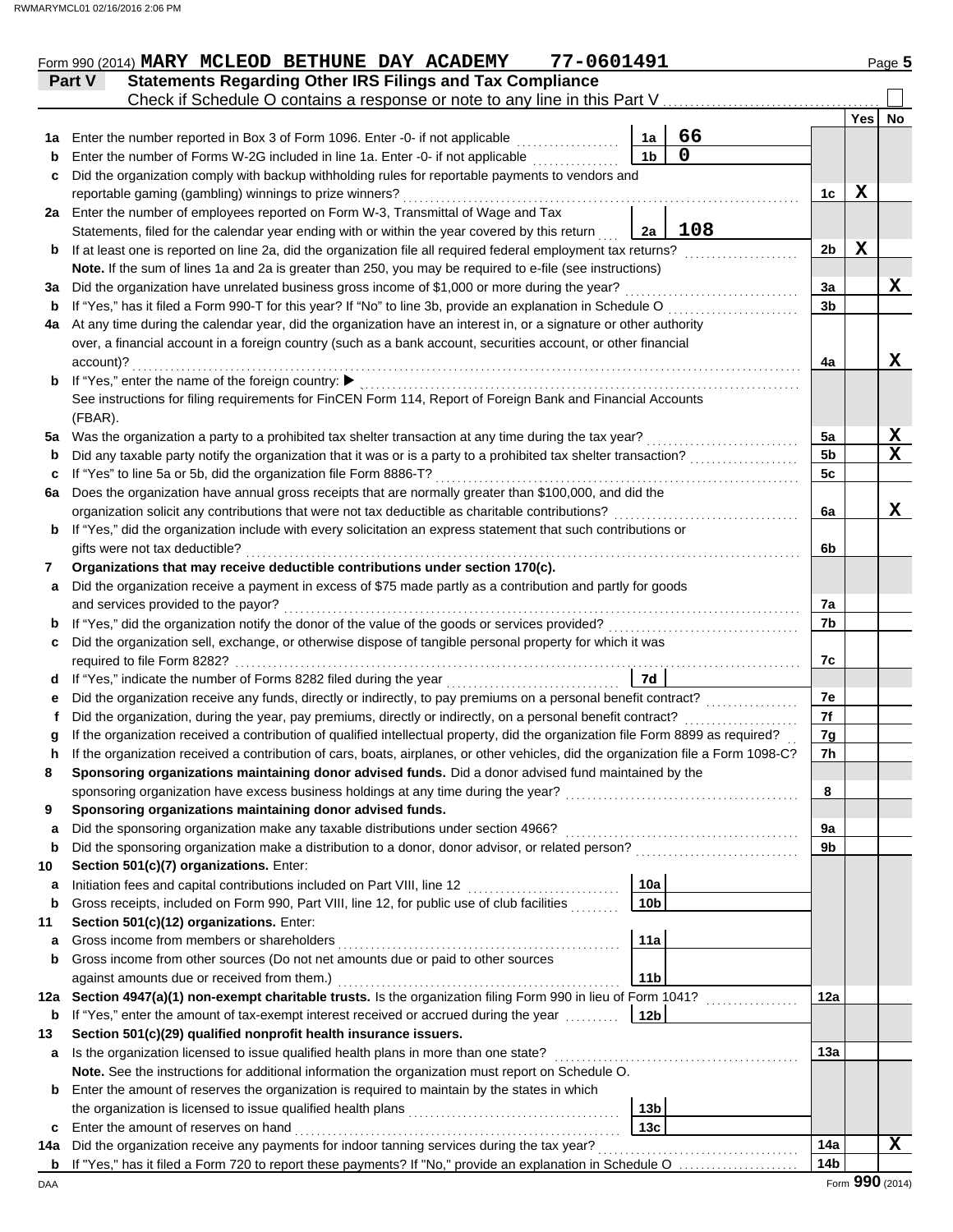## Form 990 (2014) **MARY MCLEOD BETHUNE DAY ACADEMY 77-0601491** Page 6

| בכב בסטס <i>וו</i> בנמבעתם בתוכנת האת המודדים שטבבטת בתמנות ויוסיות ו                                                     | i aye <b>v</b> |
|---------------------------------------------------------------------------------------------------------------------------|----------------|
| Part VI<br>Governance, Management, and Disclosure For each "Yes" response to lines 2 through 7b below, and for a "No"     |                |
| response to line 8a, 8b, or 10b below, describe the circumstances, processes, or changes in Schedule O. See instructions. |                |
|                                                                                                                           |                |
| <b>Section A. Governing Body and Management</b>                                                                           |                |
|                                                                                                                           |                |

|     |                                                                                                                                     |                |   |                 | Yes | No          |
|-----|-------------------------------------------------------------------------------------------------------------------------------------|----------------|---|-----------------|-----|-------------|
| 1a  | Enter the number of voting members of the governing body at the end of the tax year                                                 | 1a             | 8 |                 |     |             |
|     | If there are material differences in voting rights among members of the governing body, or                                          |                |   |                 |     |             |
|     | if the governing body delegated broad authority to an executive committee or similar                                                |                |   |                 |     |             |
|     | committee, explain in Schedule O.                                                                                                   |                |   |                 |     |             |
| b   | Enter the number of voting members included in line 1a, above, who are independent                                                  | 1 <sub>b</sub> | 7 |                 |     |             |
| 2   | Did any officer, director, trustee, or key employee have a family relationship or a business relationship with                      |                |   |                 |     |             |
|     | any other officer, director, trustee, or key employee?                                                                              |                |   | 2               | X   |             |
| 3   | Did the organization delegate control over management duties customarily performed by or under the direct                           |                |   |                 |     |             |
|     | supervision of officers, directors, or trustees, or key employees to a management company or other person?                          |                |   | 3               |     | x           |
| 4   | Did the organization make any significant changes to its governing documents since the prior Form 990 was filed?                    |                |   | 4               |     | $\mathbf x$ |
| 5   | Did the organization become aware during the year of a significant diversion of the organization's assets?                          |                |   | 5               |     | х           |
| 6   | Did the organization have members or stockholders?                                                                                  |                |   | 6               |     | х           |
| 7a  | Did the organization have members, stockholders, or other persons who had the power to elect or appoint                             |                |   |                 |     |             |
|     | one or more members of the governing body?                                                                                          |                |   | 7a              |     | x           |
| b   | Are any governance decisions of the organization reserved to (or subject to approval by) members,                                   |                |   |                 |     |             |
|     | stockholders, or persons other than the governing body?                                                                             |                |   | 7b              |     | x           |
| 8   | Did the organization contemporaneously document the meetings held or written actions undertaken during the year by the following:   |                |   |                 |     |             |
| а   | The governing body?                                                                                                                 |                |   | 8a              | X   |             |
| b   | Each committee with authority to act on behalf of the governing body?                                                               |                |   | 8b              | X   |             |
| 9   | Is there any officer, director, trustee, or key employee listed in Part VII, Section A, who cannot be reached at                    |                |   |                 |     |             |
|     | the organization's mailing address? If "Yes," provide the names and addresses in Schedule O                                         |                |   | 9               |     | x           |
|     | Section B. Policies (This Section B requests information about policies not required by the Internal Revenue Code.                  |                |   |                 |     |             |
|     |                                                                                                                                     |                |   |                 | Yes | <b>No</b>   |
| 10a | Did the organization have local chapters, branches, or affiliates?                                                                  |                |   | 10a             |     | х           |
| b   | If "Yes," did the organization have written policies and procedures governing the activities of such chapters,                      |                |   |                 |     |             |
|     | affiliates, and branches to ensure their operations are consistent with the organization's exempt purposes?                         |                |   | 10b             |     |             |
| 11a | Has the organization provided a complete copy of this Form 990 to all members of its governing body before filing the form?         |                |   | 11a             | х   |             |
| b   | Describe in Schedule O the process, if any, used by the organization to review this Form 990.                                       |                |   |                 |     |             |
| 12a | Did the organization have a written conflict of interest policy? If "No," go to line 13                                             |                |   | 12a             | X   |             |
| b   | Were officers, directors, or trustees, and key employees required to disclose annually interests that could give rise to conflicts? |                |   | 12 <sub>b</sub> | х   |             |
| c   | Did the organization regularly and consistently monitor and enforce compliance with the policy? If "Yes,"                           |                |   |                 |     |             |
|     | describe in Schedule O how this was done                                                                                            |                |   | 12c             | X   |             |
| 13  | Did the organization have a written whistleblower policy?                                                                           |                |   | 13              |     | х           |
| 14  | Did the organization have a written document retention and destruction policy?                                                      |                |   | 14              | х   |             |
| 15  | Did the process for determining compensation of the following persons include a review and approval by                              |                |   |                 |     |             |
|     | independent persons, comparability data, and contemporaneous substantiation of the deliberation and decision?                       |                |   |                 |     |             |
|     |                                                                                                                                     |                |   | าวล             |     | X           |
|     | Other officers or key employees of the organization                                                                                 |                |   | 15b             |     | $\mathbf X$ |
|     | If "Yes" to line 15a or 15b, describe the process in Schedule O (see instructions).                                                 |                |   |                 |     |             |
|     | 16a Did the organization invest in, contribute assets to, or participate in a joint venture or similar arrangement                  |                |   |                 |     |             |
|     | with a taxable entity during the year?                                                                                              |                |   | 16a             |     | x           |
|     | b If "Yes," did the organization follow a written policy or procedure requiring the organization to evaluate its                    |                |   |                 |     |             |
|     | participation in joint venture arrangements under applicable federal tax law, and take steps to safeguard the                       |                |   |                 |     |             |
|     |                                                                                                                                     |                |   | 16b             |     |             |
|     | <b>Section C. Disclosure</b>                                                                                                        |                |   |                 |     |             |
| 17  | List the states with which a copy of this Form 990 is required to be filed > NONE                                                   |                |   |                 |     |             |
| 18  | Section 6104 requires an organization to make its Forms 1023 (or 1024 if applicable), 990, and 990-T (Section 501(c)(3)s only)      |                |   |                 |     |             |

available for public inspection. Indicate how you made these available. Check all that apply.

Own website  $\boxed{\mathbf{X}}$  Another's website  $\boxed{\mathbf{X}}$  Upon request  $\boxed{\phantom{a}}$  Other (explain in Schedule O)

| 19 Describe in Schedule O whether (and if so, how) the organization made its governing documents, conflict of interest policy, and |
|------------------------------------------------------------------------------------------------------------------------------------|
| financial statements available to the public during the tax year.                                                                  |

**20** State the name, address, and telephone number of the person who possesses the organization's books and records: ▶

## **DR. LINDA MCKAY 1401 JACKSON ST NE**

**WASHINGTON DC 20017 202-459-4710**

DAA Form **990** (2014)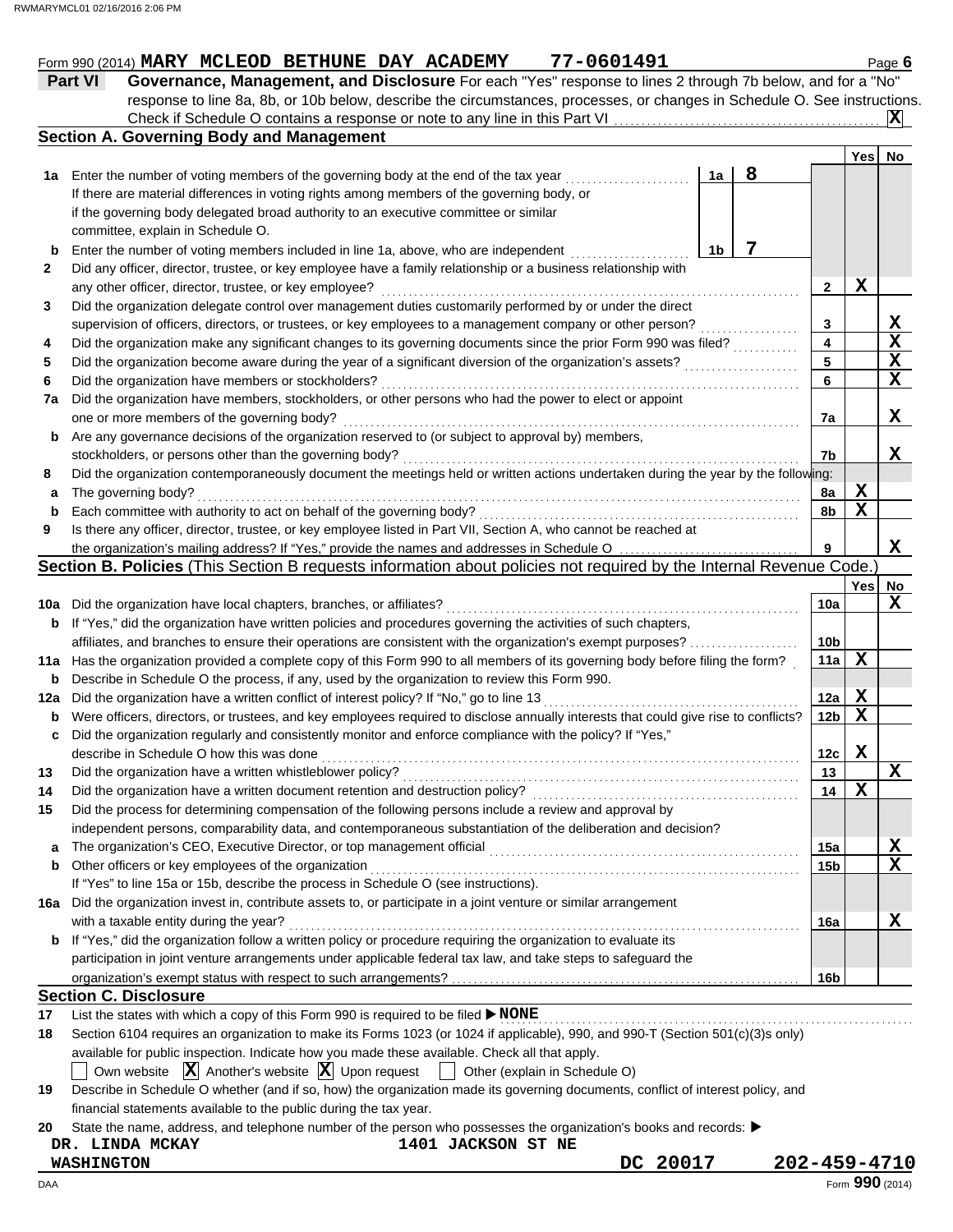| Form 990 (2014) MARY MCLEOD BETHUNE DAY ACADEMY | 77-0601491 | <sup>∪</sup> aαe |
|-------------------------------------------------|------------|------------------|
|-------------------------------------------------|------------|------------------|

| <b>Part VII</b> | Compensation of Officers, Directors, Trustees, Key Employees, Highest Compensated Employees, and |  |
|-----------------|--------------------------------------------------------------------------------------------------|--|
|                 | <b>Independent Contractors</b>                                                                   |  |
|                 |                                                                                                  |  |

Check if Schedule O contains a response or note to any line in this Part VII

**Section A. Officers, Directors, Trustees, Key Employees, and Highest Compensated Employees**

**1a** Complete this table for all persons required to be listed. Report compensation for the calendar year ending with or within the organization's tax year.

■ List all of the organization's **current** officers, directors, trustees (whether individuals or organizations), regardless of amount of compensation. Enter -0- in columns (D), (E), and (F) if no compensation was paid.

● List all of the organization's **current** key employees, if any. See instructions for definition of "key employee."

 $\bullet$  List the organization's five **current** highest compensated employees (other than an officer, director, trustee, or key employee)<br>a received reportable compensation (Box 5 of Form  $M-2$  and/or Box 7 of Form 1000-MISC)

who received reportable compensation (Box 5 of Form W-2 and/or Box 7 of Form 1099-MISC) of more than \$100,000 from the organization and any related organizations.

• List all of the organization's **former** officers, key employees, and highest compensated employees who received more than<br>00,000 of reportable compensation from the erganization and any related erganizations. \$100,000 of reportable compensation from the organization and any related organizations.

• List all of the organization's **former directors or trustees** that received, in the capacity as a former director or trustee of the organization, more than \$10,000 of reportable compensation from the organization and any related organizations. List persons in the following order: individual trustees or directors; institutional trustees; officers; key employees; highest

compensated employees; and former such persons.

Check this box if neither the organization nor any related organization compensated any current officer, director, or trustee.

| (A)<br>Name and Title                        | (B)<br>Average<br>hours per<br>week<br>(list any               |                                   |                       | Position    | (C)          | (do not check more than one<br>box, unless person is both an<br>officer and a director/trustee) |        | (D)<br>Reportable<br>compensation<br>from<br>the<br>organization | (E)<br>Reportable<br>compensation from<br>related<br>organizations<br>(W-2/1099-MISC) | (F)<br>Estimated<br>amount of<br>other<br>compensation<br>from the |
|----------------------------------------------|----------------------------------------------------------------|-----------------------------------|-----------------------|-------------|--------------|-------------------------------------------------------------------------------------------------|--------|------------------------------------------------------------------|---------------------------------------------------------------------------------------|--------------------------------------------------------------------|
|                                              | hours for<br>related<br>organizations<br>below dotted<br>line) | Individual trustee<br>or director | Institutional trustee | Officer     | Key employee | Highest compensated<br>employee                                                                 | Former | (W-2/1099-MISC)                                                  |                                                                                       | organization<br>and related<br>organizations                       |
| (1) LINDA MCKAY                              |                                                                |                                   |                       |             |              |                                                                                                 |        |                                                                  |                                                                                       |                                                                    |
| EXECUTIVE DIRECTOR                           | 40.00<br>0.00                                                  | $\mathbf X$                       |                       | $\mathbf x$ |              |                                                                                                 |        | 184,365                                                          | 0                                                                                     | 0                                                                  |
| (2) GEORGIA GREEN                            |                                                                |                                   |                       |             |              |                                                                                                 |        |                                                                  |                                                                                       |                                                                    |
|                                              | 40.00                                                          |                                   |                       |             |              |                                                                                                 |        |                                                                  |                                                                                       |                                                                    |
| <b>SECRETARY</b>                             | 0.00                                                           | $\mathbf X$                       |                       |             |              |                                                                                                 |        | 56,020                                                           | 0                                                                                     | $\mathbf 0$                                                        |
| (3) VALERIE SMITH                            | 0.50                                                           |                                   |                       |             |              |                                                                                                 |        |                                                                  |                                                                                       |                                                                    |
| <b>CHAIR</b>                                 | 0.00                                                           | $\mathbf x$                       |                       | $\mathbf x$ |              |                                                                                                 |        | 0                                                                | 0                                                                                     | $\mathbf 0$                                                        |
| (4) PAMELA COLE                              |                                                                |                                   |                       |             |              |                                                                                                 |        |                                                                  |                                                                                       |                                                                    |
|                                              | 0.50                                                           |                                   |                       |             |              |                                                                                                 |        |                                                                  |                                                                                       |                                                                    |
| <b>BOARD MEMBER</b><br>(5) KIMBERLEY KNOWLES | 0.00                                                           | $\mathbf X$                       |                       |             |              |                                                                                                 |        | 0                                                                | 0                                                                                     | $\mathbf 0$                                                        |
|                                              | 0.50                                                           |                                   |                       |             |              |                                                                                                 |        |                                                                  |                                                                                       |                                                                    |
| PARENT REPRESENTATIV                         | 0.00                                                           | $\mathbf X$                       |                       |             |              |                                                                                                 |        | 0                                                                | 0                                                                                     | $\mathbf 0$                                                        |
| (6) PARTRICIA CALLIS                         |                                                                |                                   |                       |             |              |                                                                                                 |        |                                                                  |                                                                                       |                                                                    |
|                                              | 0.50                                                           |                                   |                       |             |              |                                                                                                 |        |                                                                  |                                                                                       |                                                                    |
| <b>BOARD MEMBER</b><br>(7) AZURA MASON       | 0.00                                                           | $\mathbf X$                       |                       |             |              |                                                                                                 |        | 0                                                                | 0                                                                                     | $\mathbf 0$                                                        |
|                                              | 0.50                                                           |                                   |                       |             |              |                                                                                                 |        |                                                                  |                                                                                       |                                                                    |
| <b>BOARD MEMBER</b>                          | 0.00                                                           | $\mathbf x$                       |                       |             |              |                                                                                                 |        | 0                                                                | 0                                                                                     | $\mathbf 0$                                                        |
| (8) JESSICA PERLMUTTER                       |                                                                |                                   |                       |             |              |                                                                                                 |        |                                                                  |                                                                                       |                                                                    |
| <b>BOARD MEMBER</b>                          | 0.50<br>0.00                                                   | $\mathbf x$                       |                       |             |              |                                                                                                 |        | 0                                                                | 0                                                                                     | $\mathbf 0$                                                        |
| (9)                                          |                                                                |                                   |                       |             |              |                                                                                                 |        |                                                                  |                                                                                       |                                                                    |
|                                              |                                                                |                                   |                       |             |              |                                                                                                 |        |                                                                  |                                                                                       |                                                                    |
| (10)                                         |                                                                |                                   |                       |             |              |                                                                                                 |        |                                                                  |                                                                                       |                                                                    |
|                                              |                                                                |                                   |                       |             |              |                                                                                                 |        |                                                                  |                                                                                       |                                                                    |
| (11)                                         |                                                                |                                   |                       |             |              |                                                                                                 |        |                                                                  |                                                                                       |                                                                    |
|                                              |                                                                |                                   |                       |             |              |                                                                                                 |        |                                                                  |                                                                                       |                                                                    |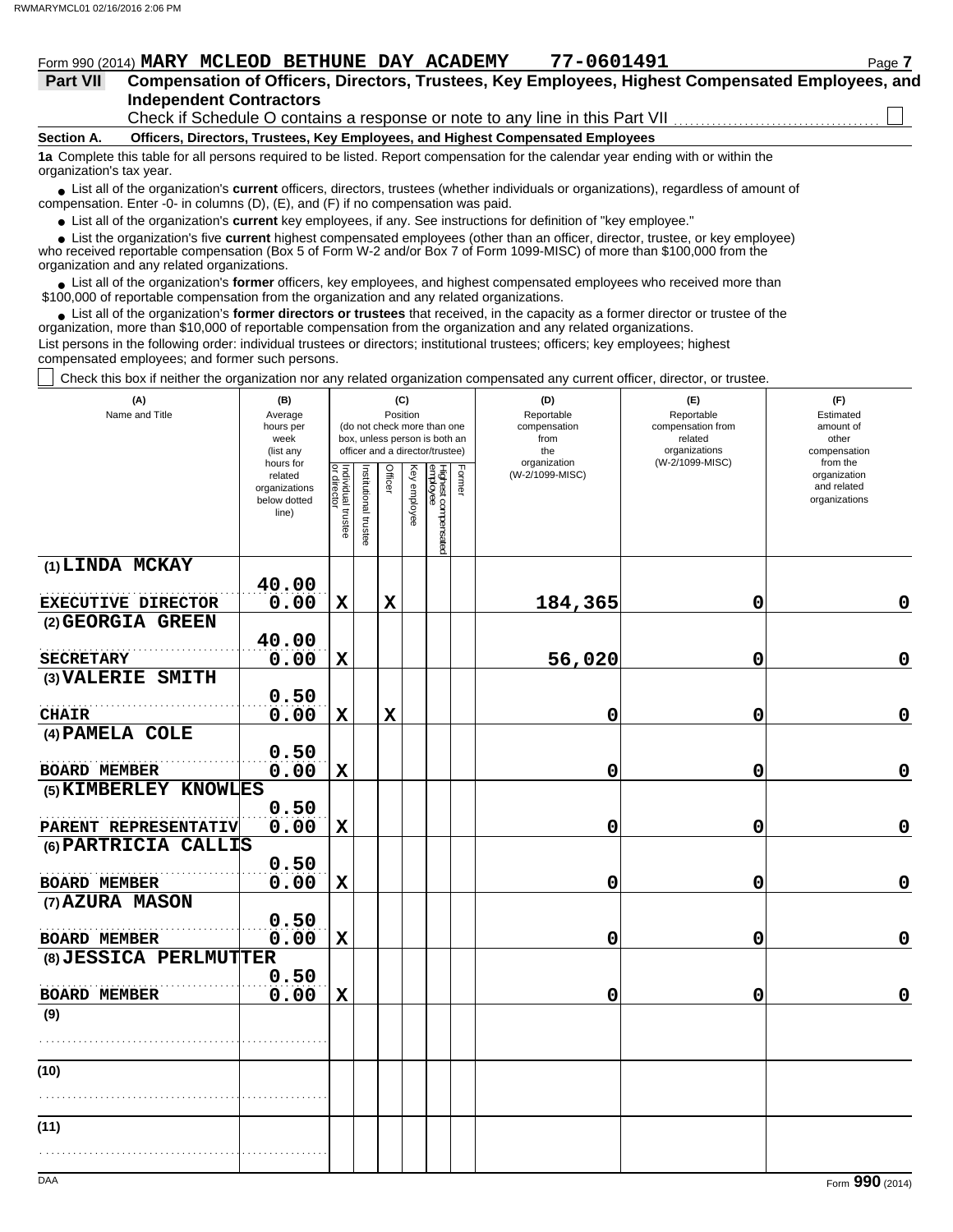|        | Form 990 (2014) MARY MCLEOD BETHUNE DAY ACADEMY                                                                                                                                                                                                                                                                                                                                                            |                                                                |                                   |                      |         |                 |                                                                                                 |                                                  | 77-0601491                      |                                                                    | Page 8                                                   |
|--------|------------------------------------------------------------------------------------------------------------------------------------------------------------------------------------------------------------------------------------------------------------------------------------------------------------------------------------------------------------------------------------------------------------|----------------------------------------------------------------|-----------------------------------|----------------------|---------|-----------------|-------------------------------------------------------------------------------------------------|--------------------------------------------------|---------------------------------|--------------------------------------------------------------------|----------------------------------------------------------|
|        | <b>Part VII</b><br>Section A. Officers, Directors, Trustees, Key Employees, and Highest Compensated Employees (continued)<br>(A)<br>Name and title                                                                                                                                                                                                                                                         | (B)<br>Average<br>hours per<br>week<br>(list any               |                                   |                      |         | (C)<br>Position | (do not check more than one<br>box, unless person is both an<br>officer and a director/trustee) | (D)<br>Reportable<br>compensation<br>from<br>the |                                 | (E)<br>Reportable<br>compensation from<br>related<br>organizations | (F)<br>Estimated<br>amount of<br>other<br>compensation   |
|        |                                                                                                                                                                                                                                                                                                                                                                                                            | hours for<br>related<br>organizations<br>below dotted<br>line) | Individual trustee<br>or director | nstitutional trustee | Officer | Key employee    | Highest compensatec<br>employee                                                                 | Former                                           | organization<br>(W-2/1099-MISC) | (W-2/1099-MISC)                                                    | from the<br>organization<br>and related<br>organizations |
| (12)   |                                                                                                                                                                                                                                                                                                                                                                                                            |                                                                |                                   |                      |         |                 |                                                                                                 |                                                  |                                 |                                                                    |                                                          |
| (13)   |                                                                                                                                                                                                                                                                                                                                                                                                            |                                                                |                                   |                      |         |                 |                                                                                                 |                                                  |                                 |                                                                    |                                                          |
| (14)   |                                                                                                                                                                                                                                                                                                                                                                                                            |                                                                |                                   |                      |         |                 |                                                                                                 |                                                  |                                 |                                                                    |                                                          |
| (15)   |                                                                                                                                                                                                                                                                                                                                                                                                            |                                                                |                                   |                      |         |                 |                                                                                                 |                                                  |                                 |                                                                    |                                                          |
| (16)   |                                                                                                                                                                                                                                                                                                                                                                                                            |                                                                |                                   |                      |         |                 |                                                                                                 |                                                  |                                 |                                                                    |                                                          |
| (17)   |                                                                                                                                                                                                                                                                                                                                                                                                            |                                                                |                                   |                      |         |                 |                                                                                                 |                                                  |                                 |                                                                    |                                                          |
| (18)   |                                                                                                                                                                                                                                                                                                                                                                                                            |                                                                |                                   |                      |         |                 |                                                                                                 |                                                  |                                 |                                                                    |                                                          |
|        |                                                                                                                                                                                                                                                                                                                                                                                                            |                                                                |                                   |                      |         |                 |                                                                                                 |                                                  |                                 |                                                                    |                                                          |
| (19)   |                                                                                                                                                                                                                                                                                                                                                                                                            |                                                                |                                   |                      |         |                 |                                                                                                 |                                                  |                                 |                                                                    |                                                          |
|        | c Total from continuation sheets to Part VII, Section A                                                                                                                                                                                                                                                                                                                                                    |                                                                |                                   |                      |         |                 |                                                                                                 |                                                  | 240,385<br>240,385              |                                                                    |                                                          |
| 2      | Total number of individuals (including but not limited to those listed above) who received more than \$100,000 of<br>reportable compensation from the organization $\blacktriangleright$ 1                                                                                                                                                                                                                 |                                                                |                                   |                      |         |                 |                                                                                                 |                                                  |                                 |                                                                    | Yes<br>No                                                |
| 3<br>4 | Did the organization list any former officer, director, or trustee, key employee, or highest compensated<br>employee on line 1a? If "Yes," complete Schedule J for such individual<br>For any individual listed on line 1a, is the sum of reportable compensation and other compensation from the<br>organization and related organizations greater than \$150,000? If "Yes," complete Schedule J for such |                                                                |                                   |                      |         |                 |                                                                                                 |                                                  |                                 |                                                                    | X<br>3<br>$\mathbf X$<br>4                               |
| 5      | Did any person listed on line 1a receive or accrue compensation from any unrelated organization or individual<br><b>Section B. Independent Contractors</b>                                                                                                                                                                                                                                                 |                                                                |                                   |                      |         |                 |                                                                                                 |                                                  |                                 |                                                                    | X<br>5                                                   |
| 1      | Complete this table for your five highest compensated independent contractors that received more than \$100,000 of<br>compensation from the organization. Report compensation for the calendar year ending with or within the organization's tax year.                                                                                                                                                     |                                                                |                                   |                      |         |                 |                                                                                                 |                                                  |                                 |                                                                    |                                                          |
|        |                                                                                                                                                                                                                                                                                                                                                                                                            | (A)<br>Name and business address                               |                                   |                      |         |                 |                                                                                                 |                                                  |                                 | (B)<br>Description of services                                     | (C)<br>Compensation                                      |
|        |                                                                                                                                                                                                                                                                                                                                                                                                            |                                                                |                                   |                      |         |                 |                                                                                                 |                                                  |                                 |                                                                    |                                                          |
|        |                                                                                                                                                                                                                                                                                                                                                                                                            |                                                                |                                   |                      |         |                 |                                                                                                 |                                                  |                                 |                                                                    |                                                          |
|        |                                                                                                                                                                                                                                                                                                                                                                                                            |                                                                |                                   |                      |         |                 |                                                                                                 |                                                  |                                 |                                                                    |                                                          |
| 2      | Total number of independent contractors (including but not limited to those listed above) who<br>received more than \$100,000 of compensation from the organization ▶                                                                                                                                                                                                                                      |                                                                |                                   |                      |         |                 |                                                                                                 |                                                  |                                 | 0                                                                  |                                                          |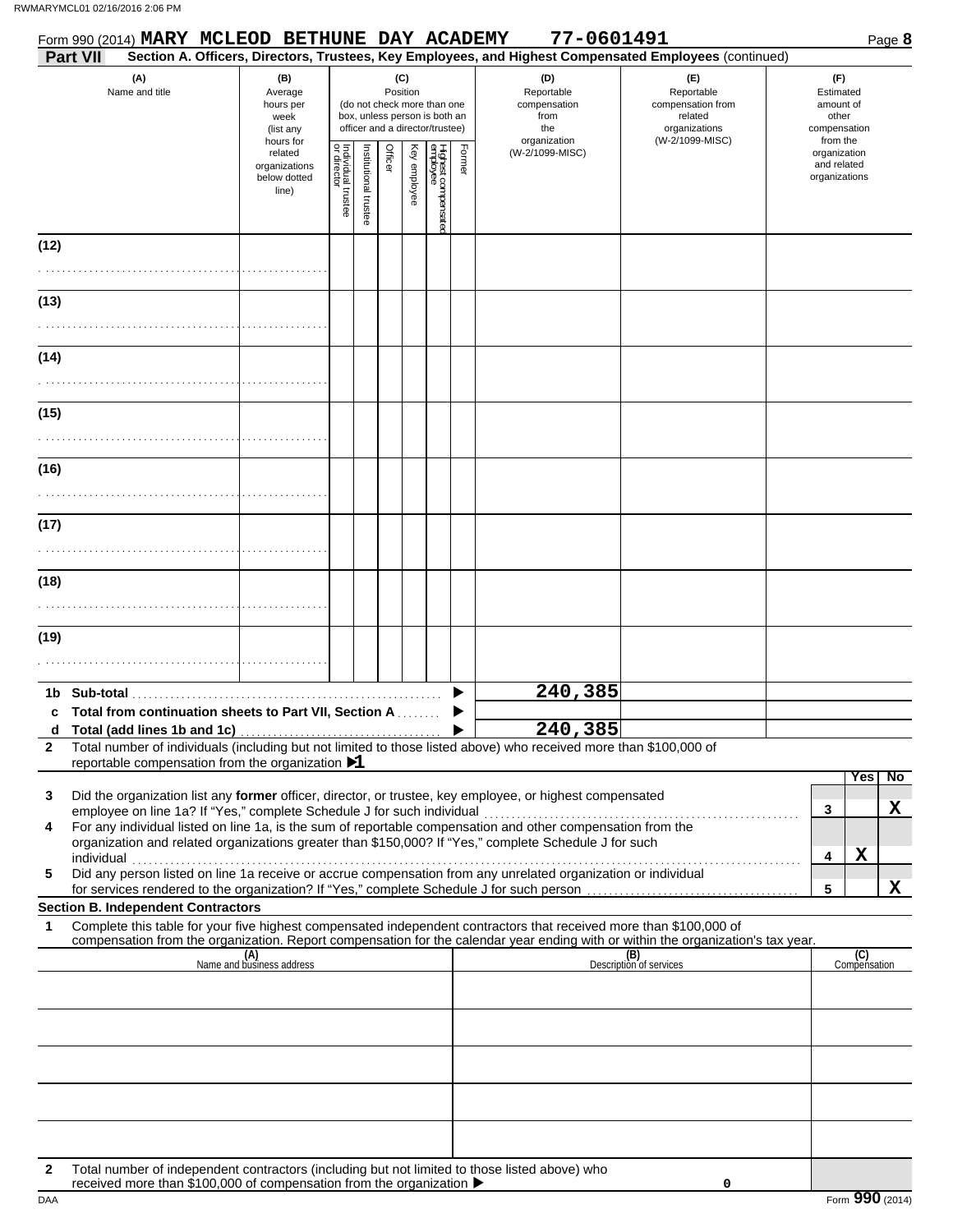|                                                                                                                  |             |                                                                                           |                                                   |                |  |               |                      | Check if Schedule O contains a response or note to any line in this Part VIII |                                         |                                                                  |
|------------------------------------------------------------------------------------------------------------------|-------------|-------------------------------------------------------------------------------------------|---------------------------------------------------|----------------|--|---------------|----------------------|-------------------------------------------------------------------------------|-----------------------------------------|------------------------------------------------------------------|
|                                                                                                                  |             |                                                                                           |                                                   |                |  |               | (A)<br>Total revenue | (B)<br>Related or<br>exempt<br>function<br>revenue                            | (C)<br>Unrelated<br>business<br>revenue | (D)<br>Revenue<br>excluded from tax<br>under sections<br>512-514 |
|                                                                                                                  |             | 1a Federated campaigns                                                                    | $\ldots$                                          | 1a             |  |               |                      |                                                                               |                                         |                                                                  |
|                                                                                                                  |             | <b>b</b> Membership dues                                                                  | .                                                 | 1 <sub>b</sub> |  |               |                      |                                                                               |                                         |                                                                  |
|                                                                                                                  |             | c Fundraising events                                                                      | .                                                 | 1 <sub>c</sub> |  |               |                      |                                                                               |                                         |                                                                  |
|                                                                                                                  |             | d Related organizations                                                                   |                                                   | 1 <sub>d</sub> |  |               |                      |                                                                               |                                         |                                                                  |
|                                                                                                                  | е           | Government grants (contributions)                                                         |                                                   | 1e             |  | 338,685       |                      |                                                                               |                                         |                                                                  |
|                                                                                                                  |             | f All other contributions, gifts, grants,                                                 |                                                   |                |  |               |                      |                                                                               |                                         |                                                                  |
|                                                                                                                  |             |                                                                                           | and similar amounts not included above            | 1f             |  | 29,845        |                      |                                                                               |                                         |                                                                  |
|                                                                                                                  |             | Noncash contributions included in lines $1a-1f$ : $\$$                                    |                                                   |                |  |               |                      |                                                                               |                                         |                                                                  |
|                                                                                                                  | h.          |                                                                                           |                                                   |                |  |               | 368,530              |                                                                               |                                         |                                                                  |
| <b>Program Service Revenue Contributions, Gifts, Grants</b><br>Program Service Revenue and Other Similar Amounts |             |                                                                                           |                                                   |                |  | Busn. Code    |                      |                                                                               |                                         |                                                                  |
|                                                                                                                  | 2a          |                                                                                           | PER PUPIL REVENUE                                 |                |  | 611710        | 6,646,151            | 6,646,151                                                                     |                                         |                                                                  |
|                                                                                                                  | b           |                                                                                           | SCHOOL LUNCH PROGRAM                              |                |  | 611710        | 281,691              | 281,691                                                                       |                                         |                                                                  |
|                                                                                                                  | c           |                                                                                           |                                                   |                |  |               |                      |                                                                               |                                         |                                                                  |
|                                                                                                                  | d           |                                                                                           |                                                   |                |  |               |                      |                                                                               |                                         |                                                                  |
|                                                                                                                  |             |                                                                                           |                                                   |                |  |               |                      |                                                                               |                                         |                                                                  |
|                                                                                                                  |             | f All other program service revenue                                                       |                                                   |                |  |               |                      |                                                                               |                                         |                                                                  |
|                                                                                                                  |             |                                                                                           |                                                   |                |  |               | 6,927,842            |                                                                               |                                         |                                                                  |
|                                                                                                                  | 3           | Investment income (including dividends, interest,                                         |                                                   |                |  |               |                      |                                                                               |                                         |                                                                  |
|                                                                                                                  |             | and other similar amounts)                                                                |                                                   |                |  |               | 1,379                |                                                                               |                                         | 1,379                                                            |
|                                                                                                                  | 4           |                                                                                           | Income from investment of tax-exempt bond proceed |                |  |               |                      |                                                                               |                                         |                                                                  |
|                                                                                                                  | 5           |                                                                                           |                                                   |                |  |               |                      |                                                                               |                                         |                                                                  |
|                                                                                                                  |             |                                                                                           | (i) Real                                          |                |  | (ii) Personal |                      |                                                                               |                                         |                                                                  |
|                                                                                                                  | 6a          | Gross rents                                                                               |                                                   |                |  |               |                      |                                                                               |                                         |                                                                  |
|                                                                                                                  | b           | Less: rental exps.                                                                        |                                                   |                |  |               |                      |                                                                               |                                         |                                                                  |
|                                                                                                                  | с           | Rental inc. or (loss)                                                                     |                                                   |                |  |               |                      |                                                                               |                                         |                                                                  |
|                                                                                                                  | d           | Net rental income or (loss)<br><b>7a</b> Gross amount from                                |                                                   |                |  |               |                      |                                                                               |                                         |                                                                  |
|                                                                                                                  |             | (i) Securities<br>sales of assets                                                         |                                                   | (ii) Other     |  |               |                      |                                                                               |                                         |                                                                  |
|                                                                                                                  |             | other than inventor                                                                       |                                                   |                |  |               |                      |                                                                               |                                         |                                                                  |
|                                                                                                                  | b           | Less: cost or other                                                                       |                                                   |                |  |               |                      |                                                                               |                                         |                                                                  |
|                                                                                                                  |             | basis & sales exps                                                                        |                                                   |                |  |               |                      |                                                                               |                                         |                                                                  |
|                                                                                                                  |             | Gain or (loss)                                                                            |                                                   |                |  |               |                      |                                                                               |                                         |                                                                  |
|                                                                                                                  |             |                                                                                           |                                                   |                |  |               |                      |                                                                               |                                         |                                                                  |
| ₫                                                                                                                |             | 8a Gross income from fundraising events                                                   |                                                   |                |  |               |                      |                                                                               |                                         |                                                                  |
|                                                                                                                  |             |                                                                                           |                                                   |                |  |               |                      |                                                                               |                                         |                                                                  |
|                                                                                                                  |             |                                                                                           | of contributions reported on line 1c).            |                |  |               |                      |                                                                               |                                         |                                                                  |
| Other Rever                                                                                                      |             |                                                                                           | See Part IV, line 18                              | a              |  |               |                      |                                                                               |                                         |                                                                  |
|                                                                                                                  |             | <b>b</b> Less: direct expenses                                                            |                                                   | b              |  |               |                      |                                                                               |                                         |                                                                  |
|                                                                                                                  |             | c Net income or (loss) from fundraising events<br>9a Gross income from gaming activities. |                                                   |                |  |               |                      |                                                                               |                                         |                                                                  |
|                                                                                                                  |             |                                                                                           | See Part IV, line 19 $\ldots$ $\ldots$ a          |                |  |               |                      |                                                                               |                                         |                                                                  |
|                                                                                                                  |             | <b>b</b> Less: direct expenses                                                            |                                                   | b              |  |               |                      |                                                                               |                                         |                                                                  |
|                                                                                                                  |             | c Net income or (loss) from gaming activities                                             |                                                   |                |  |               |                      |                                                                               |                                         |                                                                  |
|                                                                                                                  |             | 10a Gross sales of inventory, less                                                        |                                                   |                |  |               |                      |                                                                               |                                         |                                                                  |
|                                                                                                                  |             | returns and allowances                                                                    |                                                   | а              |  |               |                      |                                                                               |                                         |                                                                  |
|                                                                                                                  |             | <b>b</b> Less: cost of goods sold                                                         |                                                   | .<br>b         |  |               |                      |                                                                               |                                         |                                                                  |
|                                                                                                                  |             | c Net income or (loss) from sales of inventory                                            |                                                   |                |  |               |                      |                                                                               |                                         |                                                                  |
|                                                                                                                  |             |                                                                                           | Miscellaneous Revenue                             |                |  | Busn. Code    |                      |                                                                               |                                         |                                                                  |
|                                                                                                                  | 11a         | <b>OTHER INCOME</b>                                                                       |                                                   |                |  | 611710        | 1,775                | 1,775                                                                         |                                         |                                                                  |
|                                                                                                                  | $\mathbf b$ |                                                                                           |                                                   |                |  |               |                      |                                                                               |                                         |                                                                  |
|                                                                                                                  | с           |                                                                                           |                                                   |                |  |               |                      |                                                                               |                                         |                                                                  |
|                                                                                                                  | d           | All other revenue                                                                         |                                                   |                |  |               |                      |                                                                               |                                         |                                                                  |
|                                                                                                                  | е           | Total. Add lines 11a-11d                                                                  |                                                   |                |  | ▶             | 1,775                |                                                                               |                                         |                                                                  |
|                                                                                                                  | 12          | Total revenue. See instructions.                                                          |                                                   |                |  |               | 7,299,526            | 6,929,617                                                                     | $\mathbf 0$                             | 1,379                                                            |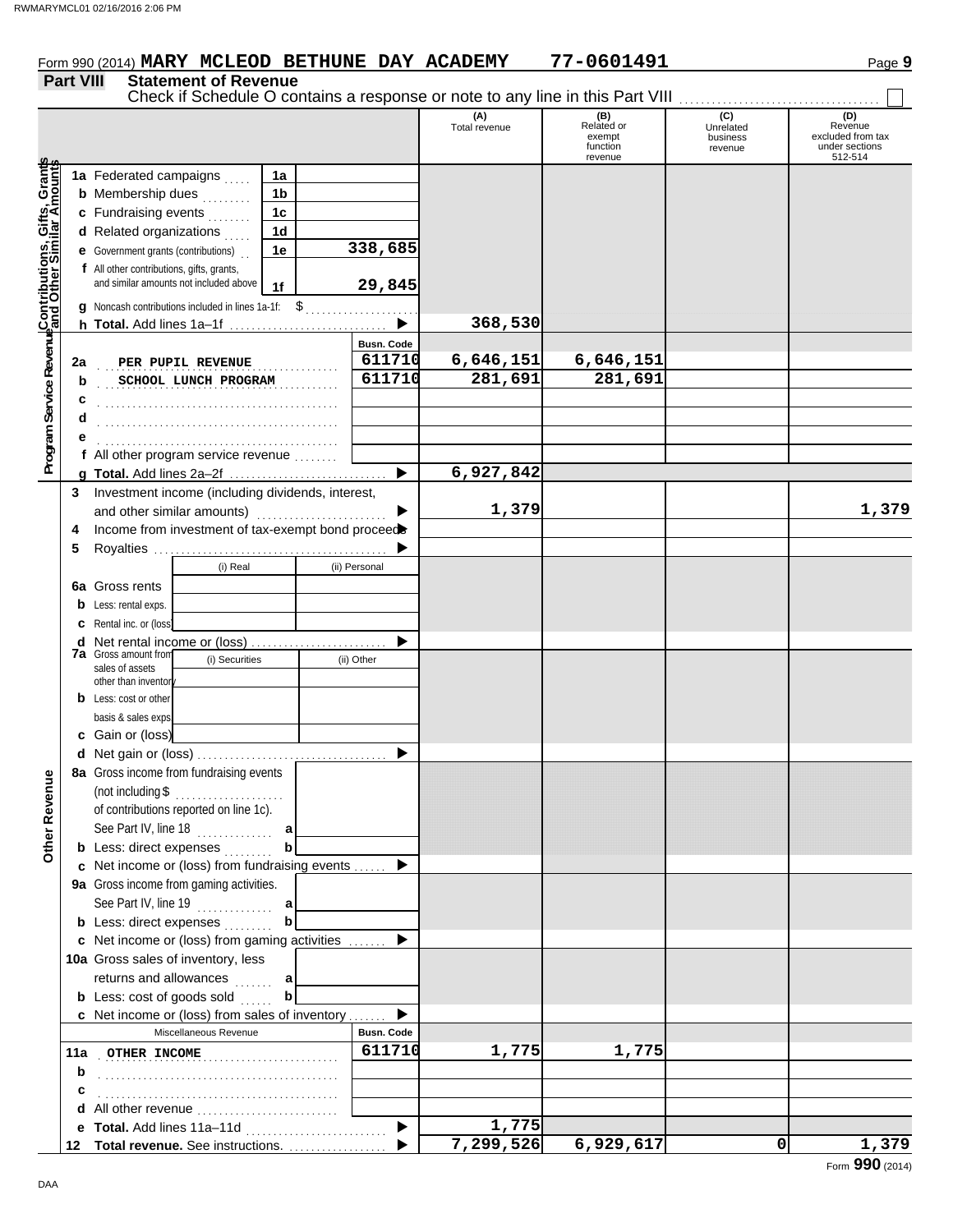### **Part IX Statement of Functional Expenses** Form 990 (2014) **MARY MCLEOD BETHUNE DAY ACADEMY** 77-0601491 Page 10

|              | Section 501(c)(3) and 501(c)(4) organizations must complete all columns. All other organizations must complete column (A).<br>Check if Schedule O contains a response or note to any line in this Part IX                                         |                       |                                    |                                           |                                |
|--------------|---------------------------------------------------------------------------------------------------------------------------------------------------------------------------------------------------------------------------------------------------|-----------------------|------------------------------------|-------------------------------------------|--------------------------------|
|              | Do not include amounts reported on lines 6b,<br>7b, 8b, 9b, and 10b of Part VIII.                                                                                                                                                                 | (A)<br>Total expenses | (B)<br>Program service<br>expenses | (C)<br>Management and<br>general expenses | (D)<br>Fundraising<br>expenses |
| 1            | Grants and other assistance to domestic organizations                                                                                                                                                                                             |                       |                                    |                                           |                                |
|              | and domestic governments. See Part IV, line 21                                                                                                                                                                                                    |                       |                                    |                                           |                                |
| $\mathbf{2}$ | Grants and other assistance to domestic                                                                                                                                                                                                           |                       |                                    |                                           |                                |
|              | individuals. See Part IV, line 22                                                                                                                                                                                                                 |                       |                                    |                                           |                                |
| 3            | Grants and other assistance to foreign                                                                                                                                                                                                            |                       |                                    |                                           |                                |
|              | organizations, foreign governments, and foreign                                                                                                                                                                                                   |                       |                                    |                                           |                                |
|              | individuals. See Part IV, lines 15 and 16                                                                                                                                                                                                         |                       |                                    |                                           |                                |
| 4            | Benefits paid to or for members                                                                                                                                                                                                                   |                       |                                    |                                           |                                |
| 5            | Compensation of current officers, directors,                                                                                                                                                                                                      |                       |                                    |                                           |                                |
|              | trustees, and key employees                                                                                                                                                                                                                       | 240,385               |                                    | 240,385                                   |                                |
| 6            | Compensation not included above, to disqualified                                                                                                                                                                                                  |                       |                                    |                                           |                                |
|              | persons (as defined under section 4958(f)(1)) and                                                                                                                                                                                                 |                       |                                    |                                           |                                |
|              | persons described in section 4958(c)(3)(B)                                                                                                                                                                                                        |                       |                                    |                                           |                                |
| 7            | Other salaries and wages                                                                                                                                                                                                                          | 3,950,129             | 3,371,125                          | 579,004                                   |                                |
| 8            | Pension plan accruals and contributions (include                                                                                                                                                                                                  |                       |                                    |                                           |                                |
|              | section 401(k) and 403(b) employer contributions)                                                                                                                                                                                                 |                       |                                    |                                           |                                |
| 9            |                                                                                                                                                                                                                                                   | 365,822               | 276,745                            | 89,077                                    |                                |
| 10           | Payroll taxes                                                                                                                                                                                                                                     | 346,470               | 262,105                            | 84,365                                    |                                |
| 11           | Fees for services (non-employees):                                                                                                                                                                                                                |                       |                                    |                                           |                                |
|              | a Management                                                                                                                                                                                                                                      |                       |                                    |                                           |                                |
| b            | Legal                                                                                                                                                                                                                                             |                       |                                    |                                           |                                |
|              | c Accounting $\begin{bmatrix} 1 & 0 & 0 \\ 0 & 1 & 0 \\ 0 & 0 & 1 \end{bmatrix}$                                                                                                                                                                  |                       |                                    |                                           |                                |
|              | <b>d</b> Lobbying                                                                                                                                                                                                                                 |                       |                                    |                                           |                                |
|              | e Professional fundraising services. See Part IV, line 1                                                                                                                                                                                          |                       |                                    |                                           |                                |
|              | Investment management fees                                                                                                                                                                                                                        |                       |                                    |                                           |                                |
| g            | Other. (If line 11g amount exceeds 10% of line 25, column                                                                                                                                                                                         |                       |                                    |                                           |                                |
|              | (A) amount, list line 11g expenses on Schedule O.)                                                                                                                                                                                                |                       |                                    |                                           |                                |
|              |                                                                                                                                                                                                                                                   |                       |                                    |                                           |                                |
| 13           |                                                                                                                                                                                                                                                   | 94,071                | 58,570                             | 35,501                                    |                                |
| 14           |                                                                                                                                                                                                                                                   |                       |                                    |                                           |                                |
| 15           |                                                                                                                                                                                                                                                   |                       |                                    |                                           |                                |
| 16           | Occupancy                                                                                                                                                                                                                                         | 589,249               | 559,787                            | 29,462                                    |                                |
| 17           | Payments of travel or entertainment expenses                                                                                                                                                                                                      |                       |                                    |                                           |                                |
|              | for any federal, state, or local public officials                                                                                                                                                                                                 |                       |                                    |                                           |                                |
| 19           | Conferences, conventions, and meetings                                                                                                                                                                                                            |                       |                                    |                                           |                                |
| 20           | Interest                                                                                                                                                                                                                                          |                       |                                    |                                           |                                |
| 21           | Payments to affiliates                                                                                                                                                                                                                            |                       |                                    |                                           |                                |
| 22           | Depreciation, depletion, and amortization                                                                                                                                                                                                         | 127,330               | 96,376                             | 30,954                                    |                                |
| 23           | Insurance                                                                                                                                                                                                                                         | 49,626                | 37,562                             | 12,064                                    |                                |
| 24           | Other expenses. Itemize expenses not covered                                                                                                                                                                                                      |                       |                                    |                                           |                                |
|              | above (List miscellaneous expenses in line 24e. If                                                                                                                                                                                                |                       |                                    |                                           |                                |
|              | line 24e amount exceeds 10% of line 25, column                                                                                                                                                                                                    |                       |                                    |                                           |                                |
|              | (A) amount, list line 24e expenses on Schedule O.)                                                                                                                                                                                                |                       |                                    |                                           |                                |
| a            | DIRECT STUDENT COSTS                                                                                                                                                                                                                              | 819,874               | 819,874                            |                                           |                                |
| b            | <b>ADMINISTRATIVE FEE</b>                                                                                                                                                                                                                         | 72,956                | $\overline{55,220}$                | 17,736                                    |                                |
| c            | OTHER GENERAL EXPENSES                                                                                                                                                                                                                            | 29,382                | 21,839                             | 7,543                                     |                                |
| d            | <b>CONSULTANTS</b>                                                                                                                                                                                                                                | 27,217                | 20,601                             | 6,616                                     |                                |
| е            | All other expenses                                                                                                                                                                                                                                | 4,019                 | 2,915                              | 1,104                                     |                                |
| 25           | Total functional expenses. Add lines 1 through 24e                                                                                                                                                                                                | 6,716,530             | 5,582,719                          | 1,133,811                                 | $\mathbf 0$                    |
| 26           | Joint costs. Complete this line only if the<br>organization reported in column (B) joint costs<br>from a combined educational campaign and<br>fundraising solicitation. Check here $\blacktriangleright$   if<br>following SOP 98-2 (ASC 958-720) |                       |                                    |                                           |                                |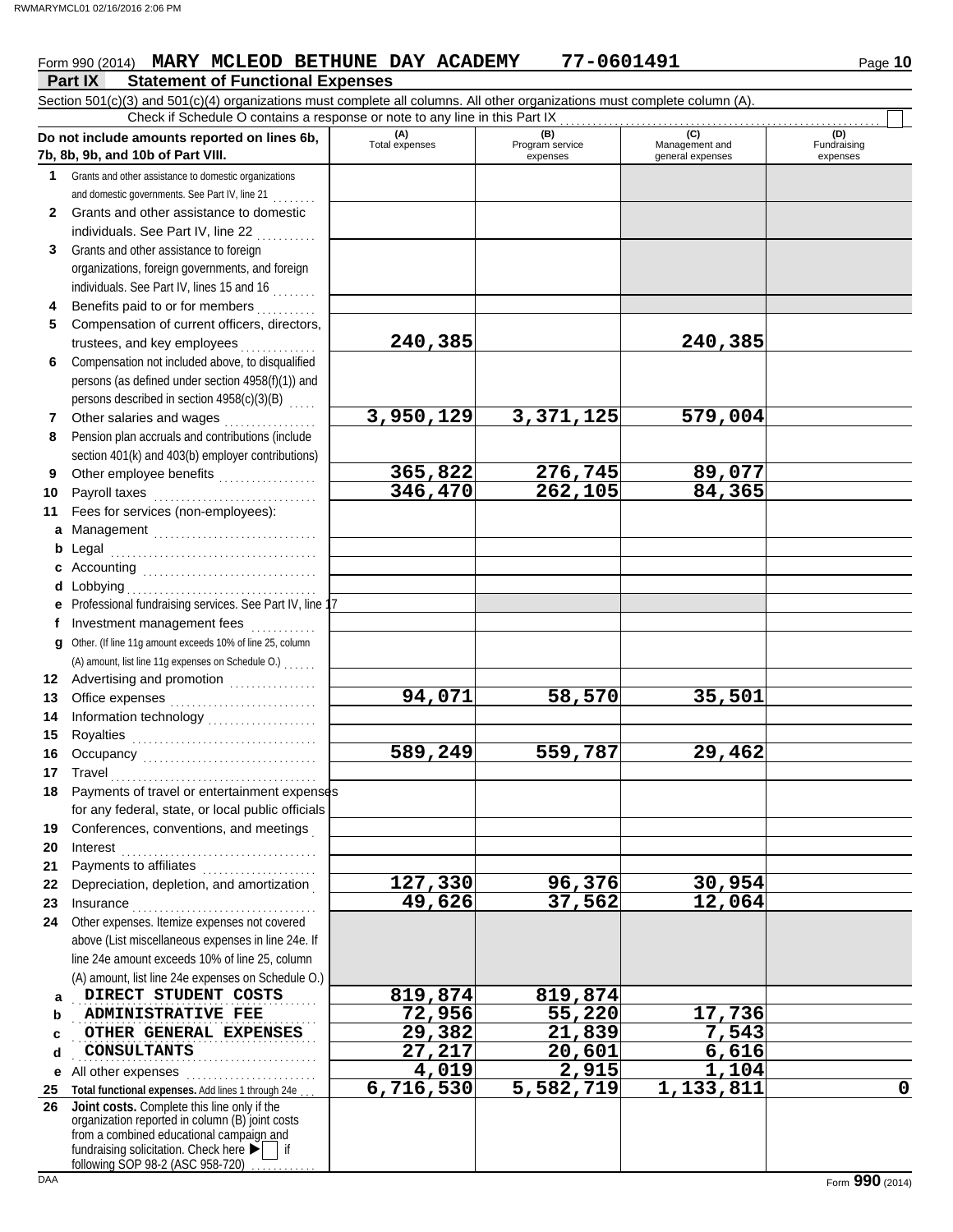## Form 990 (2014) **MARY MCLEOD BETHUNE DAY ACADEMY** 77-0601491 Page 11 **Part X** Balance Sheet

|                         |    | Check if Schedule O contains a response or note to any line in this Part X              |                 |                                                   |                          |                 |                    |
|-------------------------|----|-----------------------------------------------------------------------------------------|-----------------|---------------------------------------------------|--------------------------|-----------------|--------------------|
|                         |    |                                                                                         |                 |                                                   | (A)<br>Beginning of year |                 | (B)<br>End of year |
|                         | 1  | Cash-non-interest bearing                                                               |                 |                                                   |                          | 1               |                    |
|                         | 2  |                                                                                         |                 |                                                   | 2,144,533                | $\overline{2}$  | 1,890,877          |
|                         | 3  |                                                                                         |                 |                                                   | 206,555                  | 3               | 275,610            |
|                         | 4  | Accounts receivable, net                                                                |                 |                                                   | 2,898                    | 4               | 19,782             |
|                         | 5  | Loans and other receivables from current and former officers, directors,                |                 |                                                   |                          |                 |                    |
|                         |    | trustees, key employees, and highest compensated employees.                             |                 |                                                   |                          |                 |                    |
|                         |    | Complete Part II of Schedule L                                                          |                 |                                                   |                          | 5               |                    |
|                         | 6  | Loans and other receivables from other disqualified persons (as defined under section   |                 |                                                   |                          |                 |                    |
|                         |    | 4958(f)(1)), persons described in section 4958(c)(3)(B), and contributing employers and |                 |                                                   |                          |                 |                    |
|                         |    | sponsoring organizations of section 501(c)(9) voluntary employees' beneficiary          |                 |                                                   |                          |                 |                    |
|                         |    | organizations (see instructions). Complete Part II of Schedule L                        |                 |                                                   |                          | 6               |                    |
| Assets                  | 7  |                                                                                         |                 |                                                   |                          | $\overline{7}$  |                    |
|                         | 8  | Inventories for sale or use                                                             |                 |                                                   |                          | 8               |                    |
|                         | 9  | Prepaid expenses and deferred charges                                                   |                 |                                                   | 6,467                    | 9               | 41,718             |
|                         |    | 10a Land, buildings, and equipment: cost or                                             |                 |                                                   |                          |                 |                    |
|                         |    | other basis. Complete Part VI of Schedule D  10a                                        |                 |                                                   |                          |                 |                    |
|                         |    | <b>b</b> Less: accumulated depreciation<br>.                                            | 10 <sub>b</sub> | $\frac{1,474,852}{383,624}$                       | 556,834                  | 10 <sub>c</sub> | 1,091,228          |
|                         | 11 | Investments-publicly traded securities                                                  |                 |                                                   |                          | 11              |                    |
|                         | 12 |                                                                                         |                 |                                                   | 12                       |                 |                    |
|                         | 13 |                                                                                         |                 |                                                   |                          | 13              |                    |
|                         | 14 | Intangible assets                                                                       |                 |                                                   | 14                       |                 |                    |
|                         | 15 | Other assets. See Part IV, line 11                                                      |                 | 5,000                                             | 15                       | 8,595           |                    |
|                         | 16 |                                                                                         |                 |                                                   | 2,922,287                | 16              | 3,327,810          |
|                         | 17 |                                                                                         |                 |                                                   | 355,075                  | 17              | 403,037            |
|                         | 18 | Grants payable                                                                          |                 |                                                   | 18                       |                 |                    |
|                         | 19 | Deferred revenue                                                                        |                 | 225,435                                           | 19                       |                 |                    |
|                         | 20 | Tax-exempt bond liabilities                                                             |                 |                                                   |                          | 20              |                    |
|                         | 21 | Escrow or custodial account liability. Complete Part IV of Schedule D                   |                 |                                                   |                          | 21              |                    |
|                         | 22 | Loans and other payables to current and former officers, directors,                     |                 |                                                   |                          |                 |                    |
| Liabilities             |    | trustees, key employees, highest compensated employees, and                             |                 |                                                   |                          |                 |                    |
|                         |    | disqualified persons. Complete Part II of Schedule L                                    |                 |                                                   |                          | 22              |                    |
|                         | 23 |                                                                                         |                 |                                                   |                          | 23              |                    |
|                         | 24 | Unsecured notes and loans payable to unrelated third parties                            |                 |                                                   |                          | 24              |                    |
|                         | 25 | Other liabilities (including federal income tax, payables to related third              |                 |                                                   |                          |                 |                    |
|                         |    | parties, and other liabilities not included on lines 17-24). Complete Part X            |                 |                                                   |                          |                 |                    |
|                         |    | of Schedule D                                                                           |                 |                                                   |                          | 25              |                    |
|                         | 26 |                                                                                         |                 |                                                   | 580,510                  | 26              | 403,037            |
|                         |    | Organizations that follow SFAS 117 (ASC 958), check here ▶ X and                        |                 |                                                   |                          |                 |                    |
|                         |    | complete lines 27 through 29, and lines 33 and 34.                                      |                 |                                                   |                          |                 |                    |
|                         | 27 | Unrestricted net assets                                                                 |                 |                                                   | 2,341,777                | 27              | 2,924,773          |
|                         | 28 | Temporarily restricted net assets                                                       |                 |                                                   | 28                       |                 |                    |
|                         | 29 |                                                                                         |                 |                                                   |                          | 29              |                    |
|                         |    | Organizations that do not follow SFAS 117 (ASC 958), check here                         |                 | and                                               |                          |                 |                    |
| Assets or Fund Balances |    | complete lines 30 through 34.                                                           |                 |                                                   |                          |                 |                    |
|                         | 30 | Capital stock or trust principal, or current funds                                      |                 |                                                   |                          | 30              |                    |
|                         | 31 | Paid-in or capital surplus, or land, building, or equipment fund                        |                 | <u> 1966 - Johann Stoff, Amerikaansk kanton (</u> |                          | 31              |                    |
| <b>Net</b>              | 32 | Retained earnings, endowment, accumulated income, or other funds                        |                 |                                                   |                          | 32              |                    |
|                         | 33 | Total net assets or fund balances                                                       |                 |                                                   | $\overline{2,}341,777$   | 33              | 2,924,773          |
|                         | 34 |                                                                                         |                 |                                                   | 2,922,287                | 34              | 3,327,810          |

Form **990** (2014)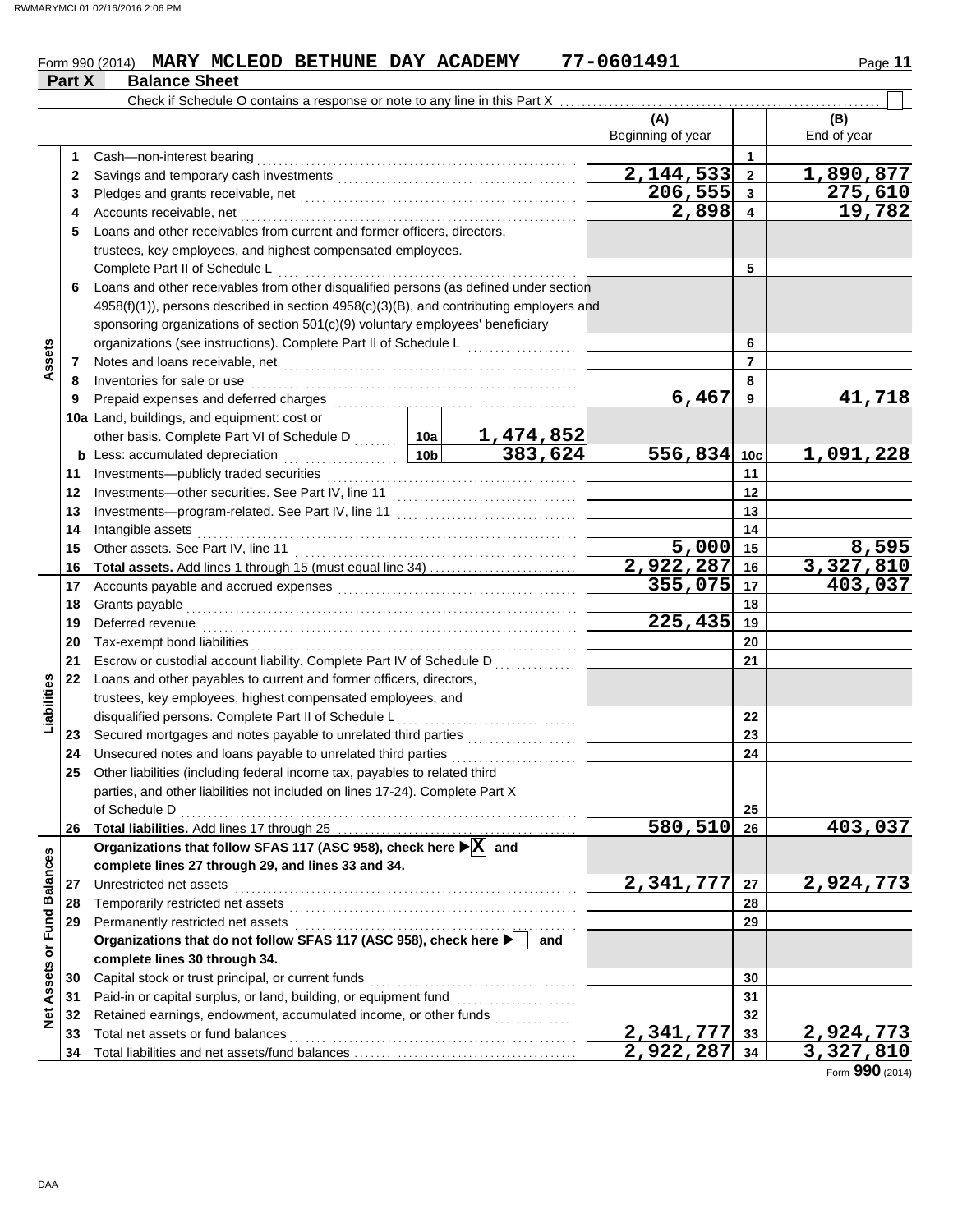|              | 77-0601491<br>Form 990 (2014) MARY MCLEOD BETHUNE DAY ACADEMY                                                         |                         |                |             | Page 12         |
|--------------|-----------------------------------------------------------------------------------------------------------------------|-------------------------|----------------|-------------|-----------------|
|              | <b>Reconciliation of Net Assets</b><br><b>Part XI</b>                                                                 |                         |                |             |                 |
|              |                                                                                                                       |                         |                |             |                 |
| 1            |                                                                                                                       | $\mathbf{1}$            | 7,299,526      |             |                 |
| $\mathbf{2}$ |                                                                                                                       | $\overline{2}$          | 6,716,530      |             |                 |
| 3            | Revenue less expenses. Subtract line 2 from line 1                                                                    | 3                       |                | 582,996     |                 |
| 4            | Net assets or fund balances at beginning of year (must equal Part X, line 33, column (A)) [[[[[[[[[[[[[[[[[[[         | $\overline{\mathbf{4}}$ | 2,341,777      |             |                 |
| 5            |                                                                                                                       | 5                       |                |             |                 |
| 6            |                                                                                                                       | 6                       |                |             |                 |
| 7            | Investment expenses                                                                                                   | $\overline{7}$          |                |             |                 |
| 8            | Prior period adjustments                                                                                              | 8                       |                |             |                 |
| 9            | Other changes in net assets or fund balances (explain in Schedule O)                                                  | $\mathbf{Q}$            |                |             |                 |
| 10           | Net assets or fund balances at end of year. Combine lines 3 through 9 (must equal Part X, line                        |                         |                |             |                 |
|              | $33$ , column $(B)$ )                                                                                                 | 10                      | 2,924,773      |             |                 |
|              | <b>Financial Statements and Reporting</b><br><b>Part XII</b>                                                          |                         |                |             |                 |
|              |                                                                                                                       |                         |                |             |                 |
|              |                                                                                                                       |                         |                | <b>Yes</b>  | No              |
| 1            | $\mathbf{X}$ Accrual<br>Accounting method used to prepare the Form 990:<br>Cash<br>Other                              |                         |                |             |                 |
|              | If the organization changed its method of accounting from a prior year or checked "Other," explain in                 |                         |                |             |                 |
|              | Schedule O.                                                                                                           |                         |                |             |                 |
|              | 2a Were the organization's financial statements compiled or reviewed by an independent accountant?                    |                         | 2a             |             | х               |
|              | If "Yes," check a box below to indicate whether the financial statements for the year were compiled or                |                         |                |             |                 |
|              | reviewed on a separate basis, consolidated basis, or both:                                                            |                         |                |             |                 |
|              | Separate basis<br><b>Consolidated basis</b><br>Both consolidated and separate basis                                   |                         |                |             |                 |
|              | b Were the organization's financial statements audited by an independent accountant?                                  |                         | 2 <sub>b</sub> | $\mathbf x$ |                 |
|              | If "Yes," check a box below to indicate whether the financial statements for the year were audited on a               |                         |                |             |                 |
|              | separate basis, consolidated basis, or both:                                                                          |                         |                |             |                 |
|              | $ \mathbf{X} $ Separate basis<br>Both consolidated and separate basis<br><b>Consolidated basis</b>                    |                         |                |             |                 |
|              | c If "Yes" to line 2a or 2b, does the organization have a committee that assumes responsibility for oversight         |                         |                |             |                 |
|              | of the audit, review, or compilation of its financial statements and selection of an independent accountant?          |                         | 2c             | X           |                 |
|              | If the organization changed either its oversight process or selection process during the tax year, explain in         |                         |                |             |                 |
|              | Schedule O.                                                                                                           |                         |                |             |                 |
|              | 3a As a result of a federal award, was the organization required to undergo an audit or audits as set forth in        |                         |                |             |                 |
|              | the Single Audit Act and OMB Circular A-133?<br>.                                                                     |                         | 3a             | $\mathbf X$ |                 |
|              | <b>b</b> If "Yes," did the organization undergo the required audit or audits? If the organization did not undergo the |                         |                |             |                 |
|              | required audit or audits, explain why in Schedule O and describe any steps taken to undergo such audits.              |                         | 3 <sub>b</sub> | $\mathbf x$ |                 |
|              |                                                                                                                       |                         |                |             | Form 990 (2014) |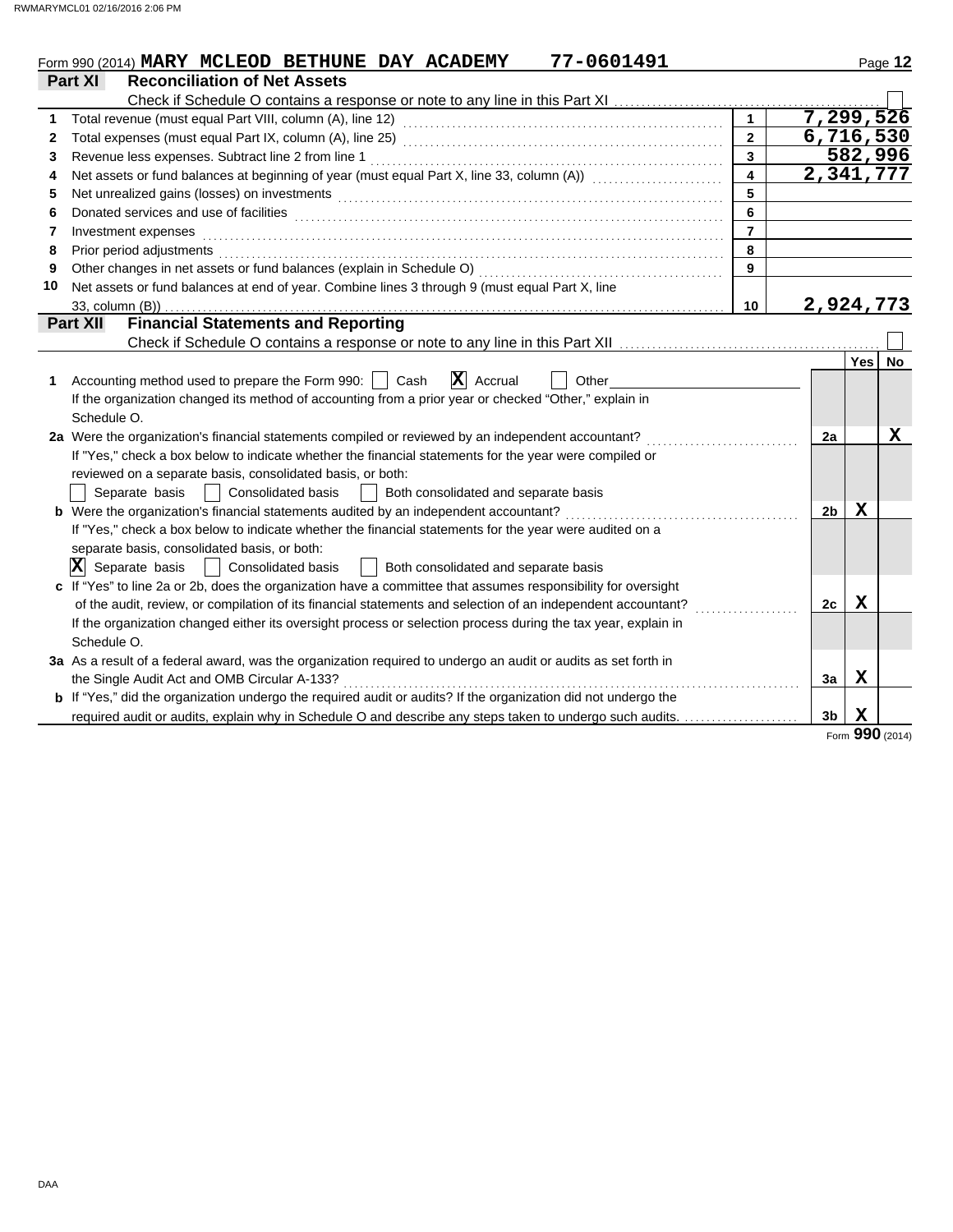| <b>SCHEDULE A</b>                                      |                                                                                                                           | <b>Public Charity Status and Public Support</b>                                                                                                                                                                                                                       |                          |    |                        |            | OMB No. 1545-0047                     |  |  |  |  |  |
|--------------------------------------------------------|---------------------------------------------------------------------------------------------------------------------------|-----------------------------------------------------------------------------------------------------------------------------------------------------------------------------------------------------------------------------------------------------------------------|--------------------------|----|------------------------|------------|---------------------------------------|--|--|--|--|--|
| (Form 990 or 990-EZ)                                   |                                                                                                                           | Complete if the organization is a section 501(c)(3) organization or a section                                                                                                                                                                                         |                          |    |                        |            |                                       |  |  |  |  |  |
|                                                        |                                                                                                                           | 4947(a)(1) nonexempt charitable trust.<br>Attach to Form 990 or Form 990-EZ.                                                                                                                                                                                          |                          |    |                        |            | <b>Open to Public</b>                 |  |  |  |  |  |
| Department of the Treasury<br>Internal Revenue Service |                                                                                                                           | Information about Schedule A (Form 990 or 990-EZ) and its instructions is at www.irs.gov/form990.                                                                                                                                                                     |                          |    |                        |            | Inspection                            |  |  |  |  |  |
| Name of the organization                               |                                                                                                                           | MARY MCLEOD BETHUNE DAY ACADEMY                                                                                                                                                                                                                                       |                          |    |                        |            | <b>Employer identification number</b> |  |  |  |  |  |
|                                                        | PUBLIC CHARTER SCHOOL                                                                                                     |                                                                                                                                                                                                                                                                       |                          |    |                        | 77-0601491 |                                       |  |  |  |  |  |
| Part I                                                 |                                                                                                                           | Reason for Public Charity Status (All organizations must complete this part.) See instructions.                                                                                                                                                                       |                          |    |                        |            |                                       |  |  |  |  |  |
|                                                        |                                                                                                                           | The organization is not a private foundation because it is: (For lines 1 through 11, check only one box.)                                                                                                                                                             |                          |    |                        |            |                                       |  |  |  |  |  |
| 1<br>X                                                 |                                                                                                                           | A church, convention of churches, or association of churches described in section 170(b)(1)(A)(i).                                                                                                                                                                    |                          |    |                        |            |                                       |  |  |  |  |  |
| 2<br>3                                                 |                                                                                                                           | A school described in section 170(b)(1)(A)(ii). (Attach Schedule E.)<br>A hospital or a cooperative hospital service organization described in section 170(b)(1)(A)(iii).                                                                                             |                          |    |                        |            |                                       |  |  |  |  |  |
| 4                                                      |                                                                                                                           | A medical research organization operated in conjunction with a hospital described in section 170(b)(1)(A)(iii). Enter the hospital's name,                                                                                                                            |                          |    |                        |            |                                       |  |  |  |  |  |
| city, and state:                                       |                                                                                                                           |                                                                                                                                                                                                                                                                       |                          |    |                        |            |                                       |  |  |  |  |  |
| 5                                                      | An organization operated for the benefit of a college or university owned or operated by a governmental unit described in |                                                                                                                                                                                                                                                                       |                          |    |                        |            |                                       |  |  |  |  |  |
|                                                        | section 170(b)(1)(A)(iv). (Complete Part II.)                                                                             |                                                                                                                                                                                                                                                                       |                          |    |                        |            |                                       |  |  |  |  |  |
| 6                                                      |                                                                                                                           | A federal, state, or local government or governmental unit described in section 170(b)(1)(A)(v).                                                                                                                                                                      |                          |    |                        |            |                                       |  |  |  |  |  |
| 7                                                      | described in section 170(b)(1)(A)(vi). (Complete Part II.)                                                                | An organization that normally receives a substantial part of its support from a governmental unit or from the general public                                                                                                                                          |                          |    |                        |            |                                       |  |  |  |  |  |
| 8                                                      |                                                                                                                           | A community trust described in section 170(b)(1)(A)(vi). (Complete Part II.)                                                                                                                                                                                          |                          |    |                        |            |                                       |  |  |  |  |  |
| 9                                                      |                                                                                                                           | An organization that normally receives: (1) more than 33 1/3% of its support from contributions, membership fees, and gross                                                                                                                                           |                          |    |                        |            |                                       |  |  |  |  |  |
|                                                        |                                                                                                                           | receipts from activities related to its exempt functions—subject to certain exceptions, and (2) no more than 33 1/3% of its                                                                                                                                           |                          |    |                        |            |                                       |  |  |  |  |  |
|                                                        |                                                                                                                           | support from gross investment income and unrelated business taxable income (less section 511 tax) from businesses                                                                                                                                                     |                          |    |                        |            |                                       |  |  |  |  |  |
|                                                        |                                                                                                                           | acquired by the organization after June 30, 1975. See section 509(a)(2). (Complete Part III.)                                                                                                                                                                         |                          |    |                        |            |                                       |  |  |  |  |  |
| 10                                                     |                                                                                                                           | An organization organized and operated exclusively to test for public safety. See section 509(a)(4).                                                                                                                                                                  |                          |    |                        |            |                                       |  |  |  |  |  |
| 11                                                     |                                                                                                                           | An organization organized and operated exclusively for the benefit of, to perform the functions of, or to carry out the purposes of<br>one or more publicly supported organizations described in section 509(a)(1) or section 509(a)(2). See section 509(a)(3). Check |                          |    |                        |            |                                       |  |  |  |  |  |
|                                                        |                                                                                                                           | the box in lines 11a through 11d that describes the type of supporting organization and complete lines 11e, 11f, and 11g.                                                                                                                                             |                          |    |                        |            |                                       |  |  |  |  |  |
| a                                                      |                                                                                                                           | Type I. A supporting organization operated, supervised, or controlled by its supported organization(s), typically by giving                                                                                                                                           |                          |    |                        |            |                                       |  |  |  |  |  |
|                                                        |                                                                                                                           | the supported organization(s) the power to regularly appoint or elect a majority of the directors or trustees of the supporting                                                                                                                                       |                          |    |                        |            |                                       |  |  |  |  |  |
|                                                        | organization. You must complete Part IV, Sections A and B.                                                                |                                                                                                                                                                                                                                                                       |                          |    |                        |            |                                       |  |  |  |  |  |
| b                                                      |                                                                                                                           | Type II. A supporting organization supervised or controlled in connection with its supported organization(s), by having                                                                                                                                               |                          |    |                        |            |                                       |  |  |  |  |  |
|                                                        |                                                                                                                           | control or management of the supporting organization vested in the same persons that control or manage the supported<br>organization(s). You must complete Part IV, Sections A and C.                                                                                 |                          |    |                        |            |                                       |  |  |  |  |  |
| c                                                      |                                                                                                                           | Type III functionally integrated. A supporting organization operated in connection with, and functionally integrated with,                                                                                                                                            |                          |    |                        |            |                                       |  |  |  |  |  |
|                                                        |                                                                                                                           | its supported organization(s) (see instructions). You must complete Part IV, Sections A, D, and E.                                                                                                                                                                    |                          |    |                        |            |                                       |  |  |  |  |  |
| d                                                      |                                                                                                                           | Type III non-functionally integrated. A supporting organization operated in connection with its supported organization(s)                                                                                                                                             |                          |    |                        |            |                                       |  |  |  |  |  |
|                                                        |                                                                                                                           | that is not functionally integrated. The organization generally must satisfy a distribution requirement and an attentiveness                                                                                                                                          |                          |    |                        |            |                                       |  |  |  |  |  |
|                                                        |                                                                                                                           | requirement (see instructions). You must complete Part IV, Sections A and D, and Part V.                                                                                                                                                                              |                          |    |                        |            |                                       |  |  |  |  |  |
| е                                                      |                                                                                                                           | Check this box if the organization received a written determination from the IRS that it is a Type I, Type II, Type III                                                                                                                                               |                          |    |                        |            |                                       |  |  |  |  |  |
| f                                                      | Enter the number of supported organizations                                                                               | functionally integrated, or Type III non-functionally integrated supporting organization.                                                                                                                                                                             |                          |    |                        |            |                                       |  |  |  |  |  |
|                                                        |                                                                                                                           | Provide the following information about the supported organization(s).                                                                                                                                                                                                |                          |    |                        |            |                                       |  |  |  |  |  |
| (i) Name of supported                                  | (ii) EIN                                                                                                                  | (iii) Type of organization                                                                                                                                                                                                                                            | (iv) Is the organization |    | (v) Amount of monetary |            | (vi) Amount of                        |  |  |  |  |  |
| organization                                           |                                                                                                                           | (described on lines 1-9<br>above or IRC section                                                                                                                                                                                                                       | listed in your governing |    | support (see           |            | other support (see                    |  |  |  |  |  |
|                                                        |                                                                                                                           | (see instructions))                                                                                                                                                                                                                                                   | document?                |    | instructions)          |            | instructions)                         |  |  |  |  |  |
|                                                        |                                                                                                                           |                                                                                                                                                                                                                                                                       | Yes                      | No |                        |            |                                       |  |  |  |  |  |
| (A)                                                    |                                                                                                                           |                                                                                                                                                                                                                                                                       |                          |    |                        |            |                                       |  |  |  |  |  |
| (B)                                                    |                                                                                                                           |                                                                                                                                                                                                                                                                       |                          |    |                        |            |                                       |  |  |  |  |  |
|                                                        |                                                                                                                           |                                                                                                                                                                                                                                                                       |                          |    |                        |            |                                       |  |  |  |  |  |
| (C)                                                    |                                                                                                                           |                                                                                                                                                                                                                                                                       |                          |    |                        |            |                                       |  |  |  |  |  |
| (D)                                                    |                                                                                                                           |                                                                                                                                                                                                                                                                       |                          |    |                        |            |                                       |  |  |  |  |  |
| (E)                                                    |                                                                                                                           |                                                                                                                                                                                                                                                                       |                          |    |                        |            |                                       |  |  |  |  |  |
|                                                        |                                                                                                                           |                                                                                                                                                                                                                                                                       |                          |    |                        |            |                                       |  |  |  |  |  |
| Total                                                  |                                                                                                                           |                                                                                                                                                                                                                                                                       |                          |    |                        |            |                                       |  |  |  |  |  |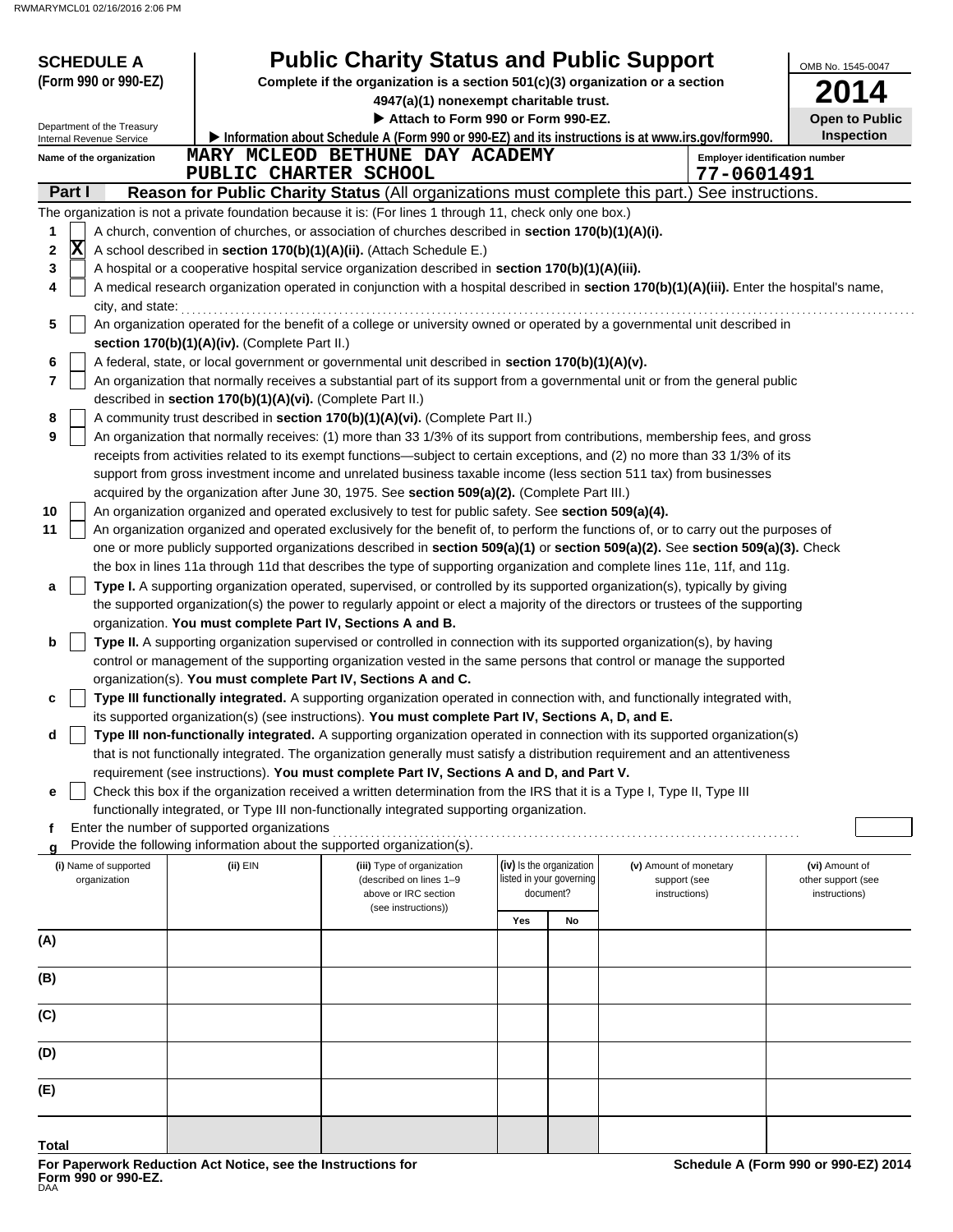## Schedule A (Form 990 or 990-EZ) 2014 **MARY MCLEOD BETHUNE DAY ACADEMY 77-0601491** Page 2

(Complete only if you checked the box on line 5, 7, or 8 of Part I or if the organization failed to qualify under **Part II** Support Schedule for Organizations Described in Sections 170(b)(1)(A)(iv) and 170(b)(1)(A)(vi) Part III. If the organization fails to qualify under the tests listed below, please complete Part III.)

|              | <b>Section A. Public Support</b>                                                                                                                                                                                                                                                                                                                                                          |          |            |            |            |            |            |
|--------------|-------------------------------------------------------------------------------------------------------------------------------------------------------------------------------------------------------------------------------------------------------------------------------------------------------------------------------------------------------------------------------------------|----------|------------|------------|------------|------------|------------|
|              | Calendar year (or fiscal year beginning in)                                                                                                                                                                                                                                                                                                                                               | (a) 2010 | $(b)$ 2011 | $(c)$ 2012 | $(d)$ 2013 | (e) $2014$ | (f) Total  |
| 1            | Gifts, grants, contributions, and<br>membership fees received. (Do not<br>include any "unusual grants.")                                                                                                                                                                                                                                                                                  |          |            |            |            |            |            |
| $\mathbf{2}$ | Tax revenues levied for the<br>organization's benefit and either paid<br>to or expended on its behalf                                                                                                                                                                                                                                                                                     |          |            |            |            |            |            |
| 3            | The value of services or facilities<br>furnished by a governmental unit to the<br>organization without charge<br>.                                                                                                                                                                                                                                                                        |          |            |            |            |            |            |
| 4<br>5       | Total. Add lines 1 through 3<br>The portion of total contributions by<br>each person (other than a<br>governmental unit or publicly<br>supported organization) included on<br>line 1 that exceeds 2% of the amount<br>shown on line 11, column (f)                                                                                                                                        |          |            |            |            |            |            |
| 6            | Public support. Subtract line 5 from line 4.                                                                                                                                                                                                                                                                                                                                              |          |            |            |            |            |            |
|              | <b>Section B. Total Support</b>                                                                                                                                                                                                                                                                                                                                                           |          |            |            |            |            |            |
|              | Calendar year (or fiscal year beginning in) >                                                                                                                                                                                                                                                                                                                                             | (a) 2010 | $(b)$ 2011 | $(c)$ 2012 | $(d)$ 2013 | (e) $2014$ | (f) Total  |
| 7            | Amounts from line 4<br>.                                                                                                                                                                                                                                                                                                                                                                  |          |            |            |            |            |            |
| 8            | Gross income from interest, dividends,<br>payments received on securities loans,<br>rents, royalties and income from similar<br>$sources$                                                                                                                                                                                                                                                 |          |            |            |            |            |            |
| 9            | Net income from unrelated business<br>activities, whether or not the business<br>is regularly carried on                                                                                                                                                                                                                                                                                  |          |            |            |            |            |            |
| 10           | Other income. Do not include gain or<br>loss from the sale of capital assets<br>(Explain in Part VI.)                                                                                                                                                                                                                                                                                     |          |            |            |            |            |            |
| 11           | Total support. Add lines 7 through 10                                                                                                                                                                                                                                                                                                                                                     |          |            |            |            |            |            |
| 12           |                                                                                                                                                                                                                                                                                                                                                                                           |          |            |            |            |            | 12         |
| 13           | First five years. If the Form 990 is for the organization's first, second, third, fourth, or fifth tax year as a section 501(c)(3)                                                                                                                                                                                                                                                        |          |            |            |            |            |            |
|              | organization, check this box and stop here                                                                                                                                                                                                                                                                                                                                                |          |            |            |            |            |            |
|              | Section C. Computation of Public Support Percentage                                                                                                                                                                                                                                                                                                                                       |          |            |            |            |            |            |
| 14           |                                                                                                                                                                                                                                                                                                                                                                                           |          |            |            |            |            | 14<br>%    |
| 15           | Public support percentage from 2013 Schedule A, Part II, line 14 [2010] [2010] [2010] [2010] [2010] [2010] [20                                                                                                                                                                                                                                                                            |          |            |            |            |            | 15<br>$\%$ |
|              | 16a 33 1/3% support test—2014. If the organization did not check the box on line 13, and line 14 is 33 1/3% or more, check this                                                                                                                                                                                                                                                           |          |            |            |            |            |            |
|              | box and stop here. The organization qualifies as a publicly supported organization                                                                                                                                                                                                                                                                                                        |          |            |            |            |            |            |
| b            | 33 1/3% support test-2013. If the organization did not check a box on line 13 or 16a, and line 15 is 33 1/3% or more,<br>check this box and stop here. The organization qualifies as a publicly supported organization                                                                                                                                                                    |          |            |            |            |            |            |
|              | 17a 10%-facts-and-circumstances test-2014. If the organization did not check a box on line 13, 16a, or 16b, and line 14 is                                                                                                                                                                                                                                                                |          |            |            |            |            |            |
|              | 10% or more, and if the organization meets the "facts-and-circumstances" test, check this box and stop here. Explain in<br>Part VI how the organization meets the "facts-and-circumstances" test. The organization qualifies as a publicly supported                                                                                                                                      |          |            |            |            |            |            |
| b            | organization<br>10%-facts-and-circumstances test-2013. If the organization did not check a box on line 13, 16a, 16b, or 17a, and line<br>15 is 10% or more, and if the organization meets the "facts-and-circumstances" test, check this box and stop here.<br>Explain in Part VI how the organization meets the "facts-and-circumstances" test. The organization qualifies as a publicly |          |            |            |            |            |            |
| 18           | supported organization<br>Private foundation. If the organization did not check a box on line 13, 16a, 16b, 17a, or 17b, check this box and see<br>instructions                                                                                                                                                                                                                           |          |            |            |            |            |            |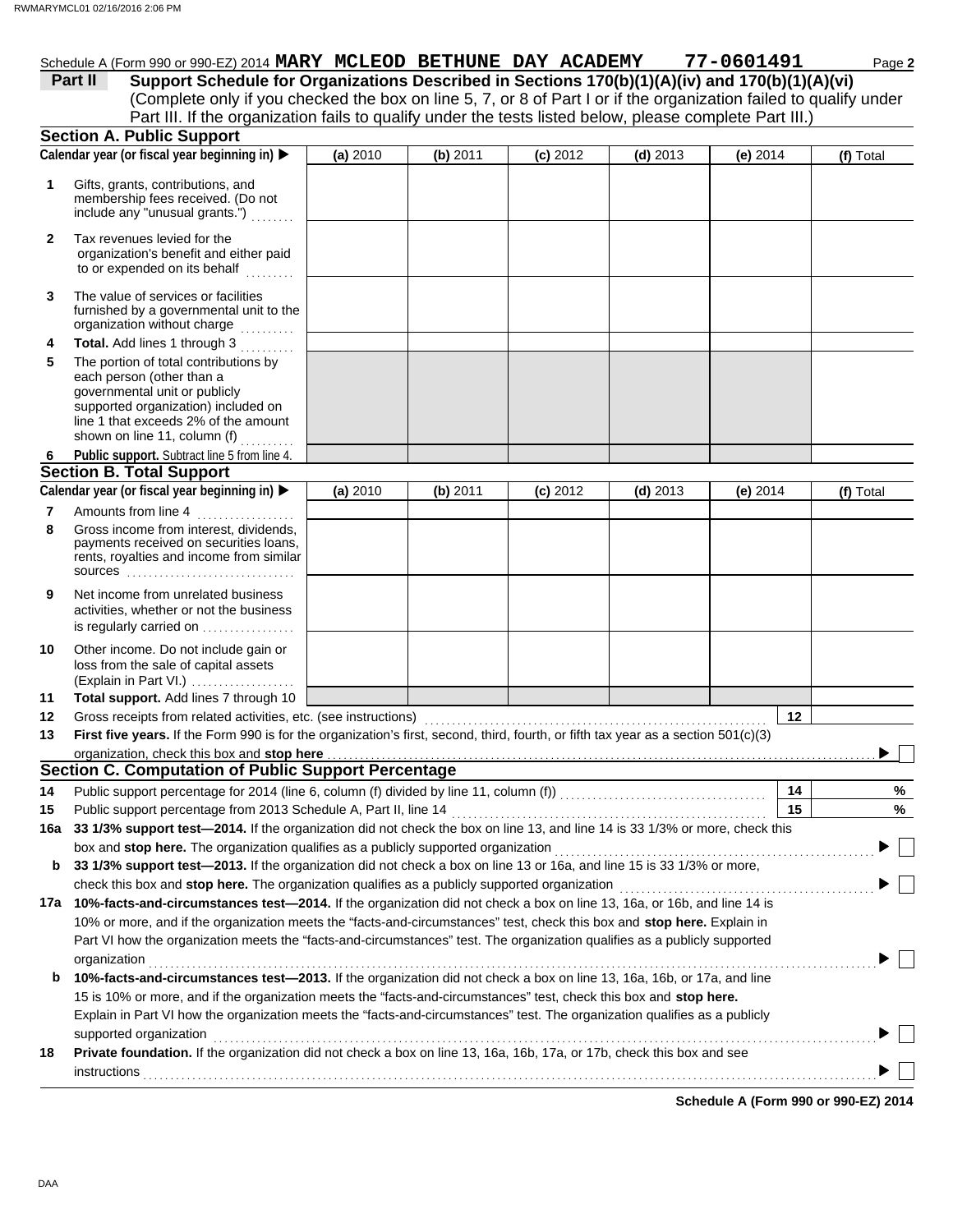## Schedule A (Form 990 or 990-EZ) 2014 **MARY MCLEOD BETHUNE DAY ACADEMY 77-0601491** Page 3

| Part III | Support Schedule for Organizations Described in Section 509(a)(2)                                                 |
|----------|-------------------------------------------------------------------------------------------------------------------|
|          | (Complete only if you checked the box on line 9 of Part I or if the organization failed to qualify under Part II. |
|          | If the organization fails to qualify under the tests listed below, please complete Part II.)                      |
|          | aatian A Duhlia Qunnart                                                                                           |

|              | <b>Section A. Public Support</b>                                                                                                                                                  |          |            |            |            |            |           |
|--------------|-----------------------------------------------------------------------------------------------------------------------------------------------------------------------------------|----------|------------|------------|------------|------------|-----------|
|              | Calendar year (or fiscal year beginning in)                                                                                                                                       | (a) 2010 | $(b)$ 2011 | $(c)$ 2012 | $(d)$ 2013 | (e) $2014$ | (f) Total |
| 1            | Gifts, grants, contributions, and membership<br>fees received. (Do not include any "unusual                                                                                       |          |            |            |            |            |           |
| $\mathbf{2}$ | Gross receipts from admissions, merchandise<br>sold or services performed, or facilities<br>furnished in any activity that is related to the<br>organization's fax-exempt purpose |          |            |            |            |            |           |
| 3            | Gross receipts from activities that are not an<br>unrelated trade or business under section 513                                                                                   |          |            |            |            |            |           |
| 4            | Tax revenues levied for the<br>organization's benefit and either paid<br>to or expended on its behalf                                                                             |          |            |            |            |            |           |
| 5            | The value of services or facilities<br>furnished by a governmental unit to the<br>organization without charge                                                                     |          |            |            |            |            |           |
| 6            | Total. Add lines 1 through 5                                                                                                                                                      |          |            |            |            |            |           |
|              | <b>7a</b> Amounts included on lines 1, 2, and 3<br>received from disqualified persons                                                                                             |          |            |            |            |            |           |
| b            | Amounts included on lines 2 and 3<br>received from other than disqualified<br>persons that exceed the greater of \$5,000<br>or 1% of the amount on line 13 for the year           |          |            |            |            |            |           |
| c            | Add lines 7a and 7b                                                                                                                                                               |          |            |            |            |            |           |
| 8            | Public support (Subtract line 7c from<br>line $6.$ )                                                                                                                              |          |            |            |            |            |           |
|              | <b>Section B. Total Support</b>                                                                                                                                                   |          |            |            |            |            |           |
|              | Calendar year (or fiscal year beginning in)                                                                                                                                       | (a) 2010 | $(b)$ 2011 | $(c)$ 2012 | $(d)$ 2013 | (e) $2014$ | (f) Total |
| 9            | Amounts from line 6                                                                                                                                                               |          |            |            |            |            |           |
|              | <b>10a</b> Gross income from interest, dividends,<br>payments received on securities loans, rents,<br>royalties and income from similar sources                                   |          |            |            |            |            |           |
| b            | Unrelated business taxable income (less<br>section 511 taxes) from businesses<br>acquired after June 30, 1975                                                                     |          |            |            |            |            |           |
|              | Add lines 10a and 10b                                                                                                                                                             |          |            |            |            |            |           |
| 11           | Net income from unrelated business<br>activities not included in line 10b, whether<br>or not the business is regularly carried on                                                 |          |            |            |            |            |           |
| 12           | Other income. Do not include gain or<br>loss from the sale of capital assets<br>(Explain in Part VI.)                                                                             |          |            |            |            |            |           |
| 13           | Total support. (Add lines 9, 10c, 11,                                                                                                                                             |          |            |            |            |            |           |
|              | and $12.$ )                                                                                                                                                                       |          |            |            |            |            |           |
| 14           | First five years. If the Form 990 is for the organization's first, second, third, fourth, or fifth tax year as a section 501(c)(3)<br>organization, check this box and stop here  |          |            |            |            |            |           |
|              | <b>Section C. Computation of Public Support Percentage</b>                                                                                                                        |          |            |            |            |            |           |
| 15           | Public support percentage for 2014 (line 8, column (f) divided by line 13, column (f)) [[[[[[[[[[[[[[[[[[[[[[                                                                     |          |            |            |            | 15         | %         |
| 16           |                                                                                                                                                                                   |          |            |            |            | 16         | %         |
|              | Section D. Computation of Investment Income Percentage                                                                                                                            |          |            |            |            |            |           |
| 17           | Investment income percentage for 2014 (line 10c, column (f) divided by line 13, column (f)) [[[[[[[[[[[[[[[[[[                                                                    |          |            |            |            | 17         | %         |
| 18           | Investment income percentage from 2013 Schedule A, Part III, line 17                                                                                                              |          |            |            |            | 18         | %         |
| 19a          | 33 1/3% support tests-2014. If the organization did not check the box on line 14, and line 15 is more than 33 1/3%, and line                                                      |          |            |            |            |            |           |
|              | 17 is not more than 33 1/3%, check this box and stop here. The organization qualifies as a publicly supported organization                                                        |          |            |            |            |            |           |
| b            | 33 1/3% support tests-2013. If the organization did not check a box on line 14 or line 19a, and line 16 is more than 33 1/3%, and                                                 |          |            |            |            |            |           |
|              | line 18 is not more than 33 1/3%, check this box and stop here. The organization qualifies as a publicly supported organization                                                   |          |            |            |            |            |           |
| 20           | Private foundation. If the organization did not check a box on line 14, 19a, or 19b, check this box and see instructions                                                          |          |            |            |            |            |           |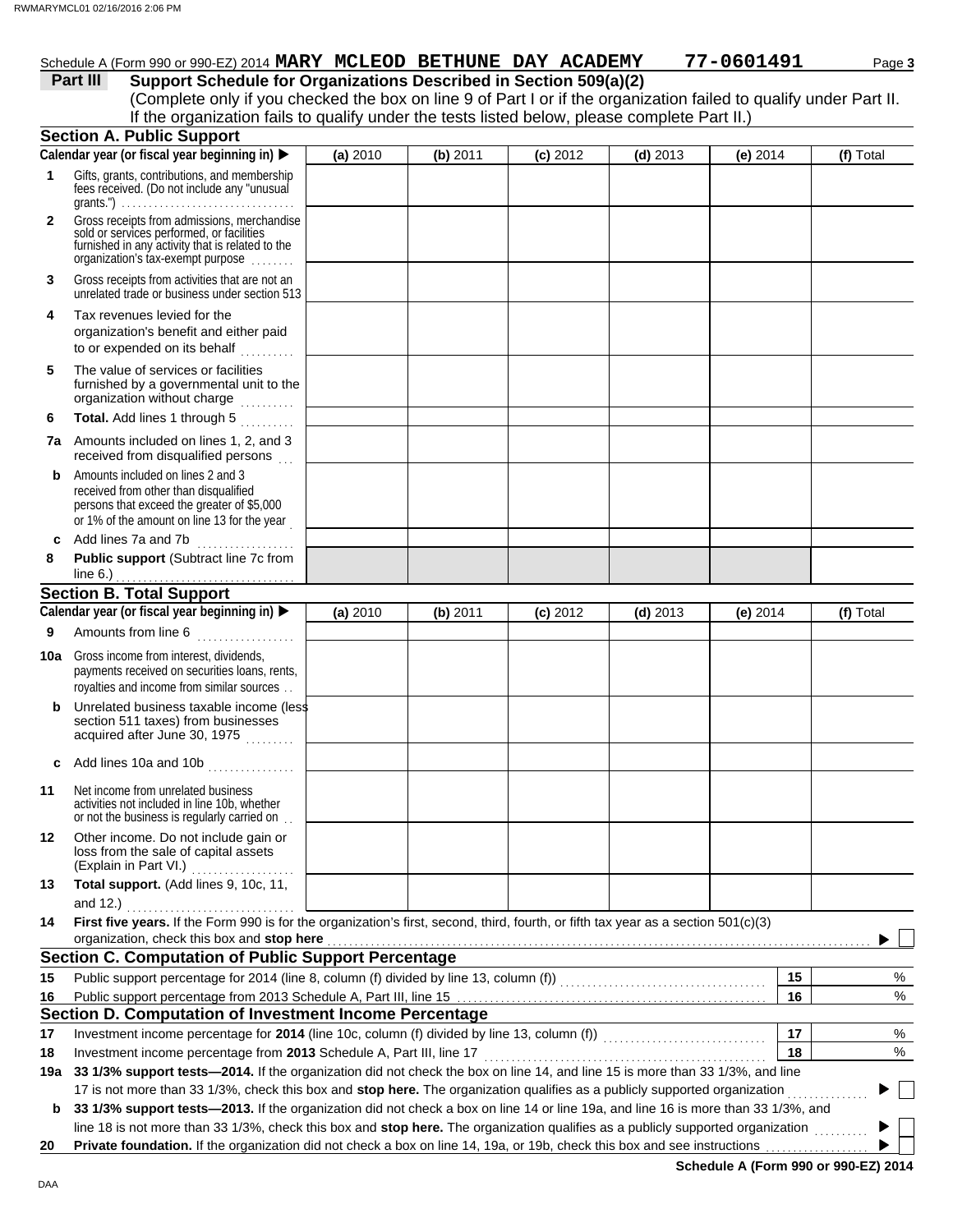**1**

**2**

## Schedule A (Form 990 or 990-EZ) 2014 **MARY MCLEOD BETHUNE DAY ACADEMY 77-0601491** Page 4

**Part IV Supporting Organizations** Sections A, D, and E. If you checked 11d of Part I, complete Sections A and D, and complete Part V.) (Complete only if you checked a box on line 11 of Part I. If you checked 11a of Part I, complete Sections A and B. If you checked 11b of Part I, complete Sections A and C. If you checked 11c of Part I, complete

#### **Schedule A (Form 990 or 990-EZ) 2014 Section A. All Supporting Organizations** Are all of the organization's supported organizations listed by name in the organization's governing documents? If "No," describe in **Part VI** how the supported organizations are designated. If designated by class or purpose, describe the designation. If historic and continuing relationship, explain. Did the organization have any supported organization that does not have an IRS determination of status under section 509(a)(1) or (2)? If "Yes," explain in **Part VI** how the organization determined that the supported organization was described in section 509(a)(1) or (2). **3a** Did the organization have a supported organization described in section 501(c)(4), (5), or (6)? If "Yes," answer **b c 4a b c** Did the organization support any foreign supported organization that does not have an IRS determination **5a** Did the organization add, substitute, or remove any supported organizations during the tax year? If "Yes," **b c 9a b c 10a b** (b) and (c) below. Did the organization confirm that each supported organization qualified under section  $501(c)(4)$ ,  $(5)$ , or  $(6)$  and satisfied the public support tests under section 509(a)(2)? If "Yes," describe in **Part VI** when and how the organization made the determination. Did the organization ensure that all support to such organizations was used exclusively for section 170(c)(2) (B) purposes? If "Yes," explain in **Part VI** what controls the organization put in place to ensure such use. Was any supported organization not organized in the United States ("foreign supported organization")? If "Yes" and if you checked 11a or 11b in Part I, answer (b) and (c) below. Did the organization have ultimate control and discretion in deciding whether to make grants to the foreign supported organization? If "Yes," describe in **Part VI** how the organization had such control and discretion despite being controlled or supervised by or in connection with its supported organizations. under sections 501(c)(3) and 509(a)(1) or (2)? If "Yes," explain in **Part VI** what controls the organization used to ensure that all support to the foreign supported organization was used exclusively for section 170(c)(2)(B) purposes. answer (b) and (c) below (if applicable). Also, provide detail in **Part VI,** including (i) the names and EIN numbers of the supported organizations added, substituted, or removed, (ii) the reasons for each such action, (iii) the authority under the organization's organizing document authorizing such action, and (iv) how the action was accomplished (such as by amendment to the organizing document). **Type I or Type II only.** Was any added or substituted supported organization part of a class already designated in the organization's organizing document? **Substitutions only.** Was the substitution the result of an event beyond the organization's control? Did the organization provide support (whether in the form of grants or the provision of services or facilities) to anyone other than (a) its supported organizations; (b) individuals that are part of the charitable class benefited by one or more of its supported organizations; or (c) other supporting organizations that also support or benefit one or more of the filing organization's supported organizations? If "Yes," provide detail in **Part VI.** Did the organization provide a grant, loan, compensation, or other similar payment to a substantial contributor (defined in IRC 4958(c)(3)(C)), a family member of a substantial contributor, or a 35-percent controlled entity with regard to a substantial contributor? If "Yes," complete Part I of Schedule L (Form 990). Did the organization make a loan to a disqualified person (as defined in section 4958) not described in line 7? If "Yes," complete Part I of Schedule L (Form 990). Was the organization controlled directly or indirectly at any time during the tax year by one or more disqualified persons as defined in section 4946 (other than foundation managers and organizations described in section 509(a)(1) or (2))? If "Yes," provide detail in **Part VI.** Did one or more disqualified persons (as defined in line 9(a)) hold a controlling interest in any entity in which the supporting organization had an interest? If "Yes," provide detail in **Part VI.** Did a disqualified person (as defined in line 9(a)) have an ownership interest in, or derive any personal benefit from, assets in which the supporting organization also had an interest? If "Yes," provide detail in **Part VI.** Was the organization subject to the excess business holdings rules of IRC 4943 because of IRC 4943(f) (regarding certain Type II supporting organizations, and all Type III non-functionally integrated supporting organizations)? If "Yes," answer (b) below. Did the organization have any excess business holdings in the tax year? (Use Schedule C, Form 4720, to determine whether the organization had excess business holdings.) **Yes No 1 2 3a 3b 3c 4a 4b 4c 5a 5b 5c 6 7 8 9a 9b 9c 10a 10b**

**6**

**7**

**8**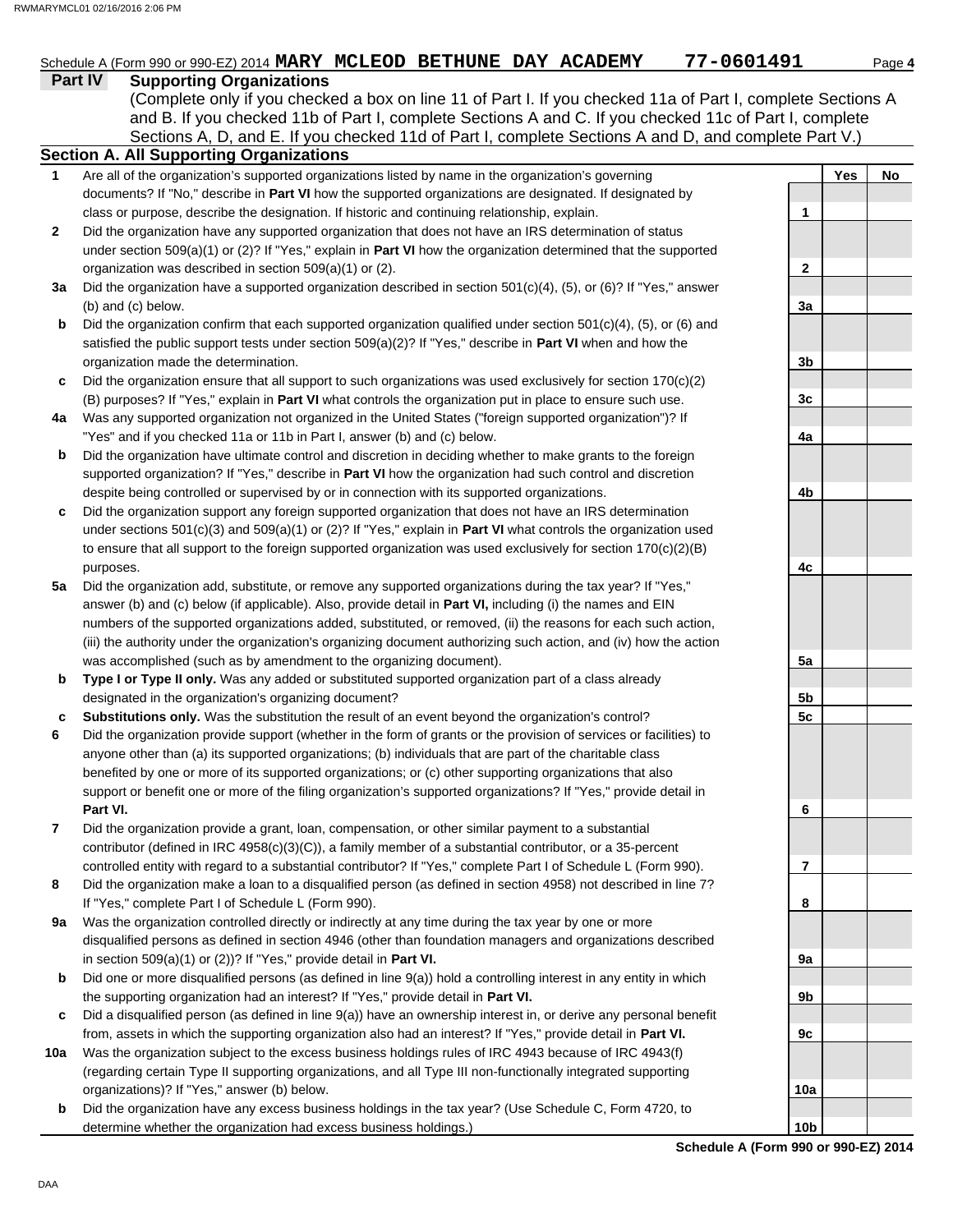## **Part IV Supporting Organizations** (continued) Schedule A (Form 990 or 990-EZ) 2014 **MARY MCLEOD BETHUNE DAY ACADEMY 77-0601491** Page 5

|              |                                                                                                                                   | Yes | No |
|--------------|-----------------------------------------------------------------------------------------------------------------------------------|-----|----|
| 11           | Has the organization accepted a gift or contribution from any of the following persons?                                           |     |    |
| a            | A person who directly or indirectly controls, either alone or together with persons described in (b) and (c)                      |     |    |
|              | below, the governing body of a supported organization?<br>11a                                                                     |     |    |
| b            | 11 <sub>b</sub><br>A family member of a person described in (a) above?                                                            |     |    |
| c            | 11c<br>A 35% controlled entity of a person described in (a) or (b) above? If "Yes" to a, b, or c, provide detail in Part VI.      |     |    |
|              | <b>Section B. Type I Supporting Organizations</b>                                                                                 |     |    |
| $\mathbf{1}$ | Did the directors, trustees, or membership of one or more supported organizations have the power to                               | Yes | No |
|              | regularly appoint or elect at least a majority of the organization's directors or trustees at all times during the                |     |    |
|              | tax year? If "No," describe in Part VI how the supported organization(s) effectively operated, supervised, or                     |     |    |
|              | controlled the organization's activities. If the organization had more than one supported organization,                           |     |    |
|              | describe how the powers to appoint and/or remove directors or trustees were allocated among the supported                         |     |    |
|              | organizations and what conditions or restrictions, if any, applied to such powers during the tax year.<br>1                       |     |    |
| $\mathbf{2}$ | Did the organization operate for the benefit of any supported organization other than the supported                               |     |    |
|              | organization(s) that operated, supervised, or controlled the supporting organization? If "Yes," explain in Part                   |     |    |
|              | VI how providing such benefit carried out the purposes of the supported organization(s) that operated,                            |     |    |
|              | $\mathbf{2}$<br>supervised, or controlled the supporting organization.                                                            |     |    |
|              | Section C. Type II Supporting Organizations                                                                                       |     |    |
|              |                                                                                                                                   | Yes | No |
| 1            | Were a majority of the organization's directors or trustees during the tax year also a majority of the directors                  |     |    |
|              | or trustees of each of the organization's supported organization(s)? If "No," describe in Part VI how control                     |     |    |
|              | or management of the supporting organization was vested in the same persons that controlled or managed                            |     |    |
|              | the supported organization(s).<br>1                                                                                               |     |    |
|              | <b>Section D. All Type III Supporting Organizations</b>                                                                           |     |    |
|              |                                                                                                                                   | Yes | No |
| 1            | Did the organization provide to each of its supported organizations, by the last day of the fifth month of the                    |     |    |
|              | organization's tax year, (1) a written notice describing the type and amount of support provided during the prior tax             |     |    |
|              | year, (2) a copy of the Form 990 that was most recently filed as of the date of notification, and (3) copies of the               |     |    |
|              | organization's governing documents in effect on the date of notification, to the extent not previously provided?<br>1             |     |    |
| $\mathbf{2}$ | Were any of the organization's officers, directors, or trustees either (i) appointed or elected by the supported                  |     |    |
|              | organization(s) or (ii) serving on the governing body of a supported organization? If "No," explain in Part VI how                |     |    |
|              | the organization maintained a close and continuous working relationship with the supported organization(s).<br>2                  |     |    |
| 3            | By reason of the relationship described in (2), did the organization's supported organizations have a                             |     |    |
|              | significant voice in the organization's investment policies and in directing the use of the organization's                        |     |    |
|              | income or assets at all times during the tax year? If "Yes," describe in Part VI the role the organization's                      |     |    |
|              | supported organizations played in this regard.<br>3                                                                               |     |    |
|              | Section E. Type III Functionally-Integrated Supporting Organizations                                                              |     |    |
| $\mathbf 1$  | Check the box next to the method that the organization used to satisfy the Integral Part Test during the year (see instructions): |     |    |
| a            | The organization satisfied the Activities Test. Complete line 2 below.                                                            |     |    |

- The organization is the parent of each of its supported organizations. Complete **line 3** below. **b**
- The organization supported a governmental entity. Describe in Part VI how you supported a government entity (see instructions). **c**

### **2** Activities Test. **Answer (a) and (b) below.**

- **a** Did substantially all of the organization's activities during the tax year directly further the exempt purposes of the supported organization(s) to which the organization was responsive? If "Yes," then in **Part VI identify those supported organizations and explain** how these activities directly furthered their exempt purposes, how the organization was responsive to those supported organizations, and how the organization determined that these activities constituted substantially all of its activities.
- **b** Did the activities described in (a) constitute activities that, but for the organization's involvement, one or more of the organization's supported organization(s) would have been engaged in? If "Yes," explain in **Part VI** the reasons for the organization's position that its supported organization(s) would have engaged in these activities but for the organization's involvement.
- **3** Parent of Supported Organizations. **Answer (a) and (b) below.**
	- **a** Did the organization have the power to regularly appoint or elect a majority of the officers, directors, or trustees of each of the supported organizations? Provide details in **Part VI.**
	- **b** Did the organization exercise a substantial degree of direction over the policies, programs, and activities of each of its supported organizations? If "Yes," describe in **Part VI** the role played by the organization in this regard.

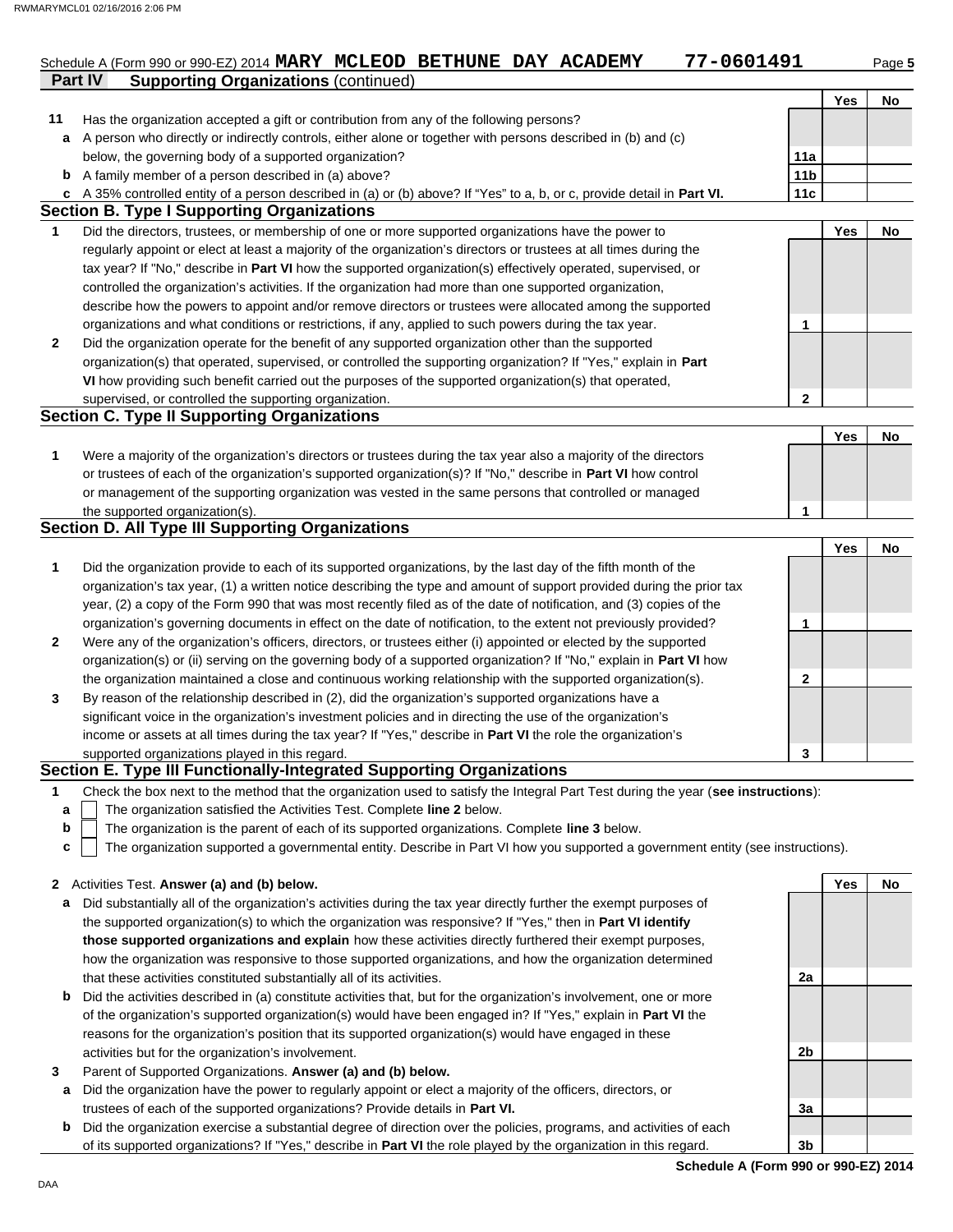# Schedule A (Form 990 or 990-EZ) 2014 **MARY MCLEOD BETHUNE DAY ACADEMY 77-0601491** Page 6

**Part V Type III Non-Functionally Integrated 509(a)(3) Supporting Organizations 1** Check here if the organization satisfied the Integral Part Test as a qualifying trust on Nov. 20, 1970. **See instructions.** All other Type III non-functionally integrated supporting organizations must complete Sections A through E.

|              | Section A - Adjusted Net Income                                              |                | (A) Prior Year | (B) Current Year<br>(optional) |
|--------------|------------------------------------------------------------------------------|----------------|----------------|--------------------------------|
| 1.           | Net short-term capital gain                                                  | 1              |                |                                |
| $\mathbf{2}$ | Recoveries of prior-year distributions                                       | $\overline{2}$ |                |                                |
| 3            | Other gross income (see instructions)                                        | 3              |                |                                |
| 4            | Add lines 1 through 3                                                        | 4              |                |                                |
| 5            | Depreciation and depletion                                                   | 5              |                |                                |
| 6            | Portion of operating expenses paid or incurred for production or             |                |                |                                |
|              | collection of gross income or for management, conservation, or               |                |                |                                |
|              | maintenance of property held for production of income (see instructions)     | 6              |                |                                |
| $\mathbf{7}$ | Other expenses (see instructions)                                            | $\overline{7}$ |                |                                |
| 8            | Adjusted Net Income (subtract lines 5, 6 and 7 from line 4)                  | 8              |                |                                |
|              | <b>Section B - Minimum Asset Amount</b>                                      |                | (A) Prior Year | (B) Current Year<br>(optional) |
| 1            | Aggregate fair market value of all non-exempt-use assets (see                |                |                |                                |
|              | instructions for short tax year or assets held for part of year):            |                |                |                                |
|              | a Average monthly value of securities                                        | 1a             |                |                                |
|              | Average monthly cash balances<br>b                                           | 1 <sub>b</sub> |                |                                |
|              | Fair market value of other non-exempt-use assets<br>c                        | 1c             |                |                                |
|              | d<br>Total (add lines 1a, 1b, and 1c)                                        | 1d             |                |                                |
|              | Discount claimed for blockage or other<br>e                                  |                |                |                                |
|              | factors (explain in detail in Part VI):                                      |                |                |                                |
| 2            | Acquisition indebtedness applicable to non-exempt-use assets                 | $\mathbf{2}$   |                |                                |
| 3            | Subtract line 2 from line 1d                                                 | 3              |                |                                |
| 4            | Cash deemed held for exempt use. Enter 1-1/2% of line 3 (for greater amount, |                |                |                                |
|              | see instructions)                                                            | 4              |                |                                |
| 5            | Net value of non-exempt-use assets (subtract line 4 from line 3)             | 5              |                |                                |
| 6            | Multiply line 5 by .035                                                      | 6              |                |                                |
| 7            | Recoveries of prior-year distributions                                       | $\overline{7}$ |                |                                |
| 8            | Minimum Asset Amount (add line 7 to line 6)                                  | 8              |                |                                |
|              | <b>Section C - Distributable Amount</b>                                      |                |                | <b>Current Year</b>            |
| $\mathbf 1$  | Adjusted net income for prior year (from Section A, line 8, Column A)        | 1              |                |                                |
| $\mathbf{2}$ | Enter 85% of line 1                                                          | $\mathbf 2$    |                |                                |
| 3            | Minimum asset amount for prior year (from Section B, line 8, Column A)       | 3              |                |                                |
| 4            | Enter greater of line 2 or line 3                                            | 4              |                |                                |
| 5            | Income tax imposed in prior year                                             | 5              |                |                                |
| 6            | Distributable Amount. Subtract line 5 from line 4, unless subject to         |                |                |                                |
|              | emergency temporary reduction (see instructions)                             | 6              |                |                                |

**7** instructions). Check here if the current year is the organization's first as a non-functionally-integrated Type III supporting organization (see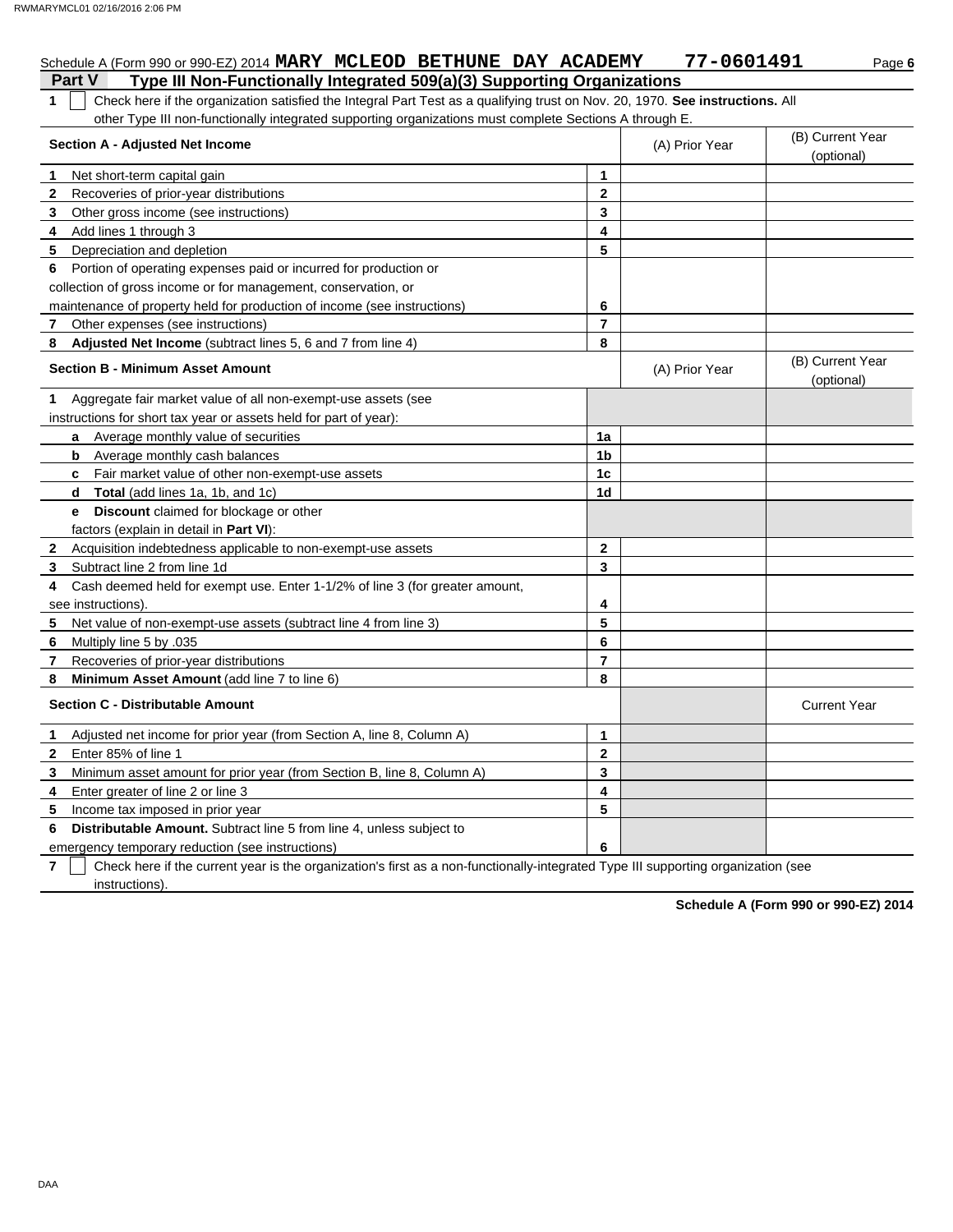|                     | Type III Non-Functionally Integrated 509(a)(3) Supporting Organizations (continued)<br>Part V<br><b>Section D - Distributions</b>         |                             |                           | <b>Current Year</b>    |
|---------------------|-------------------------------------------------------------------------------------------------------------------------------------------|-----------------------------|---------------------------|------------------------|
|                     | Amounts paid to supported organizations to accomplish exempt purposes                                                                     |                             |                           |                        |
| 1<br>$\mathbf{2}$   |                                                                                                                                           |                             |                           |                        |
|                     | Amounts paid to perform activity that directly furthers exempt purposes of supported                                                      |                             |                           |                        |
| 3                   | organizations, in excess of income from activity<br>Administrative expenses paid to accomplish exempt purposes of supported organizations |                             |                           |                        |
| 4                   |                                                                                                                                           |                             |                           |                        |
| 5                   | Amounts paid to acquire exempt-use assets                                                                                                 |                             |                           |                        |
| 6                   | Qualified set-aside amounts (prior IRS approval required)                                                                                 |                             |                           |                        |
|                     | Other distributions (describe in Part VI). See instructions.                                                                              |                             |                           |                        |
| $\overline{7}$<br>8 | Total annual distributions. Add lines 1 through 6.                                                                                        |                             |                           |                        |
|                     | Distributions to attentive supported organizations to which the organization is responsive                                                |                             |                           |                        |
|                     | (provide details in Part VI). See instructions.                                                                                           |                             |                           |                        |
| 9                   | Distributable amount for 2014 from Section C, line 6                                                                                      |                             |                           |                        |
| 10                  | Line 8 amount divided by Line 9 amount                                                                                                    |                             |                           |                        |
|                     |                                                                                                                                           | (i)                         | (i)                       | (iii)                  |
|                     | <b>Section E - Distribution Allocations (see instructions)</b>                                                                            | <b>Excess Distributions</b> | <b>Underdistributions</b> | <b>Distributable</b>   |
|                     |                                                                                                                                           |                             | Pre-2014                  | <b>Amount for 2014</b> |
| 1                   | Distributable amount for 2014 from Section C, line 6                                                                                      |                             |                           |                        |
| $\mathbf{2}$        | Underdistributions, if any, for years prior to 2014                                                                                       |                             |                           |                        |
|                     | (reasonable cause required-see instructions)                                                                                              |                             |                           |                        |
| 3                   | Excess distributions carryover, if any, to 2014:                                                                                          |                             |                           |                        |
| a                   |                                                                                                                                           |                             |                           |                        |
| b                   |                                                                                                                                           |                             |                           |                        |
| C                   |                                                                                                                                           |                             |                           |                        |
| d                   |                                                                                                                                           |                             |                           |                        |
|                     | <b>e</b> From $2013$ .                                                                                                                    |                             |                           |                        |
|                     | f Total of lines 3a through e                                                                                                             |                             |                           |                        |
|                     | g Applied to underdistributions of prior years                                                                                            |                             |                           |                        |
|                     | h Applied to 2014 distributable amount                                                                                                    |                             |                           |                        |
|                     | <i>i</i> Carryover from 2009 not applied (see instructions)                                                                               |                             |                           |                        |
|                     |                                                                                                                                           |                             |                           |                        |
|                     | Remainder. Subtract lines 3g, 3h, and 3i from 3f.                                                                                         |                             |                           |                        |
| 4                   | Distributions for 2014 from Section                                                                                                       |                             |                           |                        |

| 4  | Distributions for 2014 from Section                                                                                                                       |  |  |
|----|-----------------------------------------------------------------------------------------------------------------------------------------------------------|--|--|
|    | \$<br>D, line $7:$                                                                                                                                        |  |  |
|    | a Applied to underdistributions of prior years                                                                                                            |  |  |
|    | <b>b</b> Applied to 2014 distributable amount                                                                                                             |  |  |
|    | c Remainder. Subtract lines 4a and 4b from 4.                                                                                                             |  |  |
| 5  | Remaining underdistributions for years prior to 2014, if<br>any. Subtract lines 3g and 4a from line 2 (if amount<br>greater than zero, see instructions). |  |  |
| 6  | Remaining underdistributions for 2014. Subtract lines 3h<br>and 4b from line 1 (if amount greater than zero, see<br>instructions).                        |  |  |
|    | Excess distributions carryover to 2015. Add lines 3j<br>and 4c.                                                                                           |  |  |
|    | Breakdown of line 7:                                                                                                                                      |  |  |
| а  |                                                                                                                                                           |  |  |
| b. |                                                                                                                                                           |  |  |
| c  |                                                                                                                                                           |  |  |
|    | $d$ Excess from 2013                                                                                                                                      |  |  |
|    | <b>e</b> Excess from $2014$                                                                                                                               |  |  |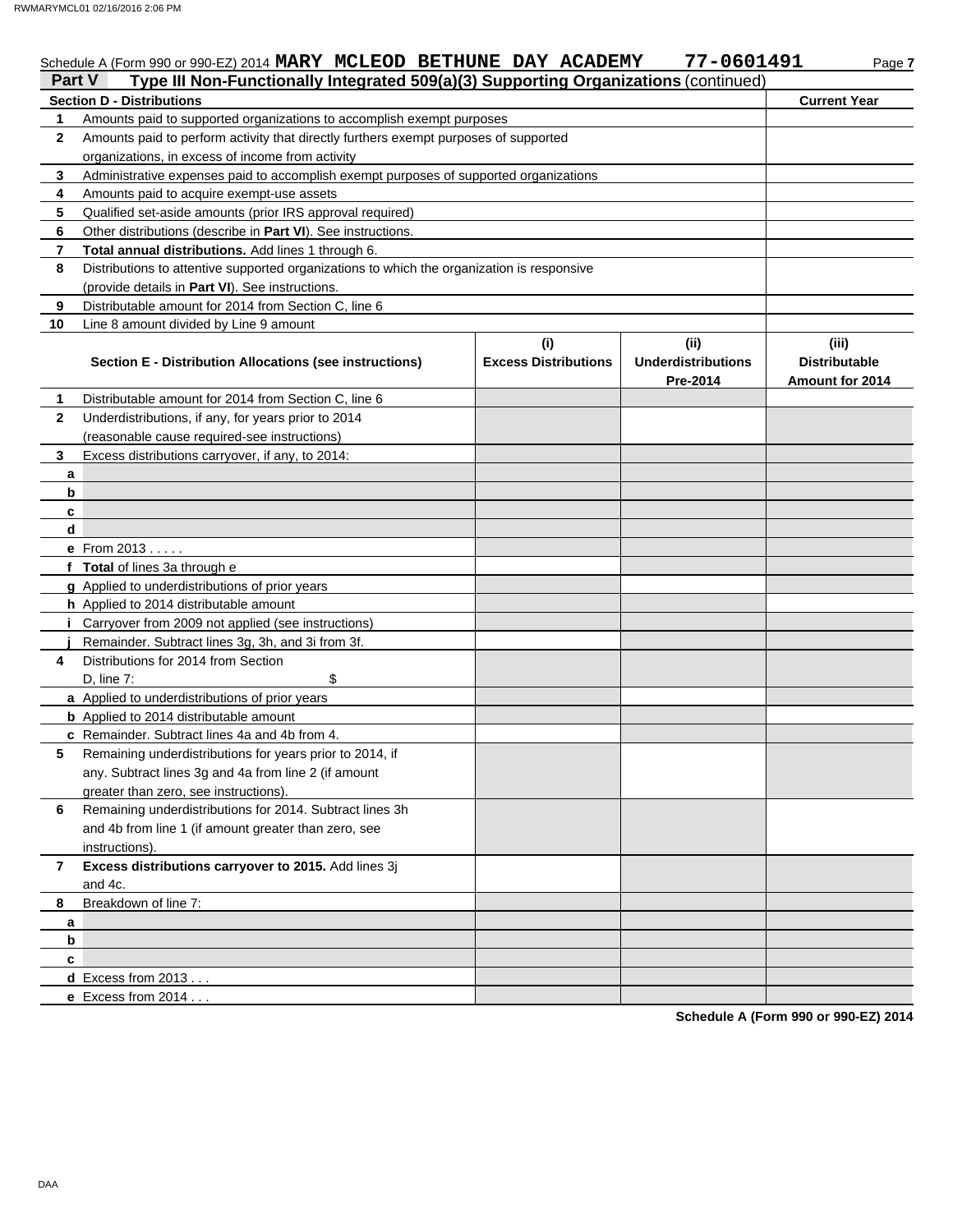|         | Schedule A (Form 990 or 990-EZ) 2014 MARY MCLEOD BETHUNE DAY ACADEMY |  |                                                                                                |  | 77-0601491 | Page 8                                                                                                         |
|---------|----------------------------------------------------------------------|--|------------------------------------------------------------------------------------------------|--|------------|----------------------------------------------------------------------------------------------------------------|
| Part VI |                                                                      |  |                                                                                                |  |            | Supplemental Information. Provide the explanations required by Part II, line 10; Part II, line 17a or 17b; and |
|         |                                                                      |  | Part III, line 12. Also complete this part for any additional information. (See instructions.) |  |            |                                                                                                                |
|         |                                                                      |  |                                                                                                |  |            |                                                                                                                |
|         |                                                                      |  |                                                                                                |  |            |                                                                                                                |
|         |                                                                      |  |                                                                                                |  |            |                                                                                                                |
|         |                                                                      |  |                                                                                                |  |            |                                                                                                                |
|         |                                                                      |  |                                                                                                |  |            |                                                                                                                |
|         |                                                                      |  |                                                                                                |  |            |                                                                                                                |
|         |                                                                      |  |                                                                                                |  |            |                                                                                                                |
|         |                                                                      |  |                                                                                                |  |            |                                                                                                                |
|         |                                                                      |  |                                                                                                |  |            |                                                                                                                |
|         |                                                                      |  |                                                                                                |  |            |                                                                                                                |
|         |                                                                      |  |                                                                                                |  |            |                                                                                                                |
|         |                                                                      |  |                                                                                                |  |            |                                                                                                                |
|         |                                                                      |  |                                                                                                |  |            |                                                                                                                |
|         |                                                                      |  |                                                                                                |  |            |                                                                                                                |
|         |                                                                      |  |                                                                                                |  |            |                                                                                                                |
|         |                                                                      |  |                                                                                                |  |            |                                                                                                                |
|         |                                                                      |  |                                                                                                |  |            |                                                                                                                |
|         |                                                                      |  |                                                                                                |  |            |                                                                                                                |
|         |                                                                      |  |                                                                                                |  |            |                                                                                                                |
|         |                                                                      |  |                                                                                                |  |            |                                                                                                                |
|         |                                                                      |  |                                                                                                |  |            |                                                                                                                |
|         |                                                                      |  |                                                                                                |  |            |                                                                                                                |
|         |                                                                      |  |                                                                                                |  |            |                                                                                                                |
|         |                                                                      |  |                                                                                                |  |            |                                                                                                                |
|         |                                                                      |  |                                                                                                |  |            |                                                                                                                |
|         |                                                                      |  |                                                                                                |  |            |                                                                                                                |
|         |                                                                      |  |                                                                                                |  |            |                                                                                                                |
|         |                                                                      |  |                                                                                                |  |            |                                                                                                                |
|         |                                                                      |  |                                                                                                |  |            |                                                                                                                |
|         |                                                                      |  |                                                                                                |  |            |                                                                                                                |
|         |                                                                      |  |                                                                                                |  |            |                                                                                                                |
|         |                                                                      |  |                                                                                                |  |            |                                                                                                                |
|         |                                                                      |  |                                                                                                |  |            |                                                                                                                |
|         |                                                                      |  |                                                                                                |  |            |                                                                                                                |
|         |                                                                      |  |                                                                                                |  |            |                                                                                                                |
|         |                                                                      |  |                                                                                                |  |            |                                                                                                                |
|         |                                                                      |  |                                                                                                |  |            |                                                                                                                |
|         |                                                                      |  |                                                                                                |  |            |                                                                                                                |
|         |                                                                      |  |                                                                                                |  |            |                                                                                                                |
|         |                                                                      |  |                                                                                                |  |            |                                                                                                                |
|         |                                                                      |  |                                                                                                |  |            |                                                                                                                |
|         |                                                                      |  |                                                                                                |  |            |                                                                                                                |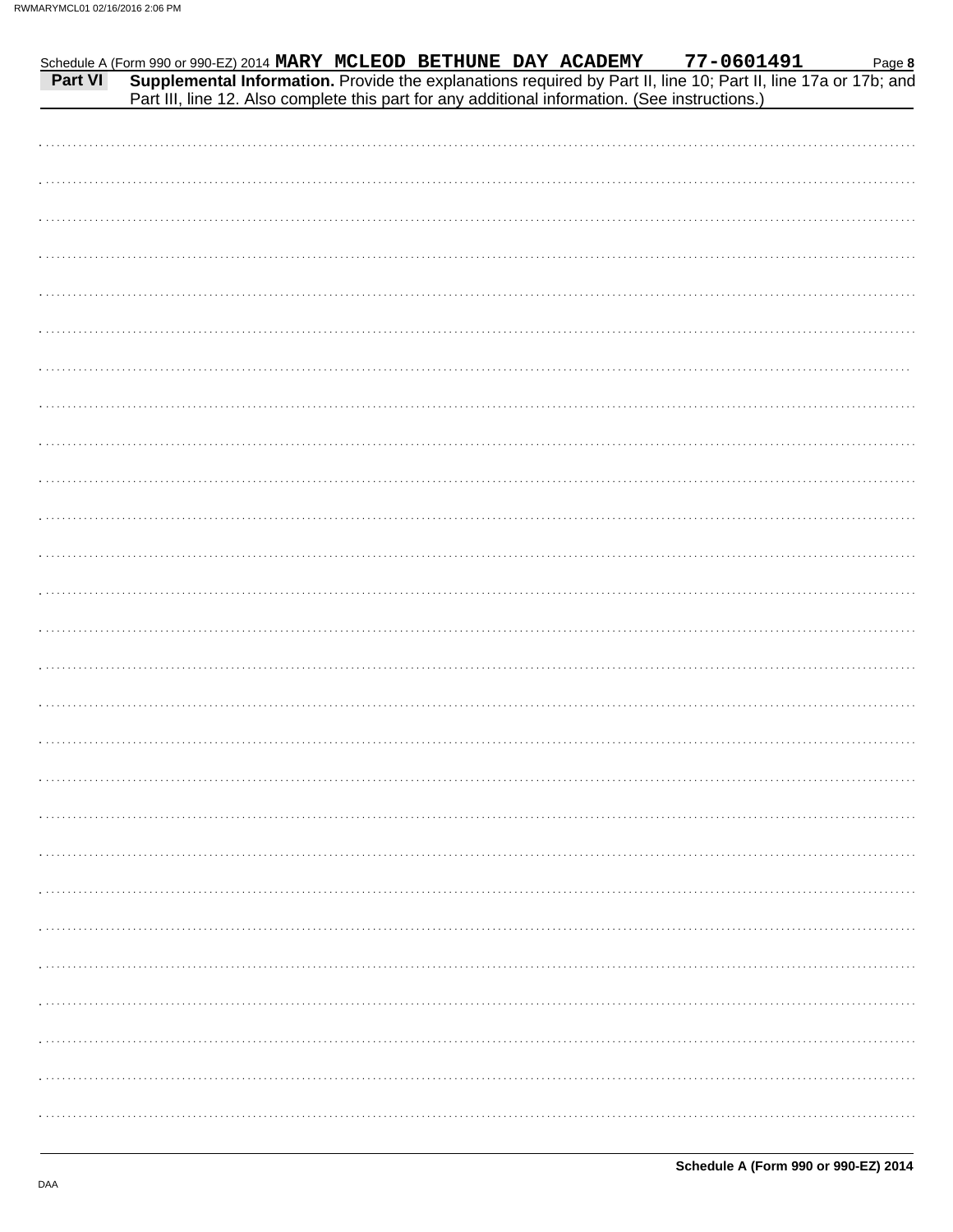|    | <b>SCHEDULE D</b>                         |                                                                                                                                   | <b>Supplemental Financial Statements</b>                                                                                             |          |                         | OMB No. 1545-0047                     |
|----|-------------------------------------------|-----------------------------------------------------------------------------------------------------------------------------------|--------------------------------------------------------------------------------------------------------------------------------------|----------|-------------------------|---------------------------------------|
|    | (Form 990)                                |                                                                                                                                   | Complete if the organization answered "Yes" to Form 990,<br>Part IV, line 6, 7, 8, 9, 10, 11a, 11b, 11c, 11d, 11e, 11f, 12a, or 12b. |          |                         |                                       |
|    | Department of the Treasury                |                                                                                                                                   | Attach to Form 990.                                                                                                                  |          |                         | <b>Open to Public</b>                 |
|    | Internal Revenue Service                  | Information about Schedule D (Form 990) and its instructions is at www.irs.gov/form990.                                           |                                                                                                                                      |          |                         | <b>Inspection</b>                     |
|    | Name of the organization                  |                                                                                                                                   |                                                                                                                                      |          |                         | <b>Employer identification number</b> |
|    |                                           | MARY MCLEOD BETHUNE DAY ACADEMY                                                                                                   |                                                                                                                                      |          |                         |                                       |
|    | PUBLIC CHARTER SCHOOL                     | Organizations Maintaining Donor Advised Funds or Other Similar Funds or Accounts.                                                 |                                                                                                                                      |          | 77-0601491              |                                       |
|    | Part I                                    | Complete if the organization answered "Yes" to Form 990, Part IV, line 6.                                                         |                                                                                                                                      |          |                         |                                       |
|    |                                           |                                                                                                                                   | (a) Donor advised funds                                                                                                              |          |                         | (b) Funds and other accounts          |
| 1. | Total number at end of year               |                                                                                                                                   |                                                                                                                                      |          |                         |                                       |
| 2  |                                           |                                                                                                                                   |                                                                                                                                      |          |                         |                                       |
| 3  |                                           |                                                                                                                                   |                                                                                                                                      |          |                         |                                       |
| 4  |                                           |                                                                                                                                   |                                                                                                                                      |          |                         |                                       |
| 5  |                                           | Did the organization inform all donors and donor advisors in writing that the assets held in donor advised                        |                                                                                                                                      |          |                         |                                       |
|    |                                           |                                                                                                                                   |                                                                                                                                      |          |                         | Yes<br>No                             |
| 6  |                                           | Did the organization inform all grantees, donors, and donor advisors in writing that grant funds can be used                      |                                                                                                                                      |          |                         |                                       |
|    |                                           | only for charitable purposes and not for the benefit of the donor or donor advisor, or for any other purpose                      |                                                                                                                                      |          |                         |                                       |
|    |                                           |                                                                                                                                   |                                                                                                                                      |          |                         | Yes<br>No                             |
|    | Part II                                   | <b>Conservation Easements.</b>                                                                                                    |                                                                                                                                      |          |                         |                                       |
|    |                                           | Complete if the organization answered "Yes" to Form 990, Part IV, line 7.                                                         |                                                                                                                                      |          |                         |                                       |
| 1  |                                           | Purpose(s) of conservation easements held by the organization (check all that apply).                                             |                                                                                                                                      |          |                         |                                       |
|    |                                           | Preservation of land for public use (e.g., recreation or education)                                                               | Preservation of a historically important land area                                                                                   |          |                         |                                       |
|    | Protection of natural habitat             |                                                                                                                                   | Preservation of a certified historic structure                                                                                       |          |                         |                                       |
|    | Preservation of open space                |                                                                                                                                   |                                                                                                                                      |          |                         |                                       |
| 2  | easement on the last day of the tax year. | Complete lines 2a through 2d if the organization held a qualified conservation contribution in the form of a conservation         |                                                                                                                                      |          |                         |                                       |
|    |                                           |                                                                                                                                   |                                                                                                                                      |          |                         | Held at the End of the Tax Year       |
| a  | Total number of conservation easements    |                                                                                                                                   |                                                                                                                                      | 2a<br>2b |                         |                                       |
| b  |                                           | Number of conservation easements on a certified historic structure included in (a) [11] Number of conservation                    |                                                                                                                                      | 2c       |                         |                                       |
| c  |                                           | d Number of conservation easements included in (c) acquired after 8/17/06, and not on a                                           |                                                                                                                                      |          |                         |                                       |
|    |                                           | historic structure listed in the National Register                                                                                |                                                                                                                                      | 2d       |                         |                                       |
| 3  |                                           | Number of conservation easements modified, transferred, released, extinguished, or terminated by the organization during the      |                                                                                                                                      |          |                         |                                       |
|    | tax year $\blacktriangleright$            |                                                                                                                                   |                                                                                                                                      |          |                         |                                       |
|    |                                           | Number of states where property subject to conservation easement is located ▶                                                     |                                                                                                                                      |          |                         |                                       |
|    |                                           | Does the organization have a written policy regarding the periodic monitoring, inspection, handling of                            |                                                                                                                                      |          |                         |                                       |
|    |                                           |                                                                                                                                   |                                                                                                                                      |          |                         |                                       |
| 6  |                                           | Staff and volunteer hours devoted to monitoring, inspecting, and enforcing conservation easements during the year                 |                                                                                                                                      |          |                         |                                       |
|    |                                           |                                                                                                                                   |                                                                                                                                      |          |                         |                                       |
| 7  |                                           | Amount of expenses incurred in monitoring, inspecting, and enforcing conservation easements during the year                       |                                                                                                                                      |          |                         |                                       |
|    | $\blacktriangleright$ s                   |                                                                                                                                   |                                                                                                                                      |          |                         |                                       |
| 8  |                                           | Does each conservation easement reported on line $2(d)$ above satisfy the requirements of section $170(h)(4)(B)(i)$               |                                                                                                                                      |          |                         |                                       |
|    |                                           |                                                                                                                                   |                                                                                                                                      |          |                         | Yes<br>No                             |
| 9  |                                           | In Part XIII, describe how the organization reports conservation easements in its revenue and expense statement, and              |                                                                                                                                      |          |                         |                                       |
|    |                                           | balance sheet, and include, if applicable, the text of the footnote to the organization's financial statements that describes the |                                                                                                                                      |          |                         |                                       |
|    |                                           | organization's accounting for conservation easements.                                                                             |                                                                                                                                      |          |                         |                                       |
|    | Part III                                  | Organizations Maintaining Collections of Art, Historical Treasures, or Other Similar Assets.                                      |                                                                                                                                      |          |                         |                                       |
|    |                                           | Complete if the organization answered "Yes" to Form 990, Part IV, line 8.                                                         |                                                                                                                                      |          |                         |                                       |
|    |                                           | 1a If the organization elected, as permitted under SFAS 116 (ASC 958), not to report in its revenue statement and balance sheet   |                                                                                                                                      |          |                         |                                       |
|    |                                           | works of art, historical treasures, or other similar assets held for public exhibition, education, or research in furtherance of  |                                                                                                                                      |          |                         |                                       |
|    |                                           | public service, provide, in Part XIII, the text of the footnote to its financial statements that describes these items.           |                                                                                                                                      |          |                         |                                       |
|    |                                           | <b>b</b> If the organization elected, as permitted under SFAS 116 (ASC 958), to report in its revenue statement and balance sheet |                                                                                                                                      |          |                         |                                       |
|    |                                           | works of art, historical treasures, or other similar assets held for public exhibition, education, or research in furtherance of  |                                                                                                                                      |          |                         |                                       |
|    |                                           | public service, provide the following amounts relating to these items:                                                            |                                                                                                                                      |          |                         |                                       |
|    |                                           |                                                                                                                                   |                                                                                                                                      |          |                         |                                       |
| 2  |                                           | If the organization received or held works of art, historical treasures, or other similar assets for financial gain, provide the  |                                                                                                                                      |          |                         |                                       |
|    |                                           | following amounts required to be reported under SFAS 116 (ASC 958) relating to these items:                                       |                                                                                                                                      |          |                         |                                       |
|    |                                           |                                                                                                                                   |                                                                                                                                      | ▶        | - \$                    |                                       |
|    |                                           |                                                                                                                                   |                                                                                                                                      |          | $\blacktriangleright$ s |                                       |
|    |                                           |                                                                                                                                   |                                                                                                                                      |          |                         | Schedule D (Form 990) 2014            |

DAA **For Paperwork Reduction Act Notice, see the Instructions for Form 990.**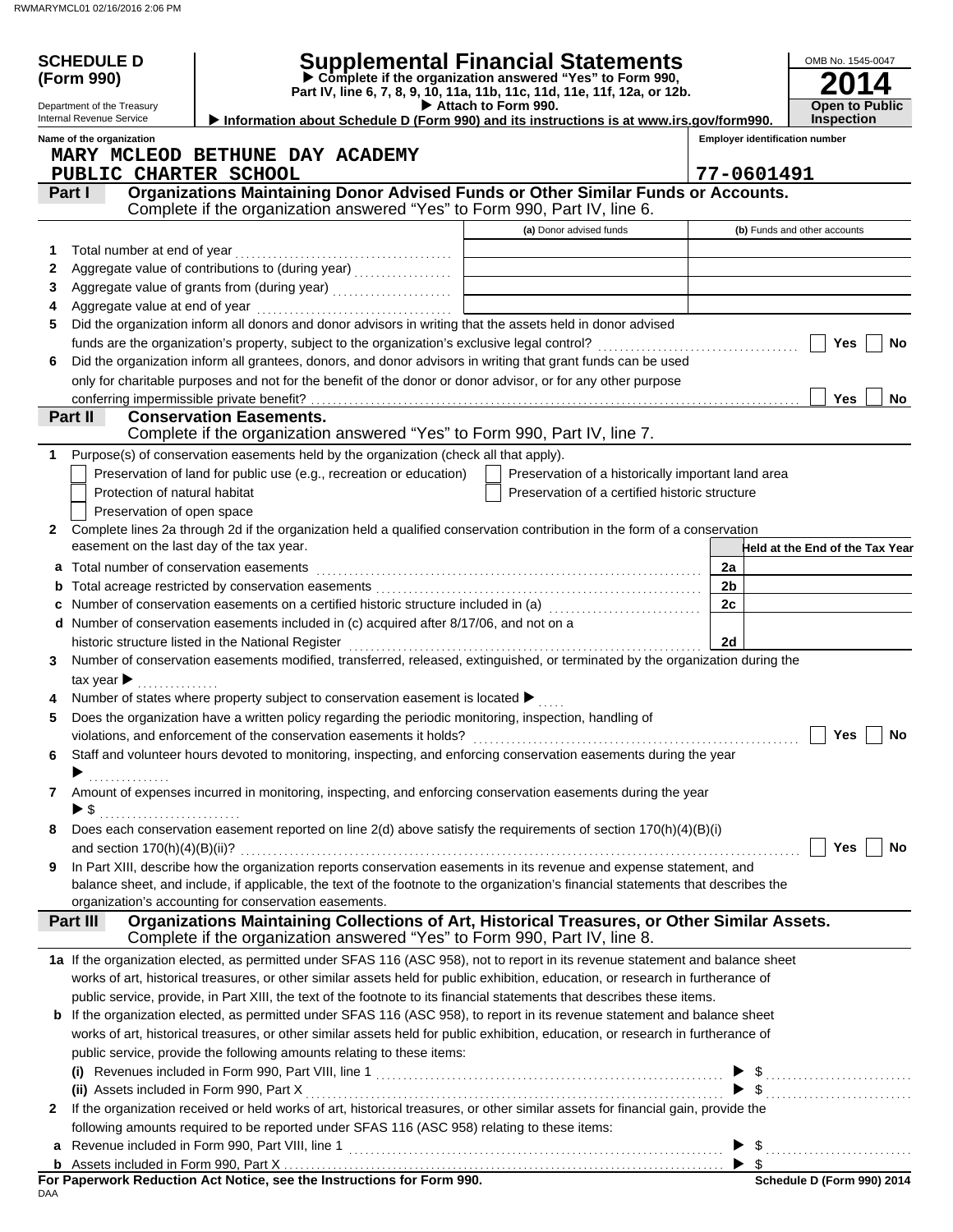|   | Schedule D (Form 990) 2014 MARY MCLEOD BETHUNE DAY ACADEMY                                                                                                                     |                                         |                |                                    |                    | 77-0601491                      |                      | Page 2              |     |
|---|--------------------------------------------------------------------------------------------------------------------------------------------------------------------------------|-----------------------------------------|----------------|------------------------------------|--------------------|---------------------------------|----------------------|---------------------|-----|
|   | Organizations Maintaining Collections of Art, Historical Treasures, or Other Similar Assets (continued)<br>Part III                                                            |                                         |                |                                    |                    |                                 |                      |                     |     |
|   | 3 Using the organization's acquisition, accession, and other records, check any of the following that are a significant use of its<br>collection items (check all that apply): |                                         |                |                                    |                    |                                 |                      |                     |     |
| a | Public exhibition                                                                                                                                                              | d                                       |                | Loan or exchange programs          |                    |                                 |                      |                     |     |
| b | Scholarly research                                                                                                                                                             | е                                       |                |                                    |                    |                                 |                      |                     |     |
| c | Preservation for future generations                                                                                                                                            |                                         |                |                                    |                    |                                 |                      |                     |     |
|   | Provide a description of the organization's collections and explain how they further the organization's exempt purpose in Part                                                 |                                         |                |                                    |                    |                                 |                      |                     |     |
|   | XIII.                                                                                                                                                                          |                                         |                |                                    |                    |                                 |                      |                     |     |
| 5 | During the year, did the organization solicit or receive donations of art, historical treasures, or other similar                                                              |                                         |                |                                    |                    |                                 |                      |                     |     |
|   | assets to be sold to raise funds rather than to be maintained as part of the organization's collection?                                                                        |                                         |                |                                    |                    |                                 |                      | <b>Yes</b>          | No  |
|   | <b>Escrow and Custodial Arrangements.</b><br>Part IV                                                                                                                           |                                         |                |                                    |                    |                                 |                      |                     |     |
|   | Complete if the organization answered "Yes" to Form 990, Part IV, line 9, or reported an amount on Form                                                                        |                                         |                |                                    |                    |                                 |                      |                     |     |
|   | 990, Part X, line 21.                                                                                                                                                          |                                         |                |                                    |                    |                                 |                      |                     |     |
|   | 1a Is the organization an agent, trustee, custodian or other intermediary for contributions or other assets not                                                                |                                         |                |                                    |                    |                                 |                      |                     |     |
|   | included on Form 990, Part X?                                                                                                                                                  |                                         |                |                                    |                    |                                 |                      | Yes                 | No  |
|   | <b>b</b> If "Yes," explain the arrangement in Part XIII and complete the following table:                                                                                      |                                         |                |                                    |                    |                                 |                      |                     |     |
|   |                                                                                                                                                                                |                                         |                |                                    |                    |                                 |                      | Amount              |     |
|   | c Beginning balance                                                                                                                                                            |                                         |                |                                    |                    |                                 | 1c                   |                     |     |
|   |                                                                                                                                                                                |                                         |                |                                    |                    |                                 | 1 <sub>d</sub>       |                     |     |
|   |                                                                                                                                                                                |                                         |                |                                    |                    |                                 | 1e                   |                     |     |
|   |                                                                                                                                                                                |                                         |                |                                    |                    |                                 | 1f                   |                     |     |
|   | 2a Did the organization include an amount on Form 990, Part X, line 21, for escrow or custodial account liability?                                                             |                                         |                |                                    |                    |                                 |                      | Yes                 | No  |
|   | <b>b</b> If "Yes," explain the arrangement in Part XIII. Check here if the explanation has been provided in Part XIII                                                          |                                         |                |                                    |                    |                                 |                      |                     |     |
|   | Part V<br><b>Endowment Funds.</b>                                                                                                                                              |                                         |                |                                    |                    |                                 |                      |                     |     |
|   | Complete if the organization answered "Yes" to Form 990, Part IV, line 10.                                                                                                     |                                         |                |                                    |                    |                                 |                      |                     |     |
|   |                                                                                                                                                                                | (a) Current year                        | (b) Prior year |                                    | (c) Two years back |                                 | (d) Three years back | (e) Four years back |     |
|   | 1a Beginning of year balance                                                                                                                                                   |                                         |                |                                    |                    |                                 |                      |                     |     |
|   | <b>b</b> Contributions <b>contributions</b>                                                                                                                                    |                                         |                |                                    |                    |                                 |                      |                     |     |
|   | c Net investment earnings, gains, and                                                                                                                                          |                                         |                |                                    |                    |                                 |                      |                     |     |
|   | losses                                                                                                                                                                         |                                         |                |                                    |                    |                                 |                      |                     |     |
|   | d Grants or scholarships<br>.                                                                                                                                                  |                                         |                |                                    |                    |                                 |                      |                     |     |
|   | e Other expenditures for facilities and                                                                                                                                        |                                         |                |                                    |                    |                                 |                      |                     |     |
|   |                                                                                                                                                                                |                                         |                |                                    |                    |                                 |                      |                     |     |
|   | f Administrative expenses                                                                                                                                                      |                                         |                |                                    |                    |                                 |                      |                     |     |
|   | End of year balance <i>[[[[[[[[[[[[[[[[[[[[[[[[[[[[[]]]</i> ]]]                                                                                                                |                                         |                |                                    |                    |                                 |                      |                     |     |
|   | 2 Provide the estimated percentage of the current year end balance (line 1g, column (a)) held as:                                                                              |                                         |                |                                    |                    |                                 |                      |                     |     |
|   | Board designated or quasi-endowment > %                                                                                                                                        |                                         |                |                                    |                    |                                 |                      |                     |     |
|   | <b>b</b> Permanent endowment $\blacktriangleright$<br>. %                                                                                                                      |                                         |                |                                    |                    |                                 |                      |                     |     |
|   | c Temporarily restricted endowment                                                                                                                                             | $\%$                                    |                |                                    |                    |                                 |                      |                     |     |
|   | The percentages in lines 2a, 2b, and 2c should equal 100%.                                                                                                                     |                                         |                |                                    |                    |                                 |                      |                     |     |
|   | 3a Are there endowment funds not in the possession of the organization that are held and administered for the                                                                  |                                         |                |                                    |                    |                                 |                      |                     |     |
|   | organization by:                                                                                                                                                               |                                         |                |                                    |                    |                                 |                      | <b>Yes</b>          | No. |
|   | (i) unrelated organizations                                                                                                                                                    |                                         |                |                                    |                    |                                 |                      | 3a(i)               |     |
|   | (ii) related organizations                                                                                                                                                     |                                         |                |                                    |                    |                                 |                      | 3a(ii)              |     |
|   |                                                                                                                                                                                |                                         |                |                                    |                    |                                 |                      | 3b                  |     |
|   |                                                                                                                                                                                |                                         |                |                                    |                    |                                 |                      |                     |     |
|   | Describe in Part XIII the intended uses of the organization's endowment funds.<br><b>Part VI</b>                                                                               |                                         |                |                                    |                    |                                 |                      |                     |     |
|   | Land, Buildings, and Equipment.                                                                                                                                                |                                         |                |                                    |                    |                                 |                      |                     |     |
|   | Complete if the organization answered "Yes" to Form 990, Part IV, line 11a. See Form 990, Part X, line 10.                                                                     |                                         |                |                                    |                    |                                 |                      |                     |     |
|   | Description of property                                                                                                                                                        | (a) Cost or other basis<br>(investment) |                | (b) Cost or other basis<br>(other) |                    | (c) Accumulated<br>depreciation |                      | (d) Book value      |     |
|   |                                                                                                                                                                                |                                         |                |                                    |                    |                                 |                      |                     |     |
|   | <b>1a</b> Land                                                                                                                                                                 |                                         |                |                                    |                    |                                 |                      |                     |     |
|   | <b>b</b> Buildings                                                                                                                                                             |                                         |                |                                    |                    |                                 |                      |                     |     |
|   | c Leasehold improvements                                                                                                                                                       |                                         |                | 1,089,914                          |                    | 121,339                         |                      | <u>968,575</u>      |     |
|   | d Equipment                                                                                                                                                                    |                                         |                | 301,464                            |                    | 188,111                         |                      | 113,353             |     |
|   |                                                                                                                                                                                |                                         |                | 83,474                             |                    | 74,174                          |                      | 9,300               |     |
|   | Total. Add lines 1a through 1e. (Column (d) must equal Form 990, Part X, column (B), line 10c.)                                                                                |                                         |                |                                    |                    |                                 |                      | 1,091,228           |     |

**Schedule D (Form 990) 2014**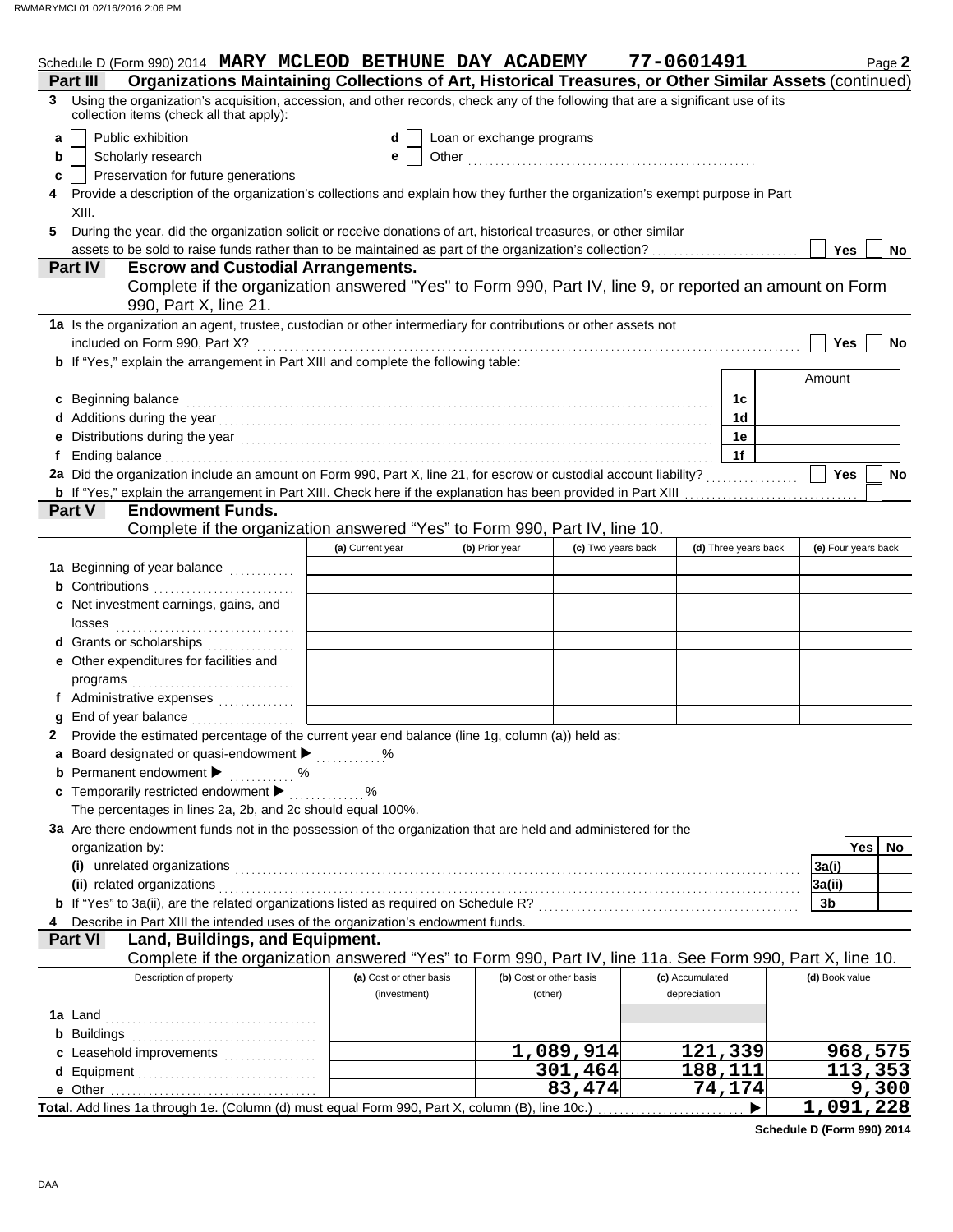|                           | Schedule D (Form 990) 2014 MARY MCLEOD BETHUNE DAY ACADEMY                                                                            |                | 77-0601491                       | Page 3         |
|---------------------------|---------------------------------------------------------------------------------------------------------------------------------------|----------------|----------------------------------|----------------|
| <b>Part VII</b>           | <b>Investments-Other Securities.</b>                                                                                                  |                |                                  |                |
|                           | Complete if the organization answered "Yes" to Form 990, Part IV, line 11b. See Form 990, Part X, line 12.                            |                |                                  |                |
|                           | (a) Description of security or category                                                                                               | (b) Book value | (c) Method of valuation:         |                |
|                           | (including name of security)                                                                                                          |                | Cost or end-of-year market value |                |
| (1) Financial derivatives |                                                                                                                                       |                |                                  |                |
|                           | (2) Closely-held equity interests                                                                                                     |                |                                  |                |
|                           | $(3)$ Other                                                                                                                           |                |                                  |                |
| (A)                       |                                                                                                                                       |                |                                  |                |
| (B)                       |                                                                                                                                       |                |                                  |                |
| (C)                       |                                                                                                                                       |                |                                  |                |
| (D)                       |                                                                                                                                       |                |                                  |                |
| (E)                       |                                                                                                                                       |                |                                  |                |
| (F)                       |                                                                                                                                       |                |                                  |                |
| (G)                       |                                                                                                                                       |                |                                  |                |
| (H)                       |                                                                                                                                       |                |                                  |                |
| <b>Part VIII</b>          | Total. (Column (b) must equal Form 990, Part X, col. (B) line 12.) ▶<br><b>Investments-Program Related.</b>                           |                |                                  |                |
|                           | Complete if the organization answered "Yes" to Form 990, Part IV, line 11c. See Form 990, Part X, line 13.                            |                |                                  |                |
|                           | (a) Description of investment                                                                                                         | (b) Book value | (c) Method of valuation:         |                |
|                           |                                                                                                                                       |                | Cost or end-of-year market value |                |
|                           |                                                                                                                                       |                |                                  |                |
| (1)<br>(2)                |                                                                                                                                       |                |                                  |                |
| (3)                       |                                                                                                                                       |                |                                  |                |
| (4)                       |                                                                                                                                       |                |                                  |                |
| (5)                       |                                                                                                                                       |                |                                  |                |
| (6)                       |                                                                                                                                       |                |                                  |                |
| (7)                       |                                                                                                                                       |                |                                  |                |
| (8)                       |                                                                                                                                       |                |                                  |                |
| (9)                       |                                                                                                                                       |                |                                  |                |
|                           | Total. (Column (b) must equal Form 990, Part X, col. (B) line 13.) ▶                                                                  |                |                                  |                |
| Part IX                   | <b>Other Assets.</b>                                                                                                                  |                |                                  |                |
|                           | Complete if the organization answered "Yes" to Form 990, Part IV, line 11d. See Form 990, Part X, line 15.                            |                |                                  |                |
|                           | (a) Description                                                                                                                       |                |                                  | (b) Book value |
| (1)                       |                                                                                                                                       |                |                                  |                |
| (2)                       |                                                                                                                                       |                |                                  |                |
| (3)                       |                                                                                                                                       |                |                                  |                |
| (4)                       |                                                                                                                                       |                |                                  |                |
| (5)                       |                                                                                                                                       |                |                                  |                |
| (6)                       |                                                                                                                                       |                |                                  |                |
| (7)                       |                                                                                                                                       |                |                                  |                |
| (8)                       |                                                                                                                                       |                |                                  |                |
| (9)                       |                                                                                                                                       |                |                                  |                |
|                           | Total. (Column (b) must equal Form 990, Part X, col. (B) line 15.)                                                                    |                |                                  |                |
| Part X                    | <b>Other Liabilities.</b><br>Complete if the organization answered "Yes" to Form 990, Part IV, line 11e or 11f. See Form 990, Part X, |                |                                  |                |
|                           | line 25.                                                                                                                              |                |                                  |                |
|                           | (a) Description of liability                                                                                                          |                |                                  |                |
| 1.                        |                                                                                                                                       | (b) Book value |                                  |                |
| (1)                       | Federal income taxes                                                                                                                  |                |                                  |                |
| (2)                       |                                                                                                                                       |                |                                  |                |
| (3)                       |                                                                                                                                       |                |                                  |                |
| (4)                       |                                                                                                                                       |                |                                  |                |
| (5)                       |                                                                                                                                       |                |                                  |                |
| (6)<br>(7)                |                                                                                                                                       |                |                                  |                |
| (8)                       |                                                                                                                                       |                |                                  |                |
| (9)                       |                                                                                                                                       |                |                                  |                |
|                           |                                                                                                                                       |                |                                  |                |

Total. (Column (b) must equal Form 990, Part X, col. (B) line 25.) ▶

Liability for uncertain tax positions. In Part XIII, provide the text of the footnote to the organization's financial statements that reports the **2.** organization's liability for uncertain tax positions under FIN 48 (ASC 740). Check here if the text of the footnote has been provided in Part XIII

**X**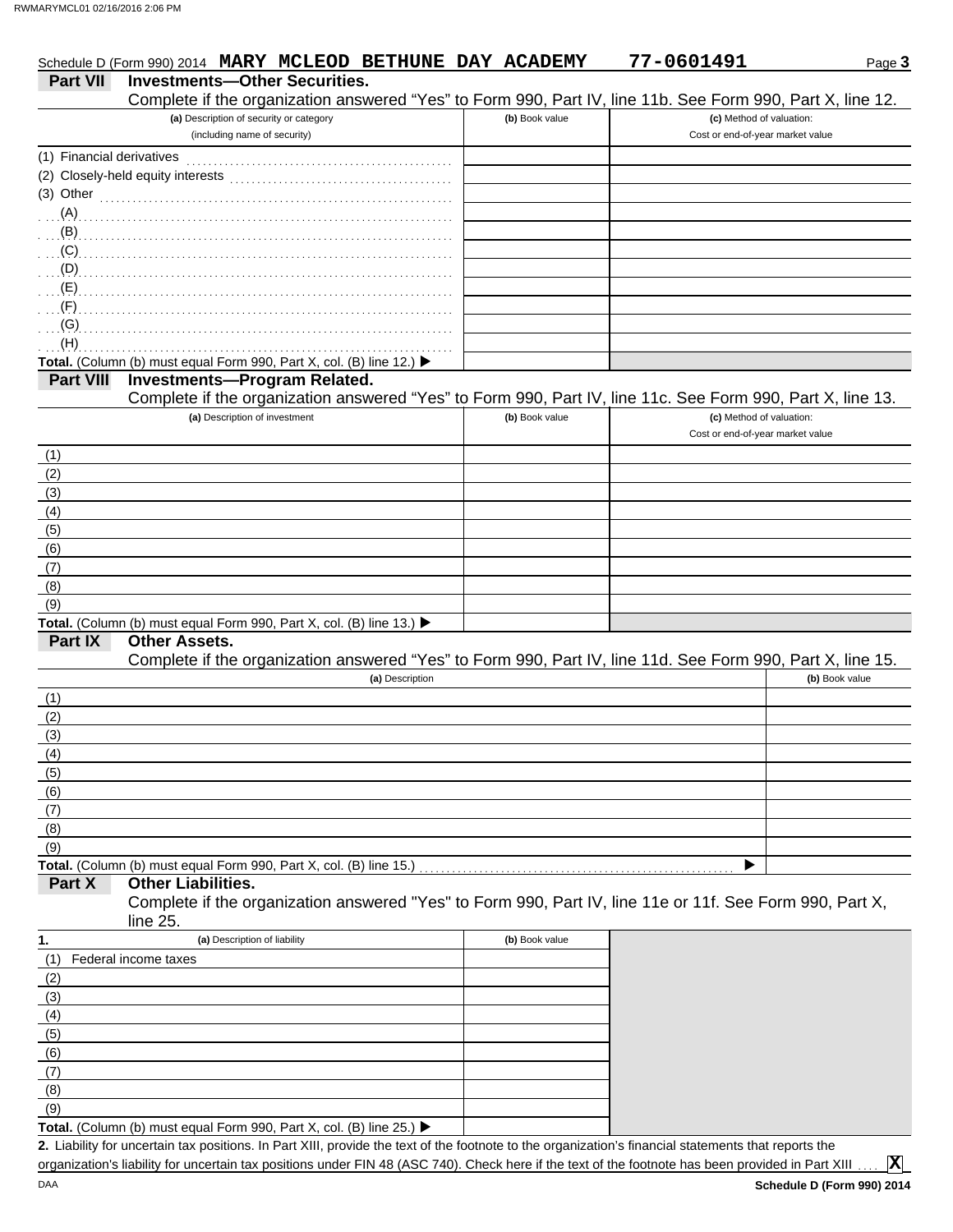|                                                                                                                                                                                                                                                                                                                                                                                                                                                                                                                                                            |                | Schedule D (Form 990) 2014 MARY MCLEOD BETHUNE DAY ACADEMY 77-0601491 |    | Page 4    |
|------------------------------------------------------------------------------------------------------------------------------------------------------------------------------------------------------------------------------------------------------------------------------------------------------------------------------------------------------------------------------------------------------------------------------------------------------------------------------------------------------------------------------------------------------------|----------------|-----------------------------------------------------------------------|----|-----------|
| Reconciliation of Revenue per Audited Financial Statements With Revenue per Return.<br><b>Part XI</b>                                                                                                                                                                                                                                                                                                                                                                                                                                                      |                |                                                                       |    |           |
| Complete if the organization answered "Yes" to Form 990, Part IV, line 12a.                                                                                                                                                                                                                                                                                                                                                                                                                                                                                |                |                                                                       | 1  | 7,299,526 |
| Amounts included on line 1 but not on Form 990, Part VIII, line 12:<br>2                                                                                                                                                                                                                                                                                                                                                                                                                                                                                   |                |                                                                       |    |           |
|                                                                                                                                                                                                                                                                                                                                                                                                                                                                                                                                                            | 2a             |                                                                       |    |           |
|                                                                                                                                                                                                                                                                                                                                                                                                                                                                                                                                                            | 2 <sub>b</sub> |                                                                       |    |           |
|                                                                                                                                                                                                                                                                                                                                                                                                                                                                                                                                                            | 2c             |                                                                       |    |           |
|                                                                                                                                                                                                                                                                                                                                                                                                                                                                                                                                                            | 2d             |                                                                       |    |           |
| Add lines 2a through 2d [[[[[[[[[[[[[[[[[[[[[[[[]]]]]]]]]] Add lines 2a through 2d                                                                                                                                                                                                                                                                                                                                                                                                                                                                         |                |                                                                       | 2e |           |
|                                                                                                                                                                                                                                                                                                                                                                                                                                                                                                                                                            |                |                                                                       | 3  | 7,299,526 |
| Amounts included on Form 990, Part VIII, line 12, but not on line 1:                                                                                                                                                                                                                                                                                                                                                                                                                                                                                       | 4a             |                                                                       |    |           |
|                                                                                                                                                                                                                                                                                                                                                                                                                                                                                                                                                            | 4b             |                                                                       |    |           |
| c Add lines 4a and 4b <b>contract and 4b</b> and 4b and 4b and 4b and 4b and 4b and 4b and 4b and 4b and 4b and 4b and 4b and 4b and 4b and 4b and 4b and 4b and 4b and 4b and 4b and 4b and 4b and 4b and 4b and 4b and 4b and 4b                                                                                                                                                                                                                                                                                                                         |                |                                                                       | 4c |           |
|                                                                                                                                                                                                                                                                                                                                                                                                                                                                                                                                                            |                |                                                                       | 5  | 7,299,526 |
| Reconciliation of Expenses per Audited Financial Statements With Expenses per Return.<br><b>Part XII</b>                                                                                                                                                                                                                                                                                                                                                                                                                                                   |                |                                                                       |    |           |
| Complete if the organization answered "Yes" to Form 990, Part IV, line 12a.                                                                                                                                                                                                                                                                                                                                                                                                                                                                                |                |                                                                       |    |           |
|                                                                                                                                                                                                                                                                                                                                                                                                                                                                                                                                                            |                |                                                                       | 1. | 6,716,530 |
| Amounts included on line 1 but not on Form 990, Part IX, line 25:                                                                                                                                                                                                                                                                                                                                                                                                                                                                                          |                |                                                                       |    |           |
| a                                                                                                                                                                                                                                                                                                                                                                                                                                                                                                                                                          | 2a             |                                                                       |    |           |
|                                                                                                                                                                                                                                                                                                                                                                                                                                                                                                                                                            | 2 <sub>b</sub> |                                                                       |    |           |
|                                                                                                                                                                                                                                                                                                                                                                                                                                                                                                                                                            | 2c<br>2d       |                                                                       |    |           |
|                                                                                                                                                                                                                                                                                                                                                                                                                                                                                                                                                            |                |                                                                       | 2e |           |
|                                                                                                                                                                                                                                                                                                                                                                                                                                                                                                                                                            |                |                                                                       | 3  | 6,716,530 |
| Amounts included on Form 990, Part IX, line 25, but not on line 1:                                                                                                                                                                                                                                                                                                                                                                                                                                                                                         |                |                                                                       |    |           |
|                                                                                                                                                                                                                                                                                                                                                                                                                                                                                                                                                            | 4a             |                                                                       |    |           |
|                                                                                                                                                                                                                                                                                                                                                                                                                                                                                                                                                            | 4b             |                                                                       |    |           |
|                                                                                                                                                                                                                                                                                                                                                                                                                                                                                                                                                            |                |                                                                       |    |           |
|                                                                                                                                                                                                                                                                                                                                                                                                                                                                                                                                                            |                |                                                                       | 4с |           |
|                                                                                                                                                                                                                                                                                                                                                                                                                                                                                                                                                            |                |                                                                       | 5  |           |
| c Add lines 4a and 4b <b>contract and 4b</b> and 4b and 4b and 4b and 4b and 4b and 4b and 4b and 4b and 4b and 4b and 4b and 4b and 4b and 4b and 4b and 4b and 4b and 4b and 4b and 4b and 4b and 4b and 4b and 4b and 4b and 4b<br><b>Part XIII</b> Supplemental Information.                                                                                                                                                                                                                                                                           |                |                                                                       |    |           |
| Provide the descriptions required for Part II, lines 3, 5, and 9; Part III, lines 1a and 4; Part IV, lines 1b and 2b; Part V, line 4; Part X, line                                                                                                                                                                                                                                                                                                                                                                                                         |                |                                                                       |    |           |
|                                                                                                                                                                                                                                                                                                                                                                                                                                                                                                                                                            |                |                                                                       |    |           |
|                                                                                                                                                                                                                                                                                                                                                                                                                                                                                                                                                            |                |                                                                       |    |           |
|                                                                                                                                                                                                                                                                                                                                                                                                                                                                                                                                                            |                |                                                                       |    |           |
|                                                                                                                                                                                                                                                                                                                                                                                                                                                                                                                                                            |                |                                                                       |    |           |
|                                                                                                                                                                                                                                                                                                                                                                                                                                                                                                                                                            |                |                                                                       |    |           |
|                                                                                                                                                                                                                                                                                                                                                                                                                                                                                                                                                            |                |                                                                       |    |           |
|                                                                                                                                                                                                                                                                                                                                                                                                                                                                                                                                                            |                |                                                                       |    |           |
|                                                                                                                                                                                                                                                                                                                                                                                                                                                                                                                                                            |                |                                                                       |    | 6,716,530 |
|                                                                                                                                                                                                                                                                                                                                                                                                                                                                                                                                                            |                |                                                                       |    |           |
|                                                                                                                                                                                                                                                                                                                                                                                                                                                                                                                                                            |                |                                                                       |    |           |
|                                                                                                                                                                                                                                                                                                                                                                                                                                                                                                                                                            |                |                                                                       |    |           |
|                                                                                                                                                                                                                                                                                                                                                                                                                                                                                                                                                            |                |                                                                       |    |           |
|                                                                                                                                                                                                                                                                                                                                                                                                                                                                                                                                                            |                |                                                                       |    |           |
|                                                                                                                                                                                                                                                                                                                                                                                                                                                                                                                                                            |                |                                                                       |    |           |
|                                                                                                                                                                                                                                                                                                                                                                                                                                                                                                                                                            |                |                                                                       |    |           |
|                                                                                                                                                                                                                                                                                                                                                                                                                                                                                                                                                            |                |                                                                       |    |           |
|                                                                                                                                                                                                                                                                                                                                                                                                                                                                                                                                                            |                |                                                                       |    |           |
|                                                                                                                                                                                                                                                                                                                                                                                                                                                                                                                                                            |                |                                                                       |    |           |
|                                                                                                                                                                                                                                                                                                                                                                                                                                                                                                                                                            |                |                                                                       |    |           |
| 2; Part XI, lines 2d and 4b; and Part XII, lines 2d and 4b. Also complete this part to provide any additional information.<br>PART X - FIN 48 FOOTNOTE<br>IN ACCORDANCE WITH FASB ASC 740, INCOME TAXES, MANAGEMENT EVALUATED ITS<br>ACTIVITIES AND DETERMINED THAT THE SCHOOL HAD TAKEN NO UNCERTAIN TAX<br>POSITIONS THAT REQURE ADJUSTMENT TO THE FINANCIAL STATEMENTS TO COMPLY WITH<br>THE PROVISIONS OF THE ACCOUNTING STANDARD. ACCORDINGLY, THERE ARE NO<br>UNRECOGNIZED BENEFITS OR APPLICABLE INTEREST AND PENALTIES THAT SHOULD BE<br>RECORDED. |                |                                                                       |    |           |
|                                                                                                                                                                                                                                                                                                                                                                                                                                                                                                                                                            |                |                                                                       |    |           |
|                                                                                                                                                                                                                                                                                                                                                                                                                                                                                                                                                            |                |                                                                       |    |           |
|                                                                                                                                                                                                                                                                                                                                                                                                                                                                                                                                                            |                |                                                                       |    |           |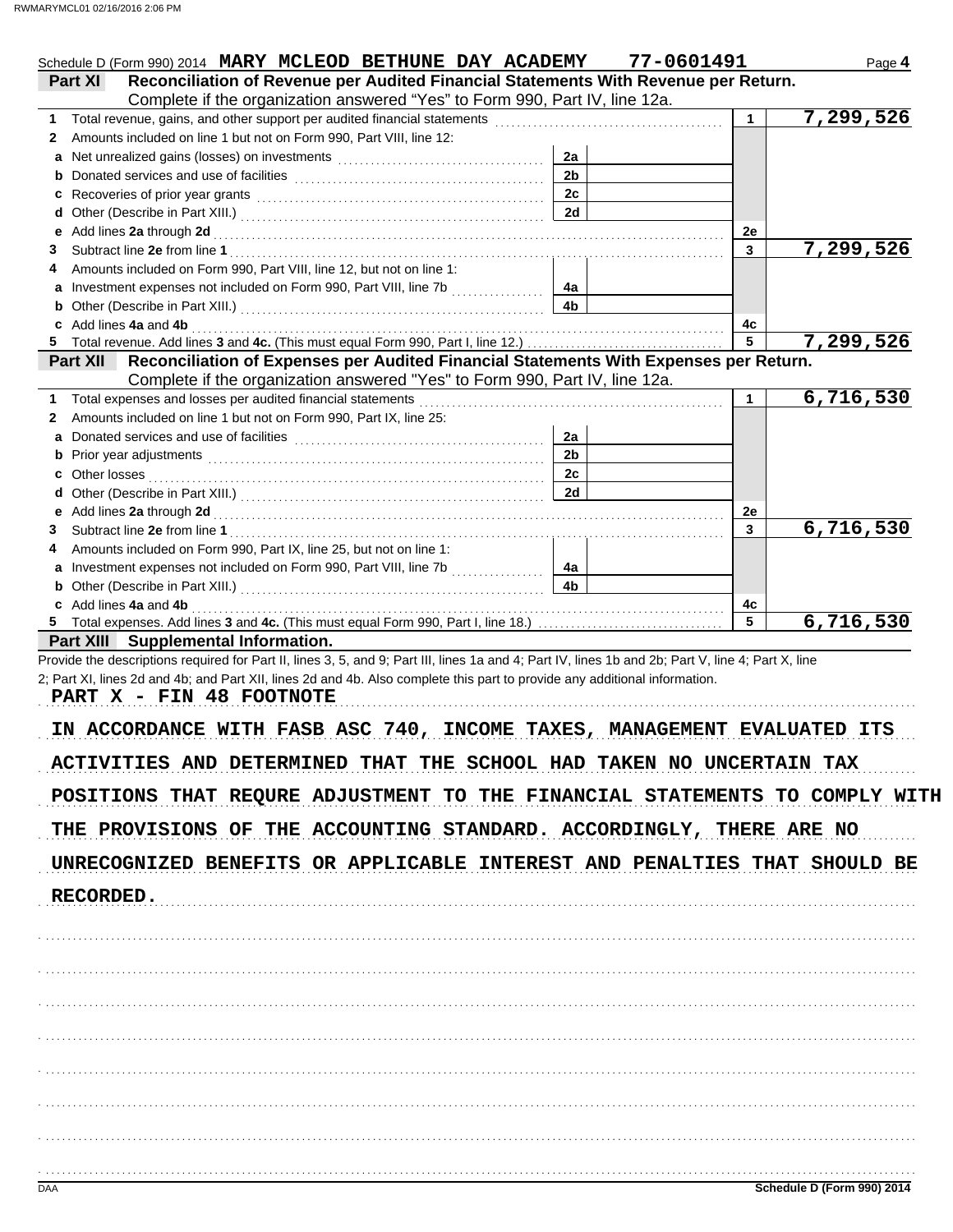| Schedule D (Form 990) 2014 MARY MCLEOD BETHUNE DAY ACADEMY<br><b>Part XIII</b> Supplemental Information (continued) |  |  | 77-0601491 | Page 5 |
|---------------------------------------------------------------------------------------------------------------------|--|--|------------|--------|
|                                                                                                                     |  |  |            |        |
|                                                                                                                     |  |  |            |        |
| $\cdots$                                                                                                            |  |  |            | .      |
|                                                                                                                     |  |  |            | .      |
| $\cdots$                                                                                                            |  |  |            | .      |
| $\cdots$                                                                                                            |  |  |            | .      |
| $\cdots$                                                                                                            |  |  |            |        |
|                                                                                                                     |  |  |            |        |
| 1.1111                                                                                                              |  |  |            |        |
| 1.1111                                                                                                              |  |  |            |        |
|                                                                                                                     |  |  |            |        |
|                                                                                                                     |  |  |            |        |
|                                                                                                                     |  |  |            |        |
| $\cdots$                                                                                                            |  |  |            |        |
| $\mathbf{r} = \mathbf{r} + \mathbf{r}$ .                                                                            |  |  |            |        |
|                                                                                                                     |  |  |            |        |
|                                                                                                                     |  |  |            |        |
|                                                                                                                     |  |  |            |        |
|                                                                                                                     |  |  |            |        |
|                                                                                                                     |  |  |            |        |
|                                                                                                                     |  |  |            |        |
|                                                                                                                     |  |  |            |        |
|                                                                                                                     |  |  |            |        |
|                                                                                                                     |  |  |            |        |
|                                                                                                                     |  |  |            |        |
|                                                                                                                     |  |  |            |        |
|                                                                                                                     |  |  |            |        |
|                                                                                                                     |  |  |            |        |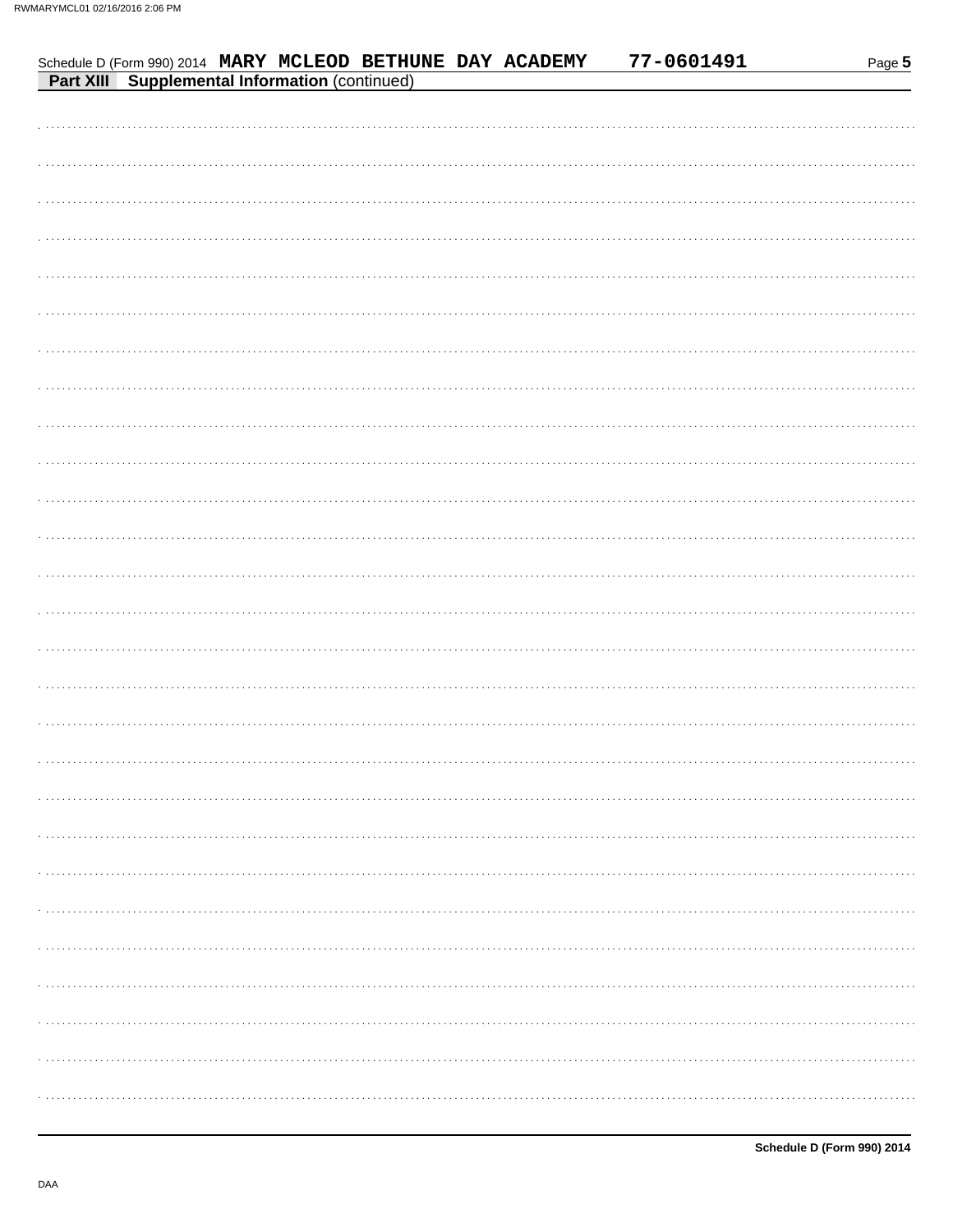|              | <b>SCHEDULE E</b><br>(Form 990 or 990-EZ)              | <b>Schools</b><br>Complete if the organization answered "Yes" to Form 990,<br>Part IV, line 13, or Form 990-EZ, Part VI, line 48.<br>Attach to Form 990 or Form 990-EZ.                                                                                                                                                                                                                                   |                                                     | OMB No. 1545-0047<br><b>Open to Public</b> |             |           |
|--------------|--------------------------------------------------------|-----------------------------------------------------------------------------------------------------------------------------------------------------------------------------------------------------------------------------------------------------------------------------------------------------------------------------------------------------------------------------------------------------------|-----------------------------------------------------|--------------------------------------------|-------------|-----------|
|              | Department of the Treasury<br>Internal Revenue Service | Information about Schedule E (Form 990 or 990-EZ) and its instructions is at www.irs.gov/form990.                                                                                                                                                                                                                                                                                                         |                                                     | <b>Inspection</b>                          |             |           |
|              | Name of the organization                               | MARY MCLEOD BETHUNE DAY ACADEMY<br>PUBLIC CHARTER SCHOOL                                                                                                                                                                                                                                                                                                                                                  | <b>Employer identification number</b><br>77-0601491 |                                            |             |           |
|              | Part I                                                 |                                                                                                                                                                                                                                                                                                                                                                                                           |                                                     |                                            |             |           |
|              |                                                        |                                                                                                                                                                                                                                                                                                                                                                                                           |                                                     |                                            | <b>YES</b>  | <b>NO</b> |
| 1            |                                                        | Does the organization have a racially nondiscriminatory policy toward students by statement in its charter,<br>bylaws, other governing instrument, or in a resolution of its governing body?                                                                                                                                                                                                              |                                                     | 1                                          | Х           |           |
| $\mathbf{2}$ | programs, and scholarships?                            | Does the organization include a statement of its racially nondiscriminatory policy toward students in all its<br>brochures, catalogues, and other written communications with the public dealing with student admissions,                                                                                                                                                                                 |                                                     | $\mathbf{2}$                               | Х           |           |
| 3            |                                                        | Has the organization publicized its racially nondiscriminatory policy through newspaper or broadcast media<br>during the period of solicitation for students, or during the registration period if it has no solicitation program,<br>in a way that makes the policy known to all parts of the general community it serves? If "Yes," please                                                              |                                                     | 3                                          | Х           |           |
|              |                                                        | describe. If "No," please explain. If you need more space, use Part II<br>THE SCHOOL IS A PUBLIC CHARTER SCHOOL FREE OF CHARGE TO STUDENTS<br>WHO RESIDE IN THE DISTRICT OF COLUMBIA. ADMISSIONS ARE<br>CONDUCTED IN ACCORDANCE WITH THE DISTRICT LAW AND ANY ELIGIBLE<br>CHILD APPLYING IN ACCORDANCE WITH THE LAW WILL BE ADMITTED,<br>SUBJECT SOLELY TO MAXIMUM ENROLLMENT LIMITS. THE SCHOOL DOES NOT |                                                     |                                            |             |           |
| 4            |                                                        | Does the organization maintain the following?                                                                                                                                                                                                                                                                                                                                                             |                                                     |                                            |             |           |
| a            |                                                        | Records indicating the racial composition of the student body, faculty, and administrative staff?<br>Records documenting that scholarships and other financial assistance are awarded on a racially                                                                                                                                                                                                       |                                                     | 4a                                         | X           |           |
| b<br>c       | nondiscriminatory basis?                               | Copies of all catalogues, brochures, announcements, and other written communications to the public dealing                                                                                                                                                                                                                                                                                                |                                                     | 4b                                         | X           |           |
|              |                                                        | with student admissions, programs, and scholarships?                                                                                                                                                                                                                                                                                                                                                      |                                                     | 4c                                         | X           |           |
| d            |                                                        | If you answered "No" to any of the above, please explain. If you need more space, use Part II.                                                                                                                                                                                                                                                                                                            |                                                     | 4d                                         | $\mathbf x$ |           |
| 5            |                                                        | Does the organization discriminate by race in any way with respect to:                                                                                                                                                                                                                                                                                                                                    |                                                     |                                            |             |           |
| a            |                                                        |                                                                                                                                                                                                                                                                                                                                                                                                           |                                                     | 5a                                         |             | X         |
|              | Admissions policies?                                   |                                                                                                                                                                                                                                                                                                                                                                                                           |                                                     | 5b                                         |             | x         |
|              |                                                        |                                                                                                                                                                                                                                                                                                                                                                                                           |                                                     |                                            |             |           |
|              |                                                        |                                                                                                                                                                                                                                                                                                                                                                                                           |                                                     | 5c                                         |             | X,        |
|              |                                                        | Scholarships or other financial assistance?                                                                                                                                                                                                                                                                                                                                                               |                                                     | 5d                                         |             | X         |
| е            |                                                        |                                                                                                                                                                                                                                                                                                                                                                                                           |                                                     | 5e                                         |             | X         |
| f.           | Use of facilities?                                     |                                                                                                                                                                                                                                                                                                                                                                                                           |                                                     | 5f                                         |             | X         |
| g            | Athletic programs?                                     |                                                                                                                                                                                                                                                                                                                                                                                                           |                                                     | 5g                                         |             | x         |
| h.           | Other extracurricular activities?                      | If you answered "Yes" to any of the above, please explain. If you need more space, use Part II.                                                                                                                                                                                                                                                                                                           |                                                     | 5h                                         |             | x         |
|              |                                                        |                                                                                                                                                                                                                                                                                                                                                                                                           |                                                     |                                            |             |           |
|              |                                                        |                                                                                                                                                                                                                                                                                                                                                                                                           |                                                     |                                            |             |           |
|              |                                                        |                                                                                                                                                                                                                                                                                                                                                                                                           |                                                     |                                            |             |           |
| 6а           |                                                        |                                                                                                                                                                                                                                                                                                                                                                                                           |                                                     | 6a                                         | X           |           |
| b            |                                                        |                                                                                                                                                                                                                                                                                                                                                                                                           |                                                     | 6 <sub>b</sub>                             |             | X         |
|              |                                                        | If you answered "Yes" to either line 6a or line 6b, explain on Part II.                                                                                                                                                                                                                                                                                                                                   |                                                     |                                            |             |           |
| 7            |                                                        | Does the organization certify that it has complied with the applicable requirements of sections 4.01 through<br>4.05 of Rev. Proc. 75-50, 1975-2 C.B. 587, covering racial nondiscrimination? If "No," explain on Part II                                                                                                                                                                                 |                                                     | $\overline{7}$                             | X           |           |
|              |                                                        | For Paperwork Reduction Act Notice, see the Instructions for Form 990 or Form 990-F7                                                                                                                                                                                                                                                                                                                      | Schodule F (Form 990 or 990-F7) (2014)              |                                            |             |           |

**Schedule E (Form 990 or 990-EZ) (2014)**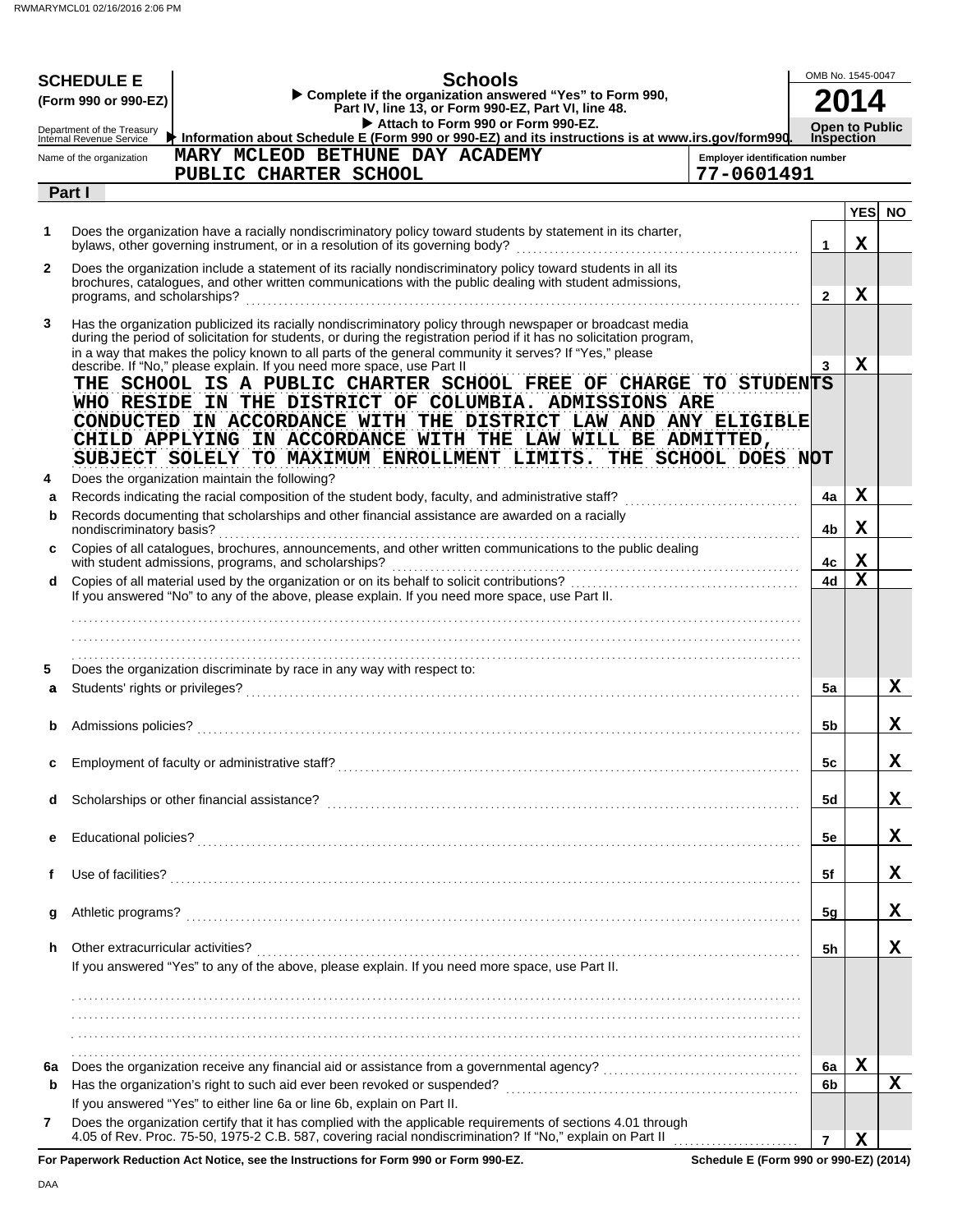|         | Schedule E (Form 990 or 990-EZ) (2014) MARY MCLEOD BETHUNE DAY ACADEMY                                                                                                                 |  | $77 - 0601491$ Page 2                                                       |  |
|---------|----------------------------------------------------------------------------------------------------------------------------------------------------------------------------------------|--|-----------------------------------------------------------------------------|--|
| Part II | Supplemental Information. Provide the explanations required by Part I, lines 3, 4d, 5h, 6b, and 7, as<br>applicable. Also provide any other additional information (see instructions). |  |                                                                             |  |
|         |                                                                                                                                                                                        |  | SCH E - PUBLICATION OF NONDISCRIMINATORY POLICY IN MEDIA EXPLANATION        |  |
|         | DISCRIMINATE AGAINST ANY ONE BECAUSE OF RACE, COLOR, RELIGION,                                                                                                                         |  |                                                                             |  |
|         | GENDER, NATIONAL ORIGIN, AGE, DISABILITY OR ANY OTHER                                                                                                                                  |  |                                                                             |  |
|         | CHARACTERISTIC PROTECTED BY LAW.                                                                                                                                                       |  |                                                                             |  |
|         | SCH E - FINANCIAL AID OR GOVERNMENT ASSISTANCE EXPLANATION                                                                                                                             |  |                                                                             |  |
|         |                                                                                                                                                                                        |  | THE SCHOOL RECEIVES VARIOUS GRANTS FROM THE DEPARTMENT OF EDUCATION, PASSED |  |
|         |                                                                                                                                                                                        |  | THROUGH THE DISTRICT OF COLUMBIA STATE EDUCATION OFFICE AND FROM THE        |  |
|         |                                                                                                                                                                                        |  | DEPARTMENT OF AGRICULTURE, PASSED THROUGH FROM THE DISTRICT OF COLUMBIA     |  |
|         | PUBLIC SCHOOLS, DIVISION OF FOOD AND NUTRITION SERVICES.                                                                                                                               |  |                                                                             |  |
|         |                                                                                                                                                                                        |  |                                                                             |  |
|         |                                                                                                                                                                                        |  |                                                                             |  |
|         |                                                                                                                                                                                        |  |                                                                             |  |
|         |                                                                                                                                                                                        |  |                                                                             |  |
|         |                                                                                                                                                                                        |  |                                                                             |  |
|         |                                                                                                                                                                                        |  |                                                                             |  |
|         |                                                                                                                                                                                        |  |                                                                             |  |
|         |                                                                                                                                                                                        |  |                                                                             |  |
|         |                                                                                                                                                                                        |  |                                                                             |  |
|         |                                                                                                                                                                                        |  |                                                                             |  |
|         |                                                                                                                                                                                        |  |                                                                             |  |
|         |                                                                                                                                                                                        |  |                                                                             |  |
|         |                                                                                                                                                                                        |  |                                                                             |  |
|         |                                                                                                                                                                                        |  |                                                                             |  |
|         |                                                                                                                                                                                        |  |                                                                             |  |
|         |                                                                                                                                                                                        |  |                                                                             |  |
|         |                                                                                                                                                                                        |  |                                                                             |  |
|         |                                                                                                                                                                                        |  |                                                                             |  |
|         |                                                                                                                                                                                        |  |                                                                             |  |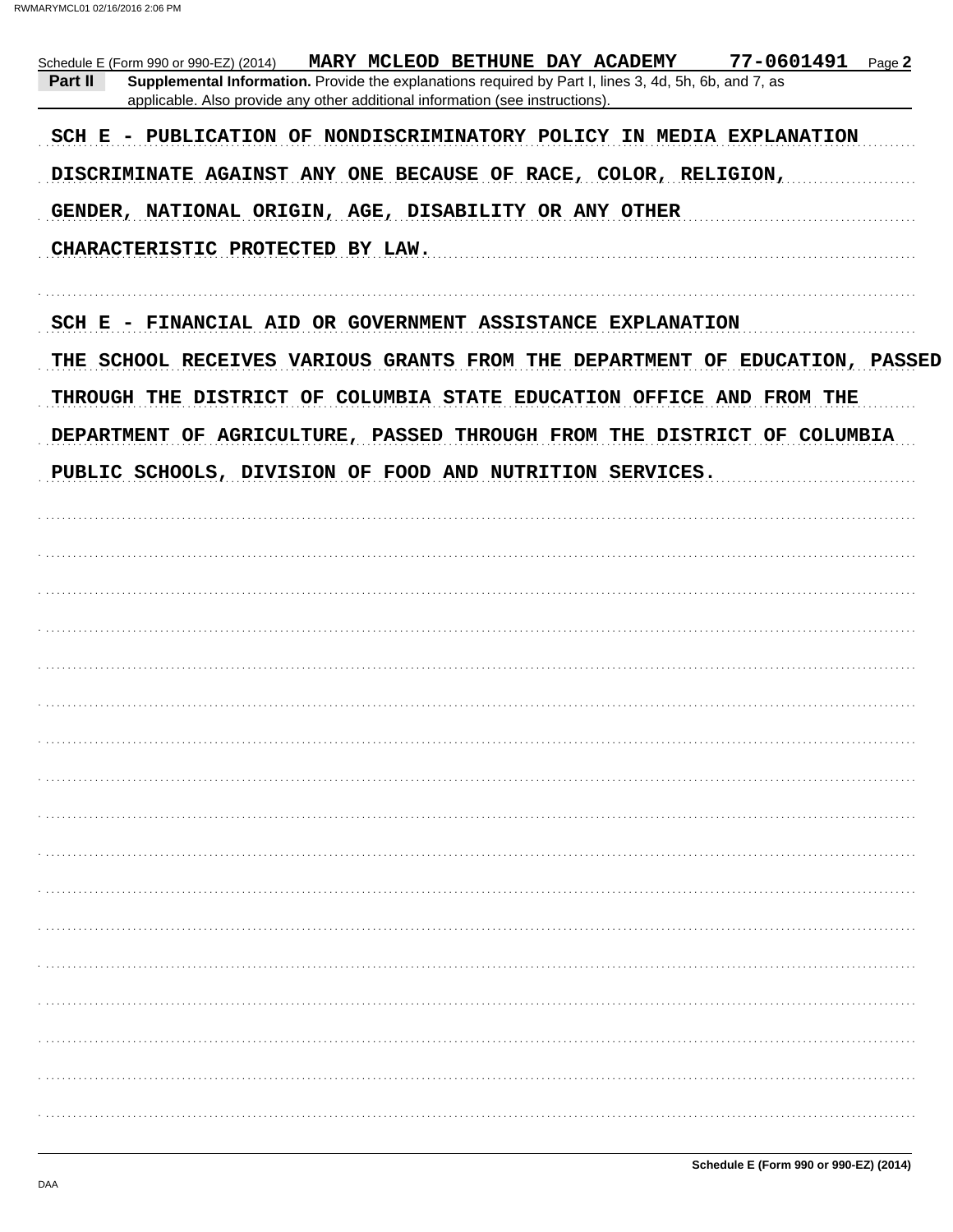| <b>Compensated Employees</b><br>Complete if the organization answered "Yes" on Form 990, Part IV, line 23.<br><b>Open to Public</b><br>Attach to Form 990.<br>Department of the Treasury<br>Inspection<br>Information about Schedule J (Form 990) and its instructions is at www.irs.gov/form990.<br>Internal Revenue Service<br>MARY MCLEOD BETHUNE DAY ACADEMY<br><b>Employer identification number</b><br>Name of the organization<br>PUBLIC CHARTER SCHOOL<br>77-0601491<br><b>Questions Regarding Compensation</b><br>Part I<br>Yes<br>No<br>1a Check the appropriate box(es) if the organization provided any of the following to or for a person listed in Form<br>990, Part VII, Section A, line 1a. Complete Part III to provide any relevant information regarding these items.<br>First-class or charter travel<br>Housing allowance or residence for personal use<br>Travel for companions<br>Payments for business use of personal residence<br>Tax indemnification and gross-up payments<br>Health or social club dues or initiation fees<br>Discretionary spending account<br>Personal services (e.g., maid, chauffeur, chef)<br><b>b</b> If any of the boxes on line 1a are checked, did the organization follow a written policy regarding payment<br>or reimbursement or provision of all of the expenses described above? If "No," complete Part III to<br>1b<br>explain<br>Did the organization require substantiation prior to reimbursing or allowing expenses incurred by all<br>2<br>directors, trustees, and officers, including the CEO/Executive Director, regarding the items checked in line<br>1a?<br>$\mathbf{2}$<br>Indicate which, if any, of the following the filing organization uses to establish the compensation of the<br>3<br>organization's CEO/Executive Director. Check all that apply. Do not check any boxes for methods used by a<br>related organization to establish compensation of the CEO/Executive Director, but explain in Part III.<br>Written employment contract<br>Compensation committee<br>Independent compensation consultant<br>Compensation survey or study<br>Form 990 of other organizations<br>$ \mathbf{X} $<br>Approval by the board or compensation committee<br>During the year, did any person listed in Form 990, Part VII, Section A, line 1a, with respect to the filing<br>4<br>organization or a related organization:<br>$rac{X}{X}$<br>a Receive a severance payment or change-of-control payment?<br>4a<br><b>b</b> Participate in, or receive payment from, a supplemental nonqualified retirement plan?<br>4b<br>$\overline{\mathbf{x}}$<br>4c<br>If "Yes" to any of lines 4a-c, list the persons and provide the applicable amounts for each item in Part III.<br>Only section 501(c)(3), 501(c)(4), and 501(c)(29) organizations must complete lines 5-9.<br>For persons listed in Form 990, Part VII, Section A, line 1a, did the organization pay or accrue any<br>compensation contingent on the revenues of:<br>$\overline{\mathbf{X}}$<br>a The organization?<br>5a<br>$\overline{\mathbf{x}}$<br>5b<br>If "Yes" to line 5a or 5b, describe in Part III.<br>For persons listed in Form 990, Part VII, Section A, line 1a, did the organization pay or accrue any<br>6<br>compensation contingent on the net earnings of:<br>X<br>a The organization?<br>6a<br>$\overline{\mathbf{x}}$<br>6b<br>If "Yes" to line 6a or 6b, describe in Part III.<br>For persons listed in Form 990, Part VII, Section A, line 1a, did the organization provide any non-fixed<br>7<br>X<br>payments not described in lines 5 and 6? If "Yes," describe in Part III<br>$\overline{7}$<br>Were any amounts reported in Form 990, Part VII, paid or accrued pursuant to a contract that was subject<br>8<br>to the initial contract exception described in Regulations section 53.4958-4(a)(3)? If "Yes," describe<br>x<br>8<br>If "Yes" to line 8, did the organization also follow the rebuttable presumption procedure described in<br>9<br>Regulations section 53.4958-6(c)?<br>9<br>For Paperwork Reduction Act Notice, see the Instructions for Form 990.<br>Schedule J (Form 990) 2014 | <b>SCHEDULE J</b><br>(Form 990) | <b>Compensation Information</b><br>For certain Officers, Directors, Trustees, Key Employees, and Highest |  |  | OMB No. 1545-0047 |  |  |  |
|------------------------------------------------------------------------------------------------------------------------------------------------------------------------------------------------------------------------------------------------------------------------------------------------------------------------------------------------------------------------------------------------------------------------------------------------------------------------------------------------------------------------------------------------------------------------------------------------------------------------------------------------------------------------------------------------------------------------------------------------------------------------------------------------------------------------------------------------------------------------------------------------------------------------------------------------------------------------------------------------------------------------------------------------------------------------------------------------------------------------------------------------------------------------------------------------------------------------------------------------------------------------------------------------------------------------------------------------------------------------------------------------------------------------------------------------------------------------------------------------------------------------------------------------------------------------------------------------------------------------------------------------------------------------------------------------------------------------------------------------------------------------------------------------------------------------------------------------------------------------------------------------------------------------------------------------------------------------------------------------------------------------------------------------------------------------------------------------------------------------------------------------------------------------------------------------------------------------------------------------------------------------------------------------------------------------------------------------------------------------------------------------------------------------------------------------------------------------------------------------------------------------------------------------------------------------------------------------------------------------------------------------------------------------------------------------------------------------------------------------------------------------------------------------------------------------------------------------------------------------------------------------------------------------------------------------------------------------------------------------------------------------------------------------------------------------------------------------------------------------------------------------------------------------------------------------------------------------------------------------------------------------------------------------------------------------------------------------------------------------------------------------------------------------------------------------------------------------------------------------------------------------------------------------------------------------------------------------------------------------------------------------------------------------------------------------------------------------------------------------------------------------------------------------------------------------------------------------------------------------------------------------------------------------------------------------------------------------------------------------------------------------------------------------------------------------------------------------------------------------------------------------------------------|---------------------------------|----------------------------------------------------------------------------------------------------------|--|--|-------------------|--|--|--|
|                                                                                                                                                                                                                                                                                                                                                                                                                                                                                                                                                                                                                                                                                                                                                                                                                                                                                                                                                                                                                                                                                                                                                                                                                                                                                                                                                                                                                                                                                                                                                                                                                                                                                                                                                                                                                                                                                                                                                                                                                                                                                                                                                                                                                                                                                                                                                                                                                                                                                                                                                                                                                                                                                                                                                                                                                                                                                                                                                                                                                                                                                                                                                                                                                                                                                                                                                                                                                                                                                                                                                                                                                                                                                                                                                                                                                                                                                                                                                                                                                                                                                                                                                                  |                                 |                                                                                                          |  |  |                   |  |  |  |
|                                                                                                                                                                                                                                                                                                                                                                                                                                                                                                                                                                                                                                                                                                                                                                                                                                                                                                                                                                                                                                                                                                                                                                                                                                                                                                                                                                                                                                                                                                                                                                                                                                                                                                                                                                                                                                                                                                                                                                                                                                                                                                                                                                                                                                                                                                                                                                                                                                                                                                                                                                                                                                                                                                                                                                                                                                                                                                                                                                                                                                                                                                                                                                                                                                                                                                                                                                                                                                                                                                                                                                                                                                                                                                                                                                                                                                                                                                                                                                                                                                                                                                                                                                  |                                 |                                                                                                          |  |  |                   |  |  |  |
|                                                                                                                                                                                                                                                                                                                                                                                                                                                                                                                                                                                                                                                                                                                                                                                                                                                                                                                                                                                                                                                                                                                                                                                                                                                                                                                                                                                                                                                                                                                                                                                                                                                                                                                                                                                                                                                                                                                                                                                                                                                                                                                                                                                                                                                                                                                                                                                                                                                                                                                                                                                                                                                                                                                                                                                                                                                                                                                                                                                                                                                                                                                                                                                                                                                                                                                                                                                                                                                                                                                                                                                                                                                                                                                                                                                                                                                                                                                                                                                                                                                                                                                                                                  |                                 |                                                                                                          |  |  |                   |  |  |  |
|                                                                                                                                                                                                                                                                                                                                                                                                                                                                                                                                                                                                                                                                                                                                                                                                                                                                                                                                                                                                                                                                                                                                                                                                                                                                                                                                                                                                                                                                                                                                                                                                                                                                                                                                                                                                                                                                                                                                                                                                                                                                                                                                                                                                                                                                                                                                                                                                                                                                                                                                                                                                                                                                                                                                                                                                                                                                                                                                                                                                                                                                                                                                                                                                                                                                                                                                                                                                                                                                                                                                                                                                                                                                                                                                                                                                                                                                                                                                                                                                                                                                                                                                                                  |                                 |                                                                                                          |  |  |                   |  |  |  |
|                                                                                                                                                                                                                                                                                                                                                                                                                                                                                                                                                                                                                                                                                                                                                                                                                                                                                                                                                                                                                                                                                                                                                                                                                                                                                                                                                                                                                                                                                                                                                                                                                                                                                                                                                                                                                                                                                                                                                                                                                                                                                                                                                                                                                                                                                                                                                                                                                                                                                                                                                                                                                                                                                                                                                                                                                                                                                                                                                                                                                                                                                                                                                                                                                                                                                                                                                                                                                                                                                                                                                                                                                                                                                                                                                                                                                                                                                                                                                                                                                                                                                                                                                                  |                                 |                                                                                                          |  |  |                   |  |  |  |
|                                                                                                                                                                                                                                                                                                                                                                                                                                                                                                                                                                                                                                                                                                                                                                                                                                                                                                                                                                                                                                                                                                                                                                                                                                                                                                                                                                                                                                                                                                                                                                                                                                                                                                                                                                                                                                                                                                                                                                                                                                                                                                                                                                                                                                                                                                                                                                                                                                                                                                                                                                                                                                                                                                                                                                                                                                                                                                                                                                                                                                                                                                                                                                                                                                                                                                                                                                                                                                                                                                                                                                                                                                                                                                                                                                                                                                                                                                                                                                                                                                                                                                                                                                  |                                 |                                                                                                          |  |  |                   |  |  |  |
|                                                                                                                                                                                                                                                                                                                                                                                                                                                                                                                                                                                                                                                                                                                                                                                                                                                                                                                                                                                                                                                                                                                                                                                                                                                                                                                                                                                                                                                                                                                                                                                                                                                                                                                                                                                                                                                                                                                                                                                                                                                                                                                                                                                                                                                                                                                                                                                                                                                                                                                                                                                                                                                                                                                                                                                                                                                                                                                                                                                                                                                                                                                                                                                                                                                                                                                                                                                                                                                                                                                                                                                                                                                                                                                                                                                                                                                                                                                                                                                                                                                                                                                                                                  |                                 |                                                                                                          |  |  |                   |  |  |  |
|                                                                                                                                                                                                                                                                                                                                                                                                                                                                                                                                                                                                                                                                                                                                                                                                                                                                                                                                                                                                                                                                                                                                                                                                                                                                                                                                                                                                                                                                                                                                                                                                                                                                                                                                                                                                                                                                                                                                                                                                                                                                                                                                                                                                                                                                                                                                                                                                                                                                                                                                                                                                                                                                                                                                                                                                                                                                                                                                                                                                                                                                                                                                                                                                                                                                                                                                                                                                                                                                                                                                                                                                                                                                                                                                                                                                                                                                                                                                                                                                                                                                                                                                                                  |                                 |                                                                                                          |  |  |                   |  |  |  |
|                                                                                                                                                                                                                                                                                                                                                                                                                                                                                                                                                                                                                                                                                                                                                                                                                                                                                                                                                                                                                                                                                                                                                                                                                                                                                                                                                                                                                                                                                                                                                                                                                                                                                                                                                                                                                                                                                                                                                                                                                                                                                                                                                                                                                                                                                                                                                                                                                                                                                                                                                                                                                                                                                                                                                                                                                                                                                                                                                                                                                                                                                                                                                                                                                                                                                                                                                                                                                                                                                                                                                                                                                                                                                                                                                                                                                                                                                                                                                                                                                                                                                                                                                                  |                                 |                                                                                                          |  |  |                   |  |  |  |
|                                                                                                                                                                                                                                                                                                                                                                                                                                                                                                                                                                                                                                                                                                                                                                                                                                                                                                                                                                                                                                                                                                                                                                                                                                                                                                                                                                                                                                                                                                                                                                                                                                                                                                                                                                                                                                                                                                                                                                                                                                                                                                                                                                                                                                                                                                                                                                                                                                                                                                                                                                                                                                                                                                                                                                                                                                                                                                                                                                                                                                                                                                                                                                                                                                                                                                                                                                                                                                                                                                                                                                                                                                                                                                                                                                                                                                                                                                                                                                                                                                                                                                                                                                  |                                 |                                                                                                          |  |  |                   |  |  |  |
|                                                                                                                                                                                                                                                                                                                                                                                                                                                                                                                                                                                                                                                                                                                                                                                                                                                                                                                                                                                                                                                                                                                                                                                                                                                                                                                                                                                                                                                                                                                                                                                                                                                                                                                                                                                                                                                                                                                                                                                                                                                                                                                                                                                                                                                                                                                                                                                                                                                                                                                                                                                                                                                                                                                                                                                                                                                                                                                                                                                                                                                                                                                                                                                                                                                                                                                                                                                                                                                                                                                                                                                                                                                                                                                                                                                                                                                                                                                                                                                                                                                                                                                                                                  |                                 |                                                                                                          |  |  |                   |  |  |  |
|                                                                                                                                                                                                                                                                                                                                                                                                                                                                                                                                                                                                                                                                                                                                                                                                                                                                                                                                                                                                                                                                                                                                                                                                                                                                                                                                                                                                                                                                                                                                                                                                                                                                                                                                                                                                                                                                                                                                                                                                                                                                                                                                                                                                                                                                                                                                                                                                                                                                                                                                                                                                                                                                                                                                                                                                                                                                                                                                                                                                                                                                                                                                                                                                                                                                                                                                                                                                                                                                                                                                                                                                                                                                                                                                                                                                                                                                                                                                                                                                                                                                                                                                                                  |                                 |                                                                                                          |  |  |                   |  |  |  |
|                                                                                                                                                                                                                                                                                                                                                                                                                                                                                                                                                                                                                                                                                                                                                                                                                                                                                                                                                                                                                                                                                                                                                                                                                                                                                                                                                                                                                                                                                                                                                                                                                                                                                                                                                                                                                                                                                                                                                                                                                                                                                                                                                                                                                                                                                                                                                                                                                                                                                                                                                                                                                                                                                                                                                                                                                                                                                                                                                                                                                                                                                                                                                                                                                                                                                                                                                                                                                                                                                                                                                                                                                                                                                                                                                                                                                                                                                                                                                                                                                                                                                                                                                                  |                                 |                                                                                                          |  |  |                   |  |  |  |
|                                                                                                                                                                                                                                                                                                                                                                                                                                                                                                                                                                                                                                                                                                                                                                                                                                                                                                                                                                                                                                                                                                                                                                                                                                                                                                                                                                                                                                                                                                                                                                                                                                                                                                                                                                                                                                                                                                                                                                                                                                                                                                                                                                                                                                                                                                                                                                                                                                                                                                                                                                                                                                                                                                                                                                                                                                                                                                                                                                                                                                                                                                                                                                                                                                                                                                                                                                                                                                                                                                                                                                                                                                                                                                                                                                                                                                                                                                                                                                                                                                                                                                                                                                  |                                 |                                                                                                          |  |  |                   |  |  |  |
|                                                                                                                                                                                                                                                                                                                                                                                                                                                                                                                                                                                                                                                                                                                                                                                                                                                                                                                                                                                                                                                                                                                                                                                                                                                                                                                                                                                                                                                                                                                                                                                                                                                                                                                                                                                                                                                                                                                                                                                                                                                                                                                                                                                                                                                                                                                                                                                                                                                                                                                                                                                                                                                                                                                                                                                                                                                                                                                                                                                                                                                                                                                                                                                                                                                                                                                                                                                                                                                                                                                                                                                                                                                                                                                                                                                                                                                                                                                                                                                                                                                                                                                                                                  |                                 |                                                                                                          |  |  |                   |  |  |  |
|                                                                                                                                                                                                                                                                                                                                                                                                                                                                                                                                                                                                                                                                                                                                                                                                                                                                                                                                                                                                                                                                                                                                                                                                                                                                                                                                                                                                                                                                                                                                                                                                                                                                                                                                                                                                                                                                                                                                                                                                                                                                                                                                                                                                                                                                                                                                                                                                                                                                                                                                                                                                                                                                                                                                                                                                                                                                                                                                                                                                                                                                                                                                                                                                                                                                                                                                                                                                                                                                                                                                                                                                                                                                                                                                                                                                                                                                                                                                                                                                                                                                                                                                                                  |                                 |                                                                                                          |  |  |                   |  |  |  |
|                                                                                                                                                                                                                                                                                                                                                                                                                                                                                                                                                                                                                                                                                                                                                                                                                                                                                                                                                                                                                                                                                                                                                                                                                                                                                                                                                                                                                                                                                                                                                                                                                                                                                                                                                                                                                                                                                                                                                                                                                                                                                                                                                                                                                                                                                                                                                                                                                                                                                                                                                                                                                                                                                                                                                                                                                                                                                                                                                                                                                                                                                                                                                                                                                                                                                                                                                                                                                                                                                                                                                                                                                                                                                                                                                                                                                                                                                                                                                                                                                                                                                                                                                                  |                                 |                                                                                                          |  |  |                   |  |  |  |
|                                                                                                                                                                                                                                                                                                                                                                                                                                                                                                                                                                                                                                                                                                                                                                                                                                                                                                                                                                                                                                                                                                                                                                                                                                                                                                                                                                                                                                                                                                                                                                                                                                                                                                                                                                                                                                                                                                                                                                                                                                                                                                                                                                                                                                                                                                                                                                                                                                                                                                                                                                                                                                                                                                                                                                                                                                                                                                                                                                                                                                                                                                                                                                                                                                                                                                                                                                                                                                                                                                                                                                                                                                                                                                                                                                                                                                                                                                                                                                                                                                                                                                                                                                  |                                 |                                                                                                          |  |  |                   |  |  |  |
|                                                                                                                                                                                                                                                                                                                                                                                                                                                                                                                                                                                                                                                                                                                                                                                                                                                                                                                                                                                                                                                                                                                                                                                                                                                                                                                                                                                                                                                                                                                                                                                                                                                                                                                                                                                                                                                                                                                                                                                                                                                                                                                                                                                                                                                                                                                                                                                                                                                                                                                                                                                                                                                                                                                                                                                                                                                                                                                                                                                                                                                                                                                                                                                                                                                                                                                                                                                                                                                                                                                                                                                                                                                                                                                                                                                                                                                                                                                                                                                                                                                                                                                                                                  |                                 |                                                                                                          |  |  |                   |  |  |  |
|                                                                                                                                                                                                                                                                                                                                                                                                                                                                                                                                                                                                                                                                                                                                                                                                                                                                                                                                                                                                                                                                                                                                                                                                                                                                                                                                                                                                                                                                                                                                                                                                                                                                                                                                                                                                                                                                                                                                                                                                                                                                                                                                                                                                                                                                                                                                                                                                                                                                                                                                                                                                                                                                                                                                                                                                                                                                                                                                                                                                                                                                                                                                                                                                                                                                                                                                                                                                                                                                                                                                                                                                                                                                                                                                                                                                                                                                                                                                                                                                                                                                                                                                                                  |                                 |                                                                                                          |  |  |                   |  |  |  |
|                                                                                                                                                                                                                                                                                                                                                                                                                                                                                                                                                                                                                                                                                                                                                                                                                                                                                                                                                                                                                                                                                                                                                                                                                                                                                                                                                                                                                                                                                                                                                                                                                                                                                                                                                                                                                                                                                                                                                                                                                                                                                                                                                                                                                                                                                                                                                                                                                                                                                                                                                                                                                                                                                                                                                                                                                                                                                                                                                                                                                                                                                                                                                                                                                                                                                                                                                                                                                                                                                                                                                                                                                                                                                                                                                                                                                                                                                                                                                                                                                                                                                                                                                                  |                                 |                                                                                                          |  |  |                   |  |  |  |
|                                                                                                                                                                                                                                                                                                                                                                                                                                                                                                                                                                                                                                                                                                                                                                                                                                                                                                                                                                                                                                                                                                                                                                                                                                                                                                                                                                                                                                                                                                                                                                                                                                                                                                                                                                                                                                                                                                                                                                                                                                                                                                                                                                                                                                                                                                                                                                                                                                                                                                                                                                                                                                                                                                                                                                                                                                                                                                                                                                                                                                                                                                                                                                                                                                                                                                                                                                                                                                                                                                                                                                                                                                                                                                                                                                                                                                                                                                                                                                                                                                                                                                                                                                  |                                 |                                                                                                          |  |  |                   |  |  |  |
|                                                                                                                                                                                                                                                                                                                                                                                                                                                                                                                                                                                                                                                                                                                                                                                                                                                                                                                                                                                                                                                                                                                                                                                                                                                                                                                                                                                                                                                                                                                                                                                                                                                                                                                                                                                                                                                                                                                                                                                                                                                                                                                                                                                                                                                                                                                                                                                                                                                                                                                                                                                                                                                                                                                                                                                                                                                                                                                                                                                                                                                                                                                                                                                                                                                                                                                                                                                                                                                                                                                                                                                                                                                                                                                                                                                                                                                                                                                                                                                                                                                                                                                                                                  |                                 |                                                                                                          |  |  |                   |  |  |  |
|                                                                                                                                                                                                                                                                                                                                                                                                                                                                                                                                                                                                                                                                                                                                                                                                                                                                                                                                                                                                                                                                                                                                                                                                                                                                                                                                                                                                                                                                                                                                                                                                                                                                                                                                                                                                                                                                                                                                                                                                                                                                                                                                                                                                                                                                                                                                                                                                                                                                                                                                                                                                                                                                                                                                                                                                                                                                                                                                                                                                                                                                                                                                                                                                                                                                                                                                                                                                                                                                                                                                                                                                                                                                                                                                                                                                                                                                                                                                                                                                                                                                                                                                                                  |                                 |                                                                                                          |  |  |                   |  |  |  |
|                                                                                                                                                                                                                                                                                                                                                                                                                                                                                                                                                                                                                                                                                                                                                                                                                                                                                                                                                                                                                                                                                                                                                                                                                                                                                                                                                                                                                                                                                                                                                                                                                                                                                                                                                                                                                                                                                                                                                                                                                                                                                                                                                                                                                                                                                                                                                                                                                                                                                                                                                                                                                                                                                                                                                                                                                                                                                                                                                                                                                                                                                                                                                                                                                                                                                                                                                                                                                                                                                                                                                                                                                                                                                                                                                                                                                                                                                                                                                                                                                                                                                                                                                                  |                                 |                                                                                                          |  |  |                   |  |  |  |
|                                                                                                                                                                                                                                                                                                                                                                                                                                                                                                                                                                                                                                                                                                                                                                                                                                                                                                                                                                                                                                                                                                                                                                                                                                                                                                                                                                                                                                                                                                                                                                                                                                                                                                                                                                                                                                                                                                                                                                                                                                                                                                                                                                                                                                                                                                                                                                                                                                                                                                                                                                                                                                                                                                                                                                                                                                                                                                                                                                                                                                                                                                                                                                                                                                                                                                                                                                                                                                                                                                                                                                                                                                                                                                                                                                                                                                                                                                                                                                                                                                                                                                                                                                  |                                 |                                                                                                          |  |  |                   |  |  |  |
|                                                                                                                                                                                                                                                                                                                                                                                                                                                                                                                                                                                                                                                                                                                                                                                                                                                                                                                                                                                                                                                                                                                                                                                                                                                                                                                                                                                                                                                                                                                                                                                                                                                                                                                                                                                                                                                                                                                                                                                                                                                                                                                                                                                                                                                                                                                                                                                                                                                                                                                                                                                                                                                                                                                                                                                                                                                                                                                                                                                                                                                                                                                                                                                                                                                                                                                                                                                                                                                                                                                                                                                                                                                                                                                                                                                                                                                                                                                                                                                                                                                                                                                                                                  |                                 |                                                                                                          |  |  |                   |  |  |  |
|                                                                                                                                                                                                                                                                                                                                                                                                                                                                                                                                                                                                                                                                                                                                                                                                                                                                                                                                                                                                                                                                                                                                                                                                                                                                                                                                                                                                                                                                                                                                                                                                                                                                                                                                                                                                                                                                                                                                                                                                                                                                                                                                                                                                                                                                                                                                                                                                                                                                                                                                                                                                                                                                                                                                                                                                                                                                                                                                                                                                                                                                                                                                                                                                                                                                                                                                                                                                                                                                                                                                                                                                                                                                                                                                                                                                                                                                                                                                                                                                                                                                                                                                                                  |                                 |                                                                                                          |  |  |                   |  |  |  |
|                                                                                                                                                                                                                                                                                                                                                                                                                                                                                                                                                                                                                                                                                                                                                                                                                                                                                                                                                                                                                                                                                                                                                                                                                                                                                                                                                                                                                                                                                                                                                                                                                                                                                                                                                                                                                                                                                                                                                                                                                                                                                                                                                                                                                                                                                                                                                                                                                                                                                                                                                                                                                                                                                                                                                                                                                                                                                                                                                                                                                                                                                                                                                                                                                                                                                                                                                                                                                                                                                                                                                                                                                                                                                                                                                                                                                                                                                                                                                                                                                                                                                                                                                                  |                                 |                                                                                                          |  |  |                   |  |  |  |
|                                                                                                                                                                                                                                                                                                                                                                                                                                                                                                                                                                                                                                                                                                                                                                                                                                                                                                                                                                                                                                                                                                                                                                                                                                                                                                                                                                                                                                                                                                                                                                                                                                                                                                                                                                                                                                                                                                                                                                                                                                                                                                                                                                                                                                                                                                                                                                                                                                                                                                                                                                                                                                                                                                                                                                                                                                                                                                                                                                                                                                                                                                                                                                                                                                                                                                                                                                                                                                                                                                                                                                                                                                                                                                                                                                                                                                                                                                                                                                                                                                                                                                                                                                  |                                 |                                                                                                          |  |  |                   |  |  |  |
|                                                                                                                                                                                                                                                                                                                                                                                                                                                                                                                                                                                                                                                                                                                                                                                                                                                                                                                                                                                                                                                                                                                                                                                                                                                                                                                                                                                                                                                                                                                                                                                                                                                                                                                                                                                                                                                                                                                                                                                                                                                                                                                                                                                                                                                                                                                                                                                                                                                                                                                                                                                                                                                                                                                                                                                                                                                                                                                                                                                                                                                                                                                                                                                                                                                                                                                                                                                                                                                                                                                                                                                                                                                                                                                                                                                                                                                                                                                                                                                                                                                                                                                                                                  |                                 |                                                                                                          |  |  |                   |  |  |  |
|                                                                                                                                                                                                                                                                                                                                                                                                                                                                                                                                                                                                                                                                                                                                                                                                                                                                                                                                                                                                                                                                                                                                                                                                                                                                                                                                                                                                                                                                                                                                                                                                                                                                                                                                                                                                                                                                                                                                                                                                                                                                                                                                                                                                                                                                                                                                                                                                                                                                                                                                                                                                                                                                                                                                                                                                                                                                                                                                                                                                                                                                                                                                                                                                                                                                                                                                                                                                                                                                                                                                                                                                                                                                                                                                                                                                                                                                                                                                                                                                                                                                                                                                                                  |                                 |                                                                                                          |  |  |                   |  |  |  |
|                                                                                                                                                                                                                                                                                                                                                                                                                                                                                                                                                                                                                                                                                                                                                                                                                                                                                                                                                                                                                                                                                                                                                                                                                                                                                                                                                                                                                                                                                                                                                                                                                                                                                                                                                                                                                                                                                                                                                                                                                                                                                                                                                                                                                                                                                                                                                                                                                                                                                                                                                                                                                                                                                                                                                                                                                                                                                                                                                                                                                                                                                                                                                                                                                                                                                                                                                                                                                                                                                                                                                                                                                                                                                                                                                                                                                                                                                                                                                                                                                                                                                                                                                                  |                                 |                                                                                                          |  |  |                   |  |  |  |
|                                                                                                                                                                                                                                                                                                                                                                                                                                                                                                                                                                                                                                                                                                                                                                                                                                                                                                                                                                                                                                                                                                                                                                                                                                                                                                                                                                                                                                                                                                                                                                                                                                                                                                                                                                                                                                                                                                                                                                                                                                                                                                                                                                                                                                                                                                                                                                                                                                                                                                                                                                                                                                                                                                                                                                                                                                                                                                                                                                                                                                                                                                                                                                                                                                                                                                                                                                                                                                                                                                                                                                                                                                                                                                                                                                                                                                                                                                                                                                                                                                                                                                                                                                  |                                 |                                                                                                          |  |  |                   |  |  |  |
|                                                                                                                                                                                                                                                                                                                                                                                                                                                                                                                                                                                                                                                                                                                                                                                                                                                                                                                                                                                                                                                                                                                                                                                                                                                                                                                                                                                                                                                                                                                                                                                                                                                                                                                                                                                                                                                                                                                                                                                                                                                                                                                                                                                                                                                                                                                                                                                                                                                                                                                                                                                                                                                                                                                                                                                                                                                                                                                                                                                                                                                                                                                                                                                                                                                                                                                                                                                                                                                                                                                                                                                                                                                                                                                                                                                                                                                                                                                                                                                                                                                                                                                                                                  |                                 |                                                                                                          |  |  |                   |  |  |  |
|                                                                                                                                                                                                                                                                                                                                                                                                                                                                                                                                                                                                                                                                                                                                                                                                                                                                                                                                                                                                                                                                                                                                                                                                                                                                                                                                                                                                                                                                                                                                                                                                                                                                                                                                                                                                                                                                                                                                                                                                                                                                                                                                                                                                                                                                                                                                                                                                                                                                                                                                                                                                                                                                                                                                                                                                                                                                                                                                                                                                                                                                                                                                                                                                                                                                                                                                                                                                                                                                                                                                                                                                                                                                                                                                                                                                                                                                                                                                                                                                                                                                                                                                                                  |                                 |                                                                                                          |  |  |                   |  |  |  |
|                                                                                                                                                                                                                                                                                                                                                                                                                                                                                                                                                                                                                                                                                                                                                                                                                                                                                                                                                                                                                                                                                                                                                                                                                                                                                                                                                                                                                                                                                                                                                                                                                                                                                                                                                                                                                                                                                                                                                                                                                                                                                                                                                                                                                                                                                                                                                                                                                                                                                                                                                                                                                                                                                                                                                                                                                                                                                                                                                                                                                                                                                                                                                                                                                                                                                                                                                                                                                                                                                                                                                                                                                                                                                                                                                                                                                                                                                                                                                                                                                                                                                                                                                                  |                                 |                                                                                                          |  |  |                   |  |  |  |
|                                                                                                                                                                                                                                                                                                                                                                                                                                                                                                                                                                                                                                                                                                                                                                                                                                                                                                                                                                                                                                                                                                                                                                                                                                                                                                                                                                                                                                                                                                                                                                                                                                                                                                                                                                                                                                                                                                                                                                                                                                                                                                                                                                                                                                                                                                                                                                                                                                                                                                                                                                                                                                                                                                                                                                                                                                                                                                                                                                                                                                                                                                                                                                                                                                                                                                                                                                                                                                                                                                                                                                                                                                                                                                                                                                                                                                                                                                                                                                                                                                                                                                                                                                  |                                 |                                                                                                          |  |  |                   |  |  |  |
|                                                                                                                                                                                                                                                                                                                                                                                                                                                                                                                                                                                                                                                                                                                                                                                                                                                                                                                                                                                                                                                                                                                                                                                                                                                                                                                                                                                                                                                                                                                                                                                                                                                                                                                                                                                                                                                                                                                                                                                                                                                                                                                                                                                                                                                                                                                                                                                                                                                                                                                                                                                                                                                                                                                                                                                                                                                                                                                                                                                                                                                                                                                                                                                                                                                                                                                                                                                                                                                                                                                                                                                                                                                                                                                                                                                                                                                                                                                                                                                                                                                                                                                                                                  |                                 |                                                                                                          |  |  |                   |  |  |  |
|                                                                                                                                                                                                                                                                                                                                                                                                                                                                                                                                                                                                                                                                                                                                                                                                                                                                                                                                                                                                                                                                                                                                                                                                                                                                                                                                                                                                                                                                                                                                                                                                                                                                                                                                                                                                                                                                                                                                                                                                                                                                                                                                                                                                                                                                                                                                                                                                                                                                                                                                                                                                                                                                                                                                                                                                                                                                                                                                                                                                                                                                                                                                                                                                                                                                                                                                                                                                                                                                                                                                                                                                                                                                                                                                                                                                                                                                                                                                                                                                                                                                                                                                                                  |                                 |                                                                                                          |  |  |                   |  |  |  |
|                                                                                                                                                                                                                                                                                                                                                                                                                                                                                                                                                                                                                                                                                                                                                                                                                                                                                                                                                                                                                                                                                                                                                                                                                                                                                                                                                                                                                                                                                                                                                                                                                                                                                                                                                                                                                                                                                                                                                                                                                                                                                                                                                                                                                                                                                                                                                                                                                                                                                                                                                                                                                                                                                                                                                                                                                                                                                                                                                                                                                                                                                                                                                                                                                                                                                                                                                                                                                                                                                                                                                                                                                                                                                                                                                                                                                                                                                                                                                                                                                                                                                                                                                                  |                                 |                                                                                                          |  |  |                   |  |  |  |
|                                                                                                                                                                                                                                                                                                                                                                                                                                                                                                                                                                                                                                                                                                                                                                                                                                                                                                                                                                                                                                                                                                                                                                                                                                                                                                                                                                                                                                                                                                                                                                                                                                                                                                                                                                                                                                                                                                                                                                                                                                                                                                                                                                                                                                                                                                                                                                                                                                                                                                                                                                                                                                                                                                                                                                                                                                                                                                                                                                                                                                                                                                                                                                                                                                                                                                                                                                                                                                                                                                                                                                                                                                                                                                                                                                                                                                                                                                                                                                                                                                                                                                                                                                  |                                 |                                                                                                          |  |  |                   |  |  |  |
|                                                                                                                                                                                                                                                                                                                                                                                                                                                                                                                                                                                                                                                                                                                                                                                                                                                                                                                                                                                                                                                                                                                                                                                                                                                                                                                                                                                                                                                                                                                                                                                                                                                                                                                                                                                                                                                                                                                                                                                                                                                                                                                                                                                                                                                                                                                                                                                                                                                                                                                                                                                                                                                                                                                                                                                                                                                                                                                                                                                                                                                                                                                                                                                                                                                                                                                                                                                                                                                                                                                                                                                                                                                                                                                                                                                                                                                                                                                                                                                                                                                                                                                                                                  |                                 |                                                                                                          |  |  |                   |  |  |  |
|                                                                                                                                                                                                                                                                                                                                                                                                                                                                                                                                                                                                                                                                                                                                                                                                                                                                                                                                                                                                                                                                                                                                                                                                                                                                                                                                                                                                                                                                                                                                                                                                                                                                                                                                                                                                                                                                                                                                                                                                                                                                                                                                                                                                                                                                                                                                                                                                                                                                                                                                                                                                                                                                                                                                                                                                                                                                                                                                                                                                                                                                                                                                                                                                                                                                                                                                                                                                                                                                                                                                                                                                                                                                                                                                                                                                                                                                                                                                                                                                                                                                                                                                                                  |                                 |                                                                                                          |  |  |                   |  |  |  |
|                                                                                                                                                                                                                                                                                                                                                                                                                                                                                                                                                                                                                                                                                                                                                                                                                                                                                                                                                                                                                                                                                                                                                                                                                                                                                                                                                                                                                                                                                                                                                                                                                                                                                                                                                                                                                                                                                                                                                                                                                                                                                                                                                                                                                                                                                                                                                                                                                                                                                                                                                                                                                                                                                                                                                                                                                                                                                                                                                                                                                                                                                                                                                                                                                                                                                                                                                                                                                                                                                                                                                                                                                                                                                                                                                                                                                                                                                                                                                                                                                                                                                                                                                                  |                                 |                                                                                                          |  |  |                   |  |  |  |
|                                                                                                                                                                                                                                                                                                                                                                                                                                                                                                                                                                                                                                                                                                                                                                                                                                                                                                                                                                                                                                                                                                                                                                                                                                                                                                                                                                                                                                                                                                                                                                                                                                                                                                                                                                                                                                                                                                                                                                                                                                                                                                                                                                                                                                                                                                                                                                                                                                                                                                                                                                                                                                                                                                                                                                                                                                                                                                                                                                                                                                                                                                                                                                                                                                                                                                                                                                                                                                                                                                                                                                                                                                                                                                                                                                                                                                                                                                                                                                                                                                                                                                                                                                  |                                 |                                                                                                          |  |  |                   |  |  |  |
|                                                                                                                                                                                                                                                                                                                                                                                                                                                                                                                                                                                                                                                                                                                                                                                                                                                                                                                                                                                                                                                                                                                                                                                                                                                                                                                                                                                                                                                                                                                                                                                                                                                                                                                                                                                                                                                                                                                                                                                                                                                                                                                                                                                                                                                                                                                                                                                                                                                                                                                                                                                                                                                                                                                                                                                                                                                                                                                                                                                                                                                                                                                                                                                                                                                                                                                                                                                                                                                                                                                                                                                                                                                                                                                                                                                                                                                                                                                                                                                                                                                                                                                                                                  |                                 |                                                                                                          |  |  |                   |  |  |  |
|                                                                                                                                                                                                                                                                                                                                                                                                                                                                                                                                                                                                                                                                                                                                                                                                                                                                                                                                                                                                                                                                                                                                                                                                                                                                                                                                                                                                                                                                                                                                                                                                                                                                                                                                                                                                                                                                                                                                                                                                                                                                                                                                                                                                                                                                                                                                                                                                                                                                                                                                                                                                                                                                                                                                                                                                                                                                                                                                                                                                                                                                                                                                                                                                                                                                                                                                                                                                                                                                                                                                                                                                                                                                                                                                                                                                                                                                                                                                                                                                                                                                                                                                                                  |                                 |                                                                                                          |  |  |                   |  |  |  |
|                                                                                                                                                                                                                                                                                                                                                                                                                                                                                                                                                                                                                                                                                                                                                                                                                                                                                                                                                                                                                                                                                                                                                                                                                                                                                                                                                                                                                                                                                                                                                                                                                                                                                                                                                                                                                                                                                                                                                                                                                                                                                                                                                                                                                                                                                                                                                                                                                                                                                                                                                                                                                                                                                                                                                                                                                                                                                                                                                                                                                                                                                                                                                                                                                                                                                                                                                                                                                                                                                                                                                                                                                                                                                                                                                                                                                                                                                                                                                                                                                                                                                                                                                                  |                                 |                                                                                                          |  |  |                   |  |  |  |
|                                                                                                                                                                                                                                                                                                                                                                                                                                                                                                                                                                                                                                                                                                                                                                                                                                                                                                                                                                                                                                                                                                                                                                                                                                                                                                                                                                                                                                                                                                                                                                                                                                                                                                                                                                                                                                                                                                                                                                                                                                                                                                                                                                                                                                                                                                                                                                                                                                                                                                                                                                                                                                                                                                                                                                                                                                                                                                                                                                                                                                                                                                                                                                                                                                                                                                                                                                                                                                                                                                                                                                                                                                                                                                                                                                                                                                                                                                                                                                                                                                                                                                                                                                  |                                 |                                                                                                          |  |  |                   |  |  |  |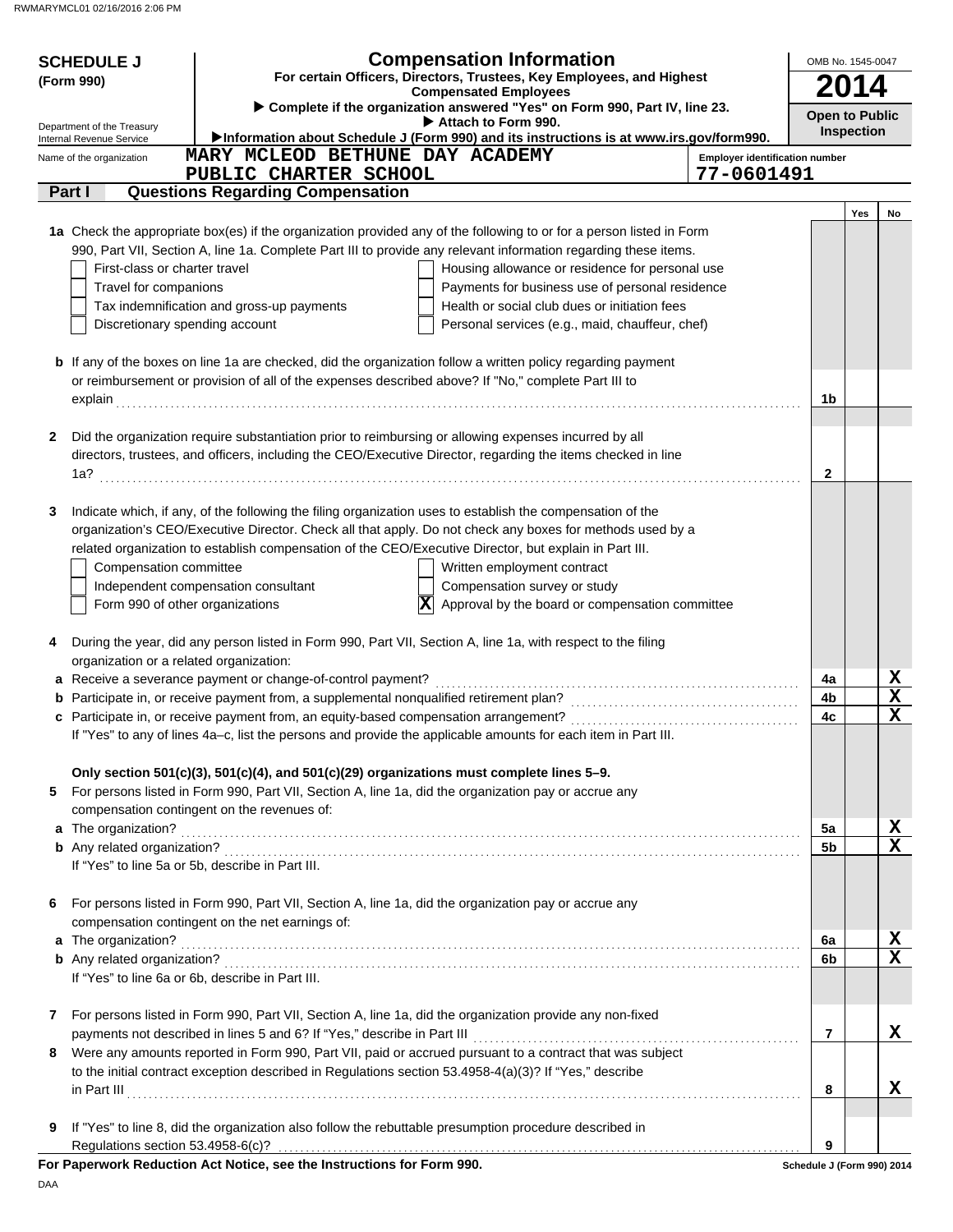#### 77-0601491 Schedule J (Form 990) 2014 MARY MCLEOD BETHUNE DAY ACADEMY

#### Officers, Directors, Trustees, Key Employees, and Highest Compensated Employees. Use duplicate copies if additional space is needed. Part II

For each individual whose compensation must be reported in Schedule J, report compensation from the organization on row (i) and from related organizations, described in the instructions, on row (ii). Do not list any individuals that are not listed on Form 990, Part VII.

Note. The sum of columns (B)(i)-(iii) for each listed individual must equal the total amount of Form 990, Part VII, Section A, line 1a, applicable column (D) and (E) amounts for that individual.

|                      | (B) Breakdown of W-2 and/or 1099-MISC compensation |                                        |                                           | (C) Retirement and             | (D) Nontaxable | (E) Total of columns | (F) Compensation<br>in column (B) reported |  |
|----------------------|----------------------------------------------------|----------------------------------------|-------------------------------------------|--------------------------------|----------------|----------------------|--------------------------------------------|--|
| (A) Name and Title   | (i) Base<br>compensation                           | (ii) Bonus & incentive<br>compensation | (iii) Other<br>reportable<br>compensation | other deferred<br>compensation | benefits       | $(B)(i)$ - $(D)$     | as deferred in prior<br>Form 990           |  |
| LINDA MCKAY<br>(i)   | 184,365                                            |                                        |                                           | O                              |                | 184,365              | 0                                          |  |
| 1 EXECUTIVE DIRECTOR | 0                                                  |                                        |                                           |                                |                | O                    | 0                                          |  |
|                      |                                                    |                                        |                                           |                                |                |                      |                                            |  |
|                      |                                                    |                                        |                                           |                                |                |                      |                                            |  |
| (i)                  |                                                    |                                        |                                           |                                |                |                      |                                            |  |
| з                    |                                                    |                                        |                                           |                                |                |                      |                                            |  |
| (i)                  |                                                    |                                        |                                           |                                |                |                      |                                            |  |
| (i)                  |                                                    |                                        |                                           |                                |                |                      |                                            |  |
|                      |                                                    |                                        |                                           |                                |                |                      |                                            |  |
| (i)<br>6             |                                                    |                                        |                                           |                                |                |                      |                                            |  |
| (i)                  |                                                    |                                        |                                           |                                |                |                      |                                            |  |
| $\overline{7}$       |                                                    |                                        |                                           |                                |                |                      |                                            |  |
| (i)<br>8             |                                                    |                                        |                                           |                                |                |                      |                                            |  |
| (i)                  |                                                    |                                        |                                           |                                |                |                      |                                            |  |
| 9                    |                                                    |                                        |                                           |                                |                |                      |                                            |  |
| 10                   |                                                    |                                        |                                           |                                |                |                      |                                            |  |
| (i)                  |                                                    |                                        |                                           |                                |                |                      |                                            |  |
| 11                   |                                                    |                                        |                                           |                                |                |                      |                                            |  |
| (i)                  |                                                    |                                        |                                           |                                |                |                      |                                            |  |
| 12                   |                                                    |                                        |                                           |                                |                |                      |                                            |  |
| (i)<br>13            |                                                    |                                        |                                           |                                |                |                      |                                            |  |
| (i)                  |                                                    |                                        |                                           |                                |                |                      |                                            |  |
| 14                   |                                                    |                                        |                                           |                                |                |                      |                                            |  |
| (i)                  |                                                    |                                        |                                           |                                |                |                      |                                            |  |
| 15                   |                                                    |                                        |                                           |                                |                |                      |                                            |  |
| (i)                  |                                                    |                                        |                                           |                                |                |                      |                                            |  |
| 16                   |                                                    |                                        |                                           |                                |                |                      |                                            |  |

Schedule J (Form 990) 2014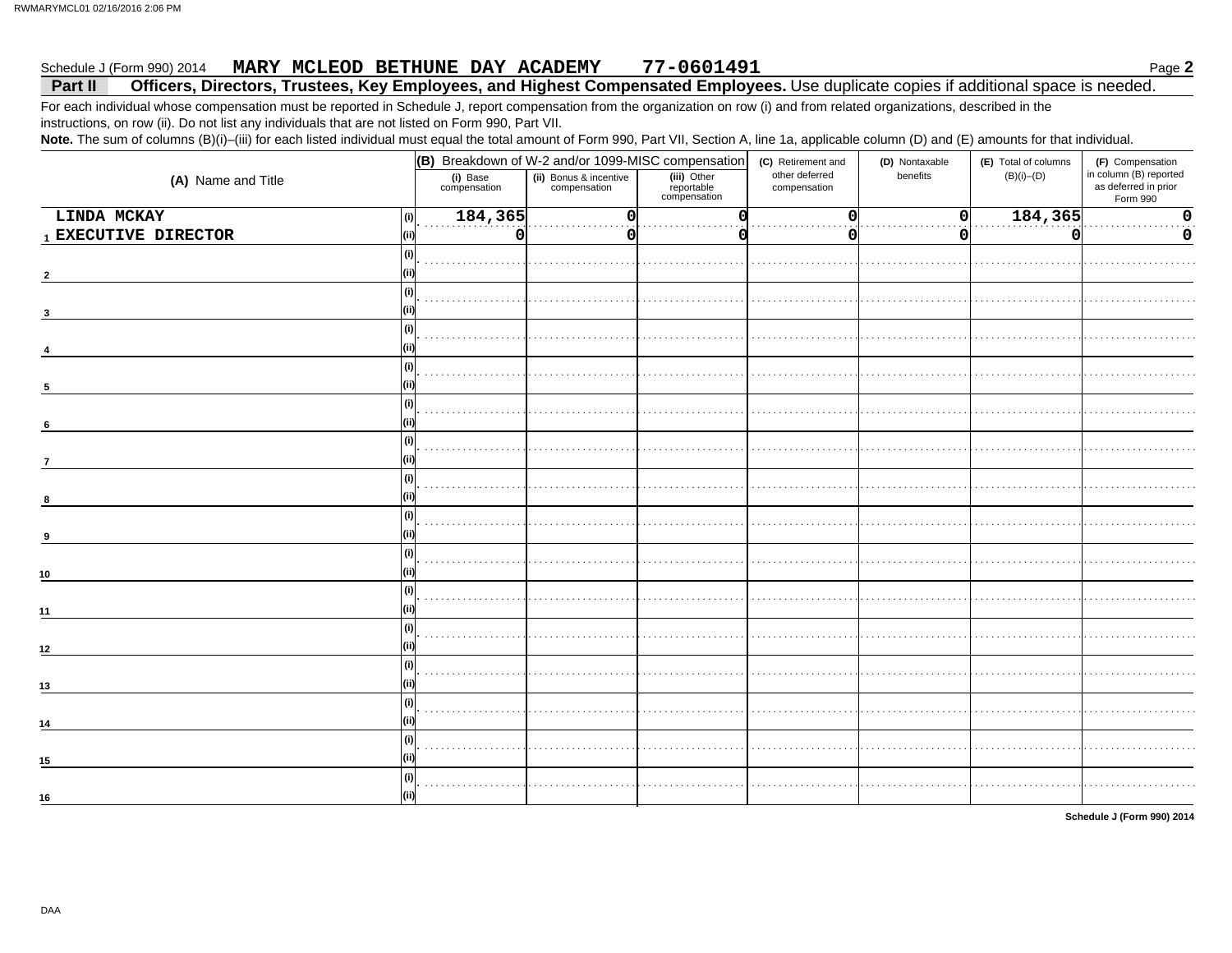#### 77-0601491 Schedule J (Form 990) 2014 MARY MCLEOD BETHUNE DAY ACADEMY

Part III **Supplemental Information** 

Provide the information, explanation, or descriptions required for Part I, lines 1a, 1b, 3, 4a, 4b, 4c, 5a, 5b, 6a, 6b, 7, and 8, and for Part II. Also complete this part for any additional information.

Schedule J (Form 990) 2014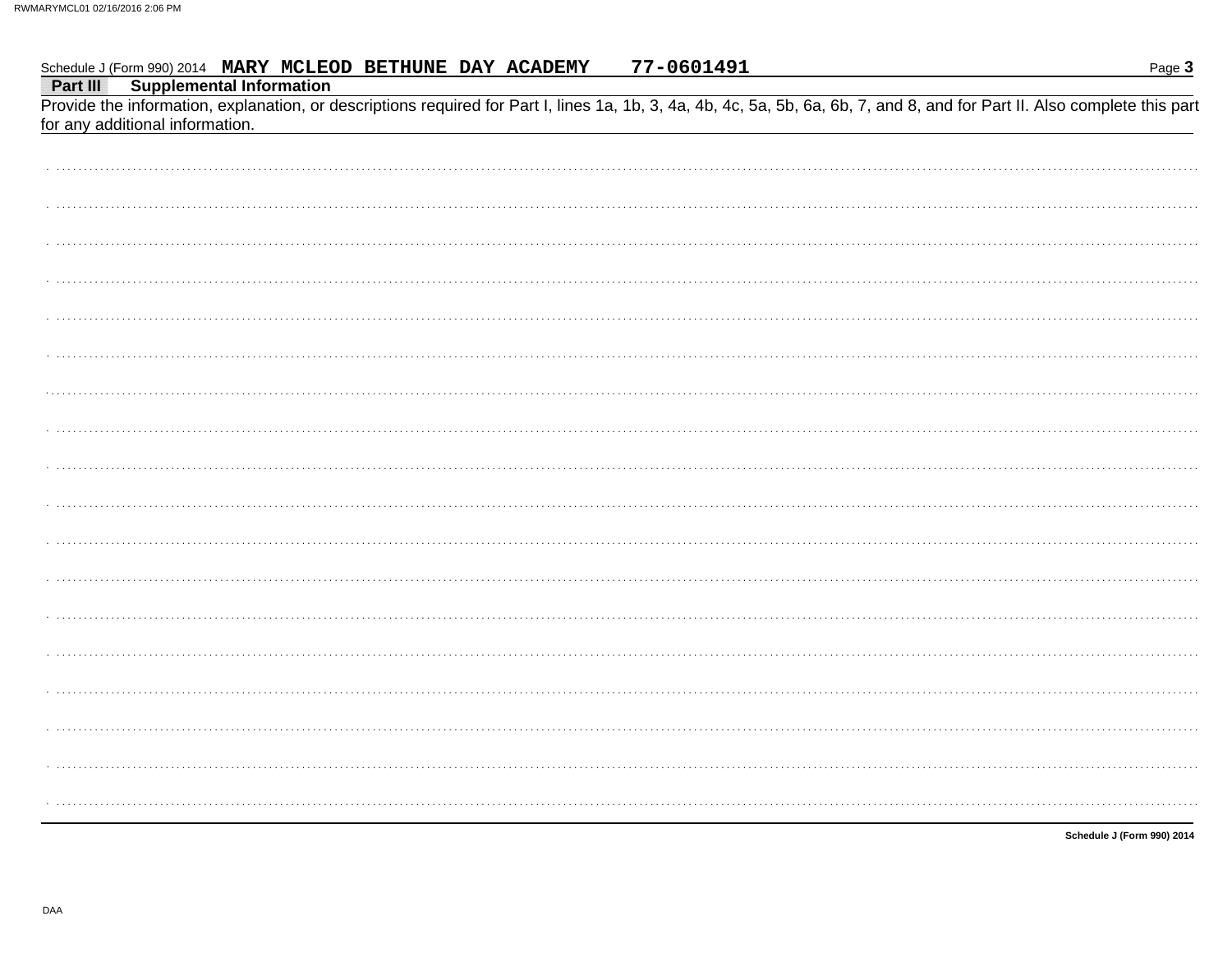| <b>SCHEDULE O</b><br>(Form 990 or 990-EZ)              | Supplemental Information to Form 990 or 990-EZ<br>Complete to provide information for responses to specific questions on<br>Form 990 or 990-EZ or to provide any additional information.                                                                              |                                                     | OMB No. 1545-0047<br>2014 |
|--------------------------------------------------------|-----------------------------------------------------------------------------------------------------------------------------------------------------------------------------------------------------------------------------------------------------------------------|-----------------------------------------------------|---------------------------|
| Department of the Treasury<br>Internal Revenue Service | <b>Open to Public</b><br>Information about Schedule O (Form 990 or 990-EZ) and its instructions is at www.irs.gov/form990. Inspection                                                                                                                                 |                                                     |                           |
| Name of the organization                               | MARY MCLEOD BETHUNE DAY ACADEMY<br>PUBLIC CHARTER SCHOOL                                                                                                                                                                                                              | <b>Employer identification number</b><br>77-0601491 |                           |
| TO                                                     | FORM 990 - ORGANIZATION'S MISSION<br>THE MISSION OF THE MARY MCLEOD BETHUNE DAY ACADEMY PUBLIC CHARTER SCHOOL IS<br>IMPLEMENT A HIGH PERFORMING DAY SCHOOL THAT PROVIDES A CHALLENGING<br>ACADEMIC PROGRAM IN A SUPPORTIVE, PARENTALLY INVOLVED, AND DIVERSE LEARNING |                                                     |                           |
| POSITIVE SOCIAL DEVELOPMENT.                           | ENVIRONMENT TO ENABLE EACH STUDENT TO ACHIEVE ACADEMIC SUCCESS, TALENT, AND                                                                                                                                                                                           |                                                     |                           |
| <b>LINDA MCKAY</b>                                     | FORM 990, PART VI, LINE 2 - RELATED PARTY INFORMATION AMONG OFFICERS<br>PAMELA COLE                                                                                                                                                                                   |                                                     |                           |
| EX. DIRECTOR                                           | <b>BOARD MEMBER</b>                                                                                                                                                                                                                                                   |                                                     |                           |
| SISTER-IN-LAW                                          |                                                                                                                                                                                                                                                                       |                                                     |                           |
| THE IRS.                                               | FORM 990, PART VI, LINE 11B - ORGANIZATION'S PROCESS TO REVIEW FORM 990<br>THE 990 IS REVIEWED BY THE BOARD OF TRUSTEES PRIOR TO BEING SUBMITTED TO                                                                                                                   |                                                     |                           |
|                                                        | FORM 990, PART VI, LINE 12C - ENFORCEMENT OF CONFLICTS POLICY                                                                                                                                                                                                         |                                                     |                           |
|                                                        | THE CONFLICT OF INTEREST POLICY IS REGULARLY AND CONSISTENTLY MONITORED.<br>CONFLICTS THAT ARISE ARE HANDLED ON A CASE BY CASE BASIS.                                                                                                                                 |                                                     |                           |
|                                                        | FORM 990, PART VI, LINE 19 - GOVERNING DOCUMENTS DISCLOSURE EXPLANATION<br>GOVERNING DOCUMENTS, THE CONFLICT OF INTEREST POLICY, AND THE FINANCIAL<br>STATEMENTS ARE AVAILABLE TO THE PUBLIC ON THE INTERNET OR BY REQUEST.                                           |                                                     |                           |
|                                                        |                                                                                                                                                                                                                                                                       |                                                     |                           |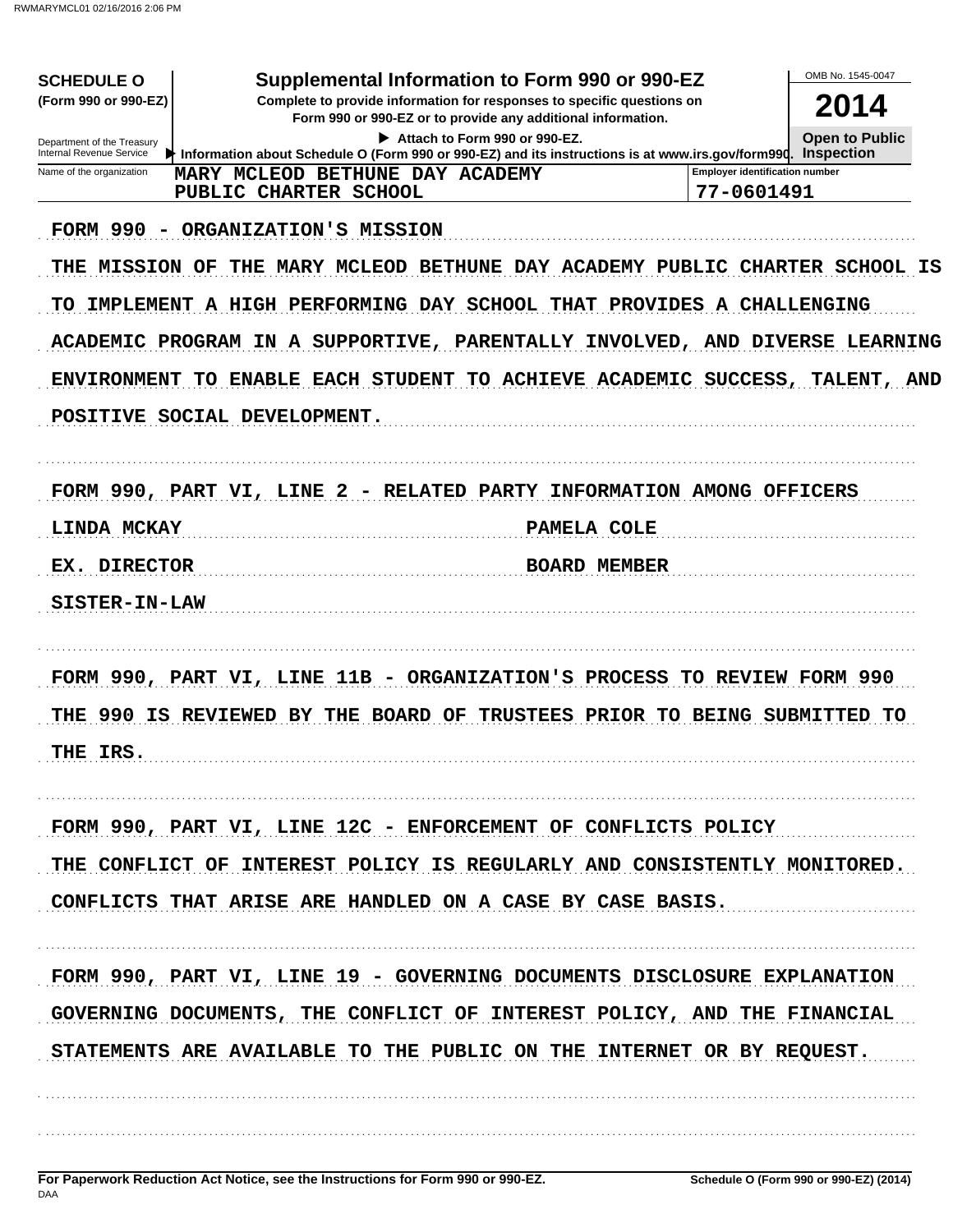| RWMARYMCL01 MARY MCLEOD BETHUNE DAY ACADEMY<br><b>Federal Statements</b><br>77-0601491<br>FYE: 6/30/2015 |             |                                           | 2/16/2016 2:06 PM |      |                                                   |                                    |  |
|----------------------------------------------------------------------------------------------------------|-------------|-------------------------------------------|-------------------|------|---------------------------------------------------|------------------------------------|--|
|                                                                                                          |             | <b>Tax-Exempt Interest on Investments</b> |                   |      |                                                   |                                    |  |
| Description                                                                                              |             |                                           |                   |      |                                                   |                                    |  |
|                                                                                                          | Amount      | Unrelated<br><b>Business Code</b>         | Code              | Code | <b>Exclusion Postal Acquired after</b><br>6/30/75 | <b>InState</b><br>Muni $($ or  %)$ |  |
|                                                                                                          | \$<br>1,379 |                                           | $14$              |      |                                                   |                                    |  |
| TOTAL                                                                                                    | \$<br>1,379 |                                           |                   |      |                                                   |                                    |  |
|                                                                                                          |             |                                           |                   |      |                                                   |                                    |  |
|                                                                                                          |             |                                           |                   |      |                                                   |                                    |  |
|                                                                                                          |             |                                           |                   |      |                                                   |                                    |  |
|                                                                                                          |             |                                           |                   |      |                                                   |                                    |  |
|                                                                                                          |             |                                           |                   |      |                                                   |                                    |  |
|                                                                                                          |             |                                           |                   |      |                                                   |                                    |  |
|                                                                                                          |             |                                           |                   |      |                                                   |                                    |  |
|                                                                                                          |             |                                           |                   |      |                                                   |                                    |  |
|                                                                                                          |             |                                           |                   |      |                                                   |                                    |  |
|                                                                                                          |             |                                           |                   |      |                                                   |                                    |  |
|                                                                                                          |             |                                           |                   |      |                                                   |                                    |  |
|                                                                                                          |             |                                           |                   |      |                                                   |                                    |  |
|                                                                                                          |             |                                           |                   |      |                                                   |                                    |  |
|                                                                                                          |             |                                           |                   |      |                                                   |                                    |  |
|                                                                                                          |             |                                           |                   |      |                                                   |                                    |  |
|                                                                                                          |             |                                           |                   |      |                                                   |                                    |  |
|                                                                                                          |             |                                           |                   |      |                                                   |                                    |  |
|                                                                                                          |             |                                           |                   |      |                                                   |                                    |  |
|                                                                                                          |             |                                           |                   |      |                                                   |                                    |  |
|                                                                                                          |             |                                           |                   |      |                                                   |                                    |  |
|                                                                                                          |             |                                           |                   |      |                                                   |                                    |  |
|                                                                                                          |             |                                           |                   |      |                                                   |                                    |  |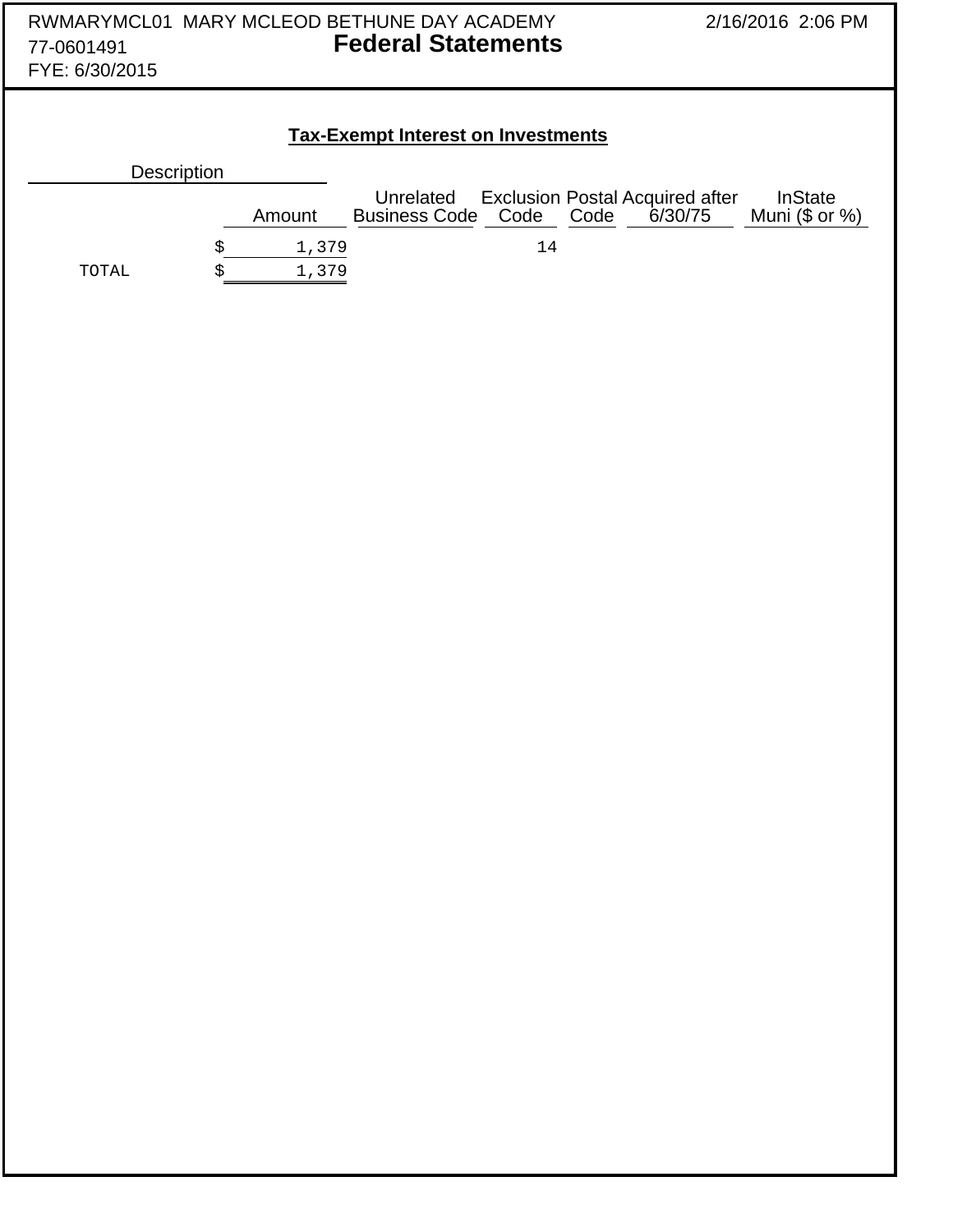|                | RWMARYMCL01 MARY MCLEOD BETHUNE DAY ACADEMY | 2/16/2016 2:06 PM |
|----------------|---------------------------------------------|-------------------|
| 77-0601491     | <b>Federal Statements</b>                   |                   |
| FYE: 6/30/2015 |                                             |                   |

# **Form 990, Part IX, Line 24e - All Other Expenses**

| Description            | Total<br>Expenses | Program<br>Service | Management &<br>eneralد | Fund<br>Raising |
|------------------------|-------------------|--------------------|-------------------------|-----------------|
| EXPENSE<br>BAD<br>DEBT | $\pm$ , 019       | 2,915              | ,104                    |                 |
| TOTAL                  | $\pm$ ,019        | 2,915              | ,104                    |                 |